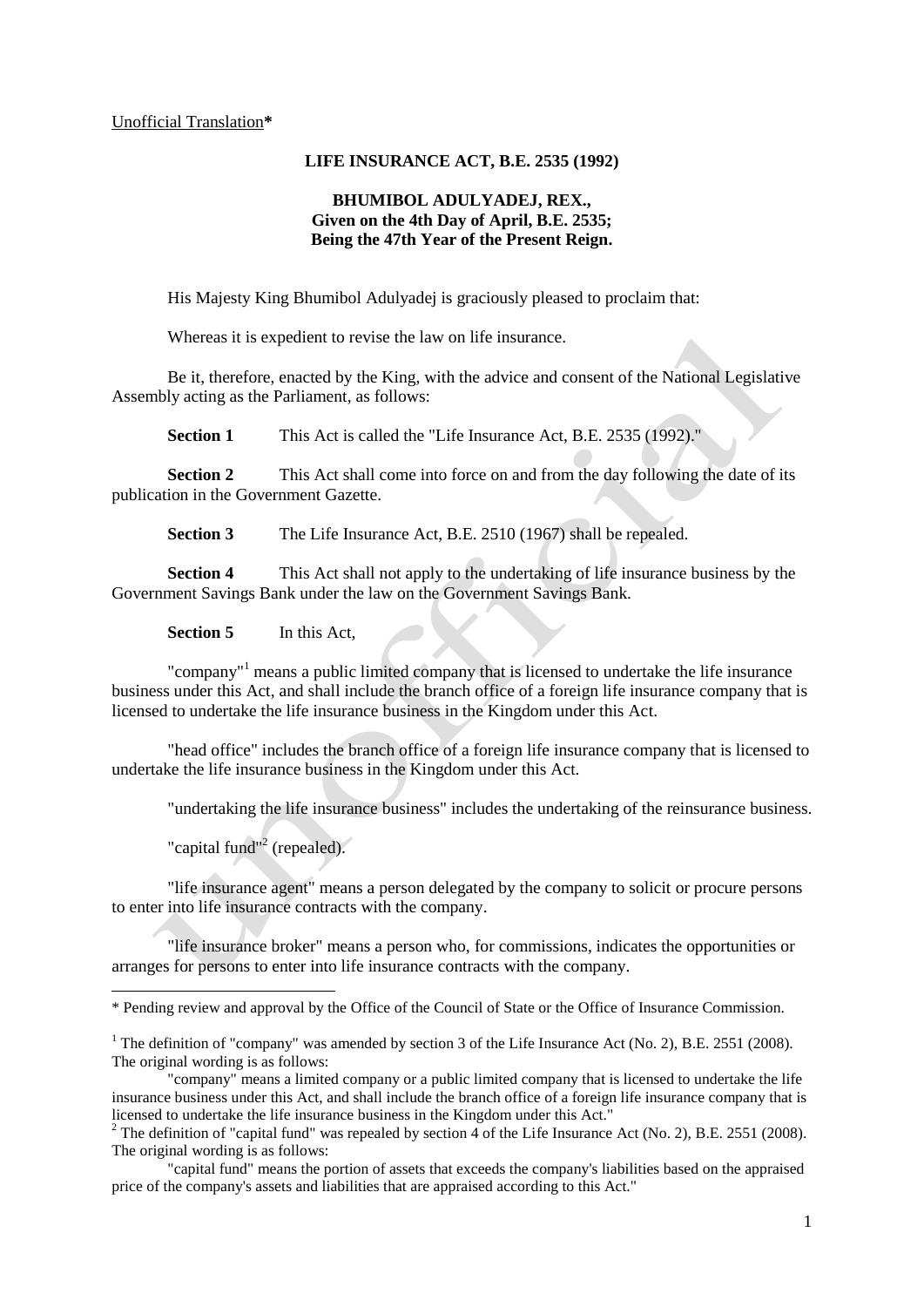"Commission"<sup>3</sup> means the Insurance Commission.

"Fund"<sup>4</sup> means the Life Insurance Fund.

"competent officer" means a person appointed by the Minister for the implementation of this Act.

"Registrar"<sup>5</sup> means the secretary-general of the Insurance Commission, or the person delegated by the secretary-general of the Insurance Commission.

"Minister" means the Minister being in charge and in control of the implementation of this Act.

**Section**  $6^6$  The Minister of Finance shall be in charge and in control of the implementation of this Act, and shall be empowered to appoint competent officers, to issue Ministerial Regulations prescribing the fees, which shall not be in excess of the rates in the Schedule attached hereto, and to determine other activities for the implementation of this Act, as well as to issue notifications by virtue of the provisions of this Act.

These Ministerial Regulations and notifications shall come into force upon their publication in the Government Gazette.

## **Chapter I Company**

**Section**  $7^7$  The life insurance business may be undertaken only if it is established in the form of a public limited company under the law on public limited companies, with a license to undertake life insurance business from the Minister, with the approval of the Cabinet.

<sup>4</sup> The definition of "Fund" was amended by section 5 of the Life Insurance Act (No. 2), B.E. 2551 (2008). The original wording is as follows:

<sup>&</sup>lt;sup>3</sup> The definition of "Commission" was added by section 6 of the Life Insurance Act (No. 2), B.E. 2551 (2008).

<sup>&</sup>quot;Fund" means the Fund for Development of the Life Insurance Business."

<sup>&</sup>lt;sup>5</sup> The definition of "Registrar" was amended by section 7 of the Life Insurance Act (No. 2), B.E. 2551 (2008). The original wording is as follows:

<sup>&</sup>quot;Registrar" means the Director-General of the Department of Insurance, or the person delegated by the Director-General of the Department of Insurance."

<sup>&</sup>lt;sup>6</sup> Section 6 was amended by section 8 of the Life Insurance Act (No. 2), B.E. 2551 (2008). The original wording is as follows:

<sup>&</sup>quot;**Section 6** The Minister of Commerce shall be in charge and in control of the implementation of this Act, and shall be empowered to appoint competent officers, to issue Ministerial Regulations prescribing the fees, which shall not be in excess of the rates in the Schedule attached hereto, and to determine other activities for the implementation of this Act, as well as to issue notifications by virtue of the provisions of this Act.

These Ministerial Regulations and notifications shall come into force upon their publication in the Government Gazette."

<sup>&</sup>lt;sup>7</sup> Section 7 was amended by section 8 of the Life Insurance Act (No. 2), B.E. 2551 (2008). The original wording is as follows:

<sup>&</sup>quot;**Section 7** Subject to section 8, the life insurance business may be undertaken only if it is established in the form of a limited company under the Civil and Commercial Code, or a public limited company under the law on public limited companies, with a license to undertake life insurance business from the Minister, with the approval of the Cabinet.

The establishment of a limited company or a public limited company under the first paragraph must be approved by the Minister, with the approval of the Cabinet. In this regard, conditions may be prescribed for the compliance therewith before the granting of approval.

When a limited company or a public limited company has been incorporated, a security deposit has been placed according to section 20, and a capital fund has been maintained according to section 27, an application to undertake the life insurance business shall be lodged with the Minister within the period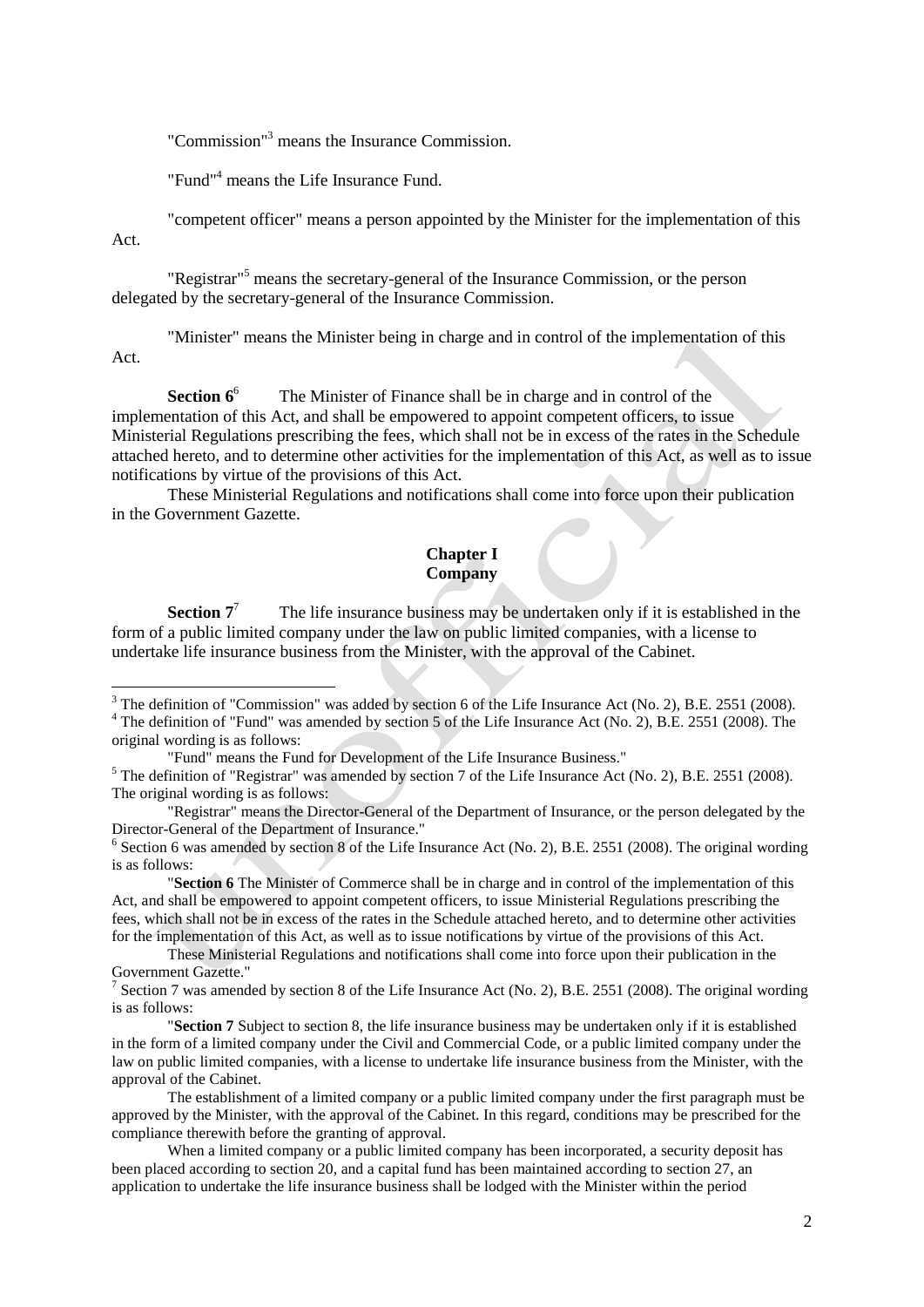In applying for a license to undertake the life insurance business under the first paragraph, the promoters of a company shall lodge an application with the Minister. When the Minister, with the approval of the Cabinet, grants approval for the undertaking of the life insurance business, the promoters shall incorporate a public limited company, and shall place a security deposit according to section 20 and maintain a capital fund according to section 27 within six months of the date of registration of the public limited company.

When the Minister finds that the applicants have fulfilled their obligations under the second paragraph, a license shall be issued to the public limited company incorporated by them.

In case where the public limited company is unable to place a security deposit or maintain a capital fund within the prescribed period, the approval to undertake the life insurance business shall be deemed nullified.

The application for, and the issuance of, a license shall be in accordance with the regulations, procedures, and conditions prescribed in Ministerial Regulations. The Minister may also prescribe the conditions when issuing a license.

**Section 8** A foreign life insurance company may establish a branch office for the purpose of undertaking the life insurance business under this Act only after obtaining a license from the Minister, with the approval of the Cabinet. The Minister may also prescribe the conditions when issuing a license.

The application for, and the issuance of, a license to undertake the life insurance business for establishing a branch office of a foreign life insurance company under the first paragraph shall be in accordance with the regulations and procedures prescribed in Ministerial Regulations.

A branch office of a foreign life insurance company which is granted a license to undertake the life insurance business shall maintain assets in Thailand according to the amounts, types, procedures, and conditions announced by the Commission. The amount of assets prescribed by the Commission must not be less than the amount of the capital fund that must be maintained by a company under section 27.

The Minister shall issue a license under the first paragraph only after the company has placed a security deposit under section 20, and maintained assets in Thailand according to the third paragraph.

A company that is a branch office of a foreign life insurance company may not open a branch office anywhere.

A branch office shall include an office that is separate from the company's head office, regardless of what it is called, and receives funds for its expenditures from the company, either directly or indirectly, but shall not include the premises approved by the Registrar to be used as the site for information operations, storage of documents, and training in connection with the company's business.

**Section**  $9^8$  A company's ordinary shares and preference shares shall be in the form of name certificates, and shall have a registered par value of not exceeding Baht 100 per share.

The issuance of preference shares under the first paragraph shall be in accordance with the law on public limited companies. The Registrar may prescribe the regulations, procedures, and conditions for protecting the interests of the insured, provided that these regulations, procedures, and conditions are not in conflict with the law on public limited companies.

-

"**Section 9** A company's shares shall be ordinary shares in the form of name certificates, and shall have a par value of not exceeding Baht 100 per share. The articles of association of the company shall have no restrictions on share transfers."

prescribed by the Minister, but not exceeding six months from the date of registration of the limited company or public limited company.

The application for, and the issuance of, a license to undertake life insurance business shall be in accordance with the regulations and procedures prescribed in Ministerial Regulations. The Minister may also prescribe the conditions when issuing a license."<br><sup>8</sup> Section 0 was amanded by section 0 of the Life

Section 9 was amended by section 9 of the Life Insurance Act (No. 2), B.E. 2551 (2008). The original wording is as follows: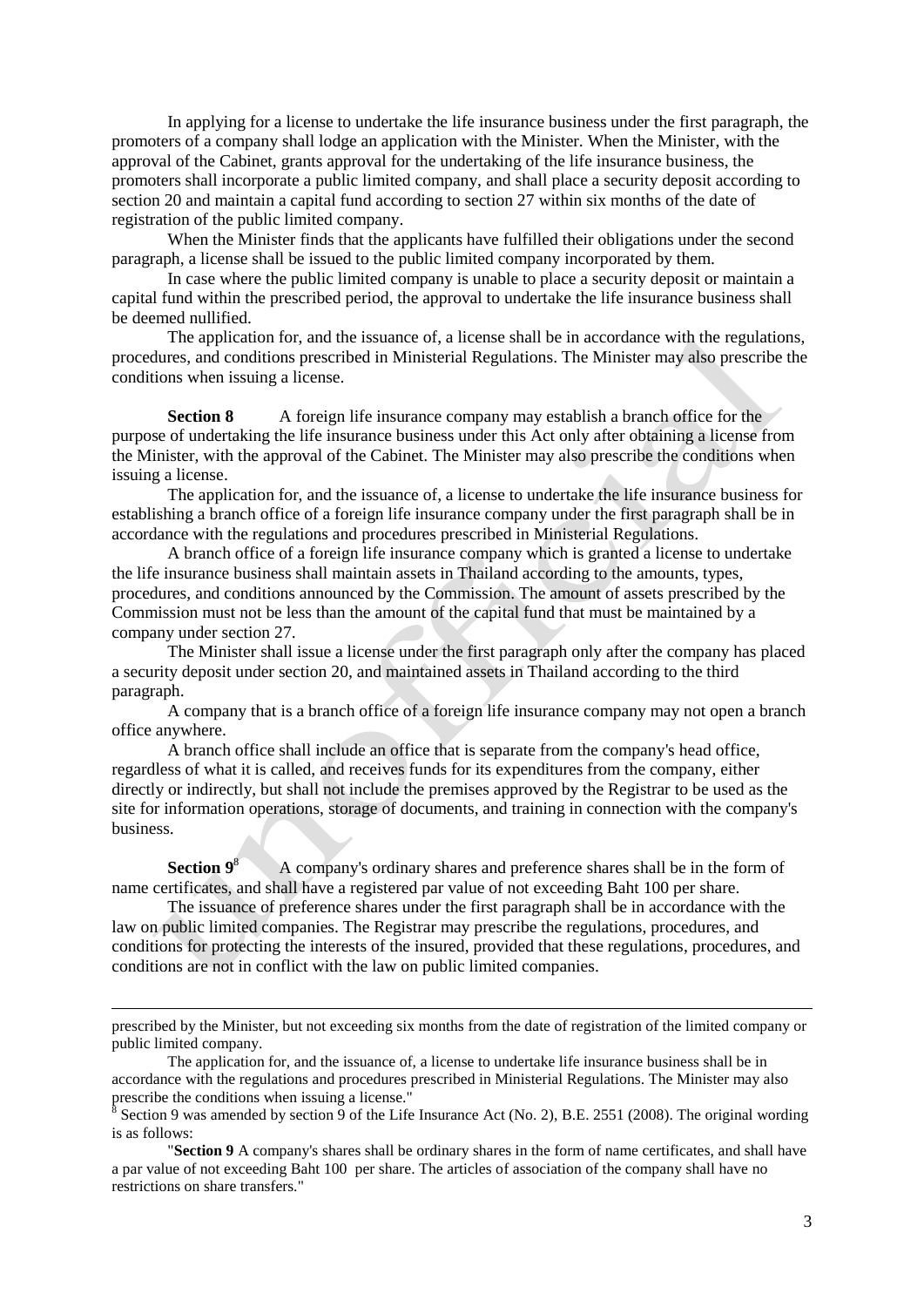**Section 10<sup>9</sup>** A company must have Thai nationals holding at least 75 percent of the total number of its voting shares that have been sold, and not less than three-fourths of the total number of its directors must be Thai nationals.

In case where the Commission deems it appropriate, the Commission may permit persons of non-Thai nationality to hold shares up to 49 percent of the total number of voting shares that have been sold, and permit persons of non-Thai nationality to serve as directors in a number exceeding onefourth, but less than one-half, of the total number of directors.

In the event that the company's standing or operations are of a condition that might cause damage to the insured or the public, or for the purpose of strengthening the stability of any company or the stability of the life insurance business, the Minister, upon the recommendation of the Commission, is empowered to grant a waiver to permit the company to have shareholders or directors other than as specified in the second paragraph.

The application for, and the granting of, permission under the second paragraph, as well as the application for, and the granting of, a waiver under the third paragraph shall be in accordance with the regulations, procedures, and conditions or time limits prescribed by the Commission or the **Minister** 

When permission is granted by the Commission, or a waiver is granted by the Minister, the Office of Insurance Commission shall announce that permission or waiver, together with the reasons and conditions or time limits, in the Government Gazette.

**Section 11** If any person acquires shares of any company, and that acquisition causes the number of shares or shareholders to violate section 10, and to be non-compliant with section 12, this person may not set up the shares in excess of the prescribed percentage against the company, and the company shall not pay dividends or any other pecuniary benefit on the excess shares to that person, or allow that person to exercise voting rights on the said shares at its shareholders meetings.

**Section 12** For the purpose of complying with section 10 and section 11, a company shall examine its register of shareholders not less than three months before each shareholders meeting, and shall inform the Registrar of the result of examination according to the particulars and within the period of time prescribed by the Registrar. In case where it is found that any shareholder holds a number of shares in violation of section 10, the company shall notify that shareholder thereof within 15 days from the date of finding so, and that shareholder shall make rectification within one month from the date of notification.

<sup>&</sup>lt;sup>9</sup> Section 10 was amended by section 3 of the Life Insurance Act (No. 3), B.E. 2558 (2015). The original wording is as follows:

<sup>&</sup>quot;**Section 10** A company must have directors who are Thai nationals not less than three-fourths of the total number of its directors, and must have the persons under (1) or (2), or (1) and (2) below, holding shares in aggregate representing more than 75 percent of the total number of its voting shares that have been sold:

<sup>(1)</sup> Thai individuals, or non-registered ordinary partnerships in which all partners are Thai nationals;

<sup>(2)</sup> juristic persons registered in Thailand and possessing the following characteristics:

 <sup>(</sup>a) having the persons under (1) holding its shares in excess of 50 percent of the total number of its voting shares that have been sold; or

 <sup>(</sup>b) having the persons under (1), or the juristic persons under 2(a), or the persons under (1) and the juristic persons under  $2(a)$ , holding its shares in excess of 50 percent of the total number of its voting shares that have been sold.

If the Commission deems it appropriate, the Commission may permit persons of non-Thai nationality to hold shares up to 49 percent of the total number of voting shares that have been sold, and permit persons of non-Thai nationality to serve as directors in a number exceeding one-fourth, but less than one-half, of the total number of directors. In granting such permission, the regulations regarding shareholding by persons under the first paragraph shall apply, *mutatis mutandis.*

In the event that the company's standing or operations are of a condition that might cause damage to the insured or the public, the Minister, upon the recommendation of the Commission, is empowered to grant a waiver to permit the company to have shareholders or directors other than as specified in the second paragraph. The Minister may also prescribe the regulations or time limits when granting a waiver."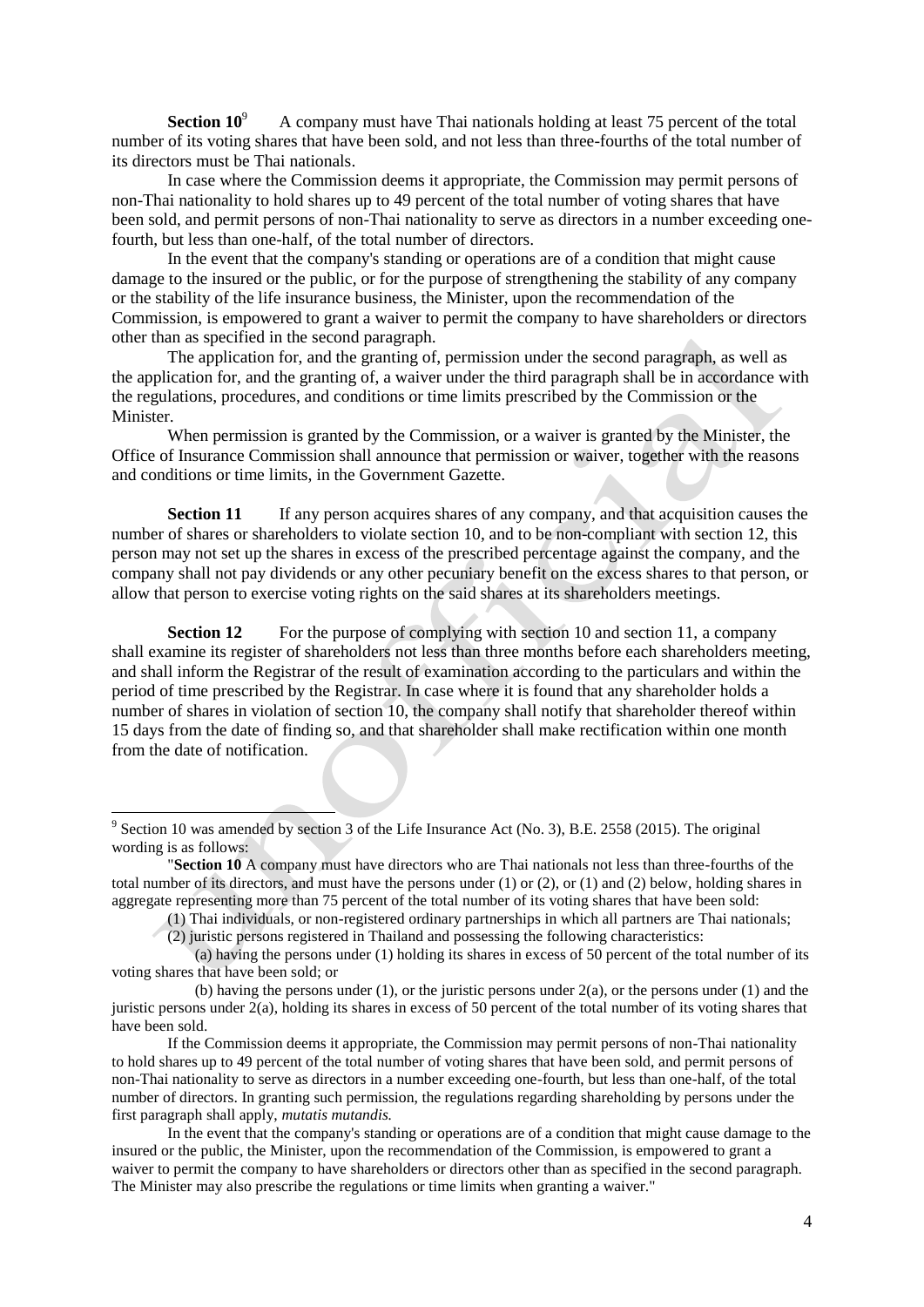**Section 13** The provisions of section 9, section 10, section 11, and section 12 shall not apply to a company that is a branch office of a foreign life insurance company under section 8.

**Section 14**<sup>10</sup> A transfer or acceptance of transfer of the whole or any part of business, or an amalgamation of the companies, may only be executed between companies.

In case where any companies wish to transfer or accept the transfer of a business, either in whole or in part, or to enter into an amalgamation under the first paragraph, the boards of directors of the companies shall jointly prepare and submit an operating scheme to the Commission. When granting its approval, the Commission may also prescribe any conditions as deemed appropriate to protect the interests of the insured, or to ensure the stability of business operations.

**Section 14/1**<sup>11</sup> A transfer of business, either in whole or in part, may be carried out after the approval by the Commission under section 14 paragraph two. The assignment of claims in that business transfer is not subject to the requirement to give notice to debtors under section 306 of the Civil and Commercial Code, provided that this assignment shall be without prejudice to the right of the debtors to set up a defense under section 308 paragraph two, of the Civil and Commercial Code.

In the case of the transfer of the whole business of the company, that transfer shall be deemed valid when the transferor company and the transferee company have complied with the conditions prescribed by the Commission under section 14 paragraph two, and shall constitute the revocation of the license to undertake life insurance business issued to the transferor company.

**Section 14/2<sup>12</sup>** An amalgamation of companies shall be in accordance with the law on public limited companies.

An amalgamation under the first paragraph shall be valid when the amalgamating companies have complied with the conditions prescribed by the Commission under section 14 paragraph two. It shall be deemed that the surviving company has been granted approval to undertake the life insurance business under section 7 paragraph one.

When the amalgamation is registered, a security deposit is placed according to section 20, and a capital fund is maintained according to section 27, the Minister shall issue a license to the surviving company. Such issuance shall operate as a revocation of the license to undertake life insurance business issued to the predecessor company.

**Section 14/3**<sup>13</sup> In the case of the transfer of the whole or any part of the business of one company to another company, or in an amalgamation of companies, if the assets to be transferred include any collateral other than the right of mortgage, right of pledge, or right arising from a suretyship, which shall pass to the transferee by virtue of section 305 of the Civil and Commercial Code, that other collateral shall pass to the transferee company or the surviving company, as the case may be.

 $10$  Section 14 was amended by section 10 of the Life Insurance Act (No. 2), B.E. 2551 (2008). The original wording is as follows:

<sup>&</sup>quot;**Section 14** A company licensed to undertake the life insurance business may not be amalgamated with another limited company or public limited company, except for the amalgamation with a company licensed to undertake the life insurance business.

The amalgamation under the first paragraph may be carried out only after the approval by the Minister. The Minister may prescribe any conditions for the compliance therewith before the granting of approval.

When the amalgamation is registered according to law, the new company resulting from the amalgamation shall apply for a license to undertake life insurance business according to section 7 within the period of time prescribed by the Minister, but not more than 3 months from the date of registering the new company resulting from the amalgamation. While applying for a license, the company may temporarily undertake the life insurance business under the old licenses. If the company fails to apply for a license within that period of time, or if the amalgamation is in violation of this section, the old licenses to undertake life insurance business issued to the companies before the amalgamation shall be deemed to expire."

<sup>&</sup>lt;sup>11</sup> Section 14/1 was added by section 11 of the Life Insurance Act (No. 2), B.E. 2551 (2008).

<sup>&</sup>lt;sup>12</sup> Section 14/2 was added by section 11 of the Life Insurance Act (No. 2), B.E. 2551 (2008).

 $^{13}$  Section 14/3 was added by section 11 of the Life Insurance Act (No. 2), B.E. 2551 (2008).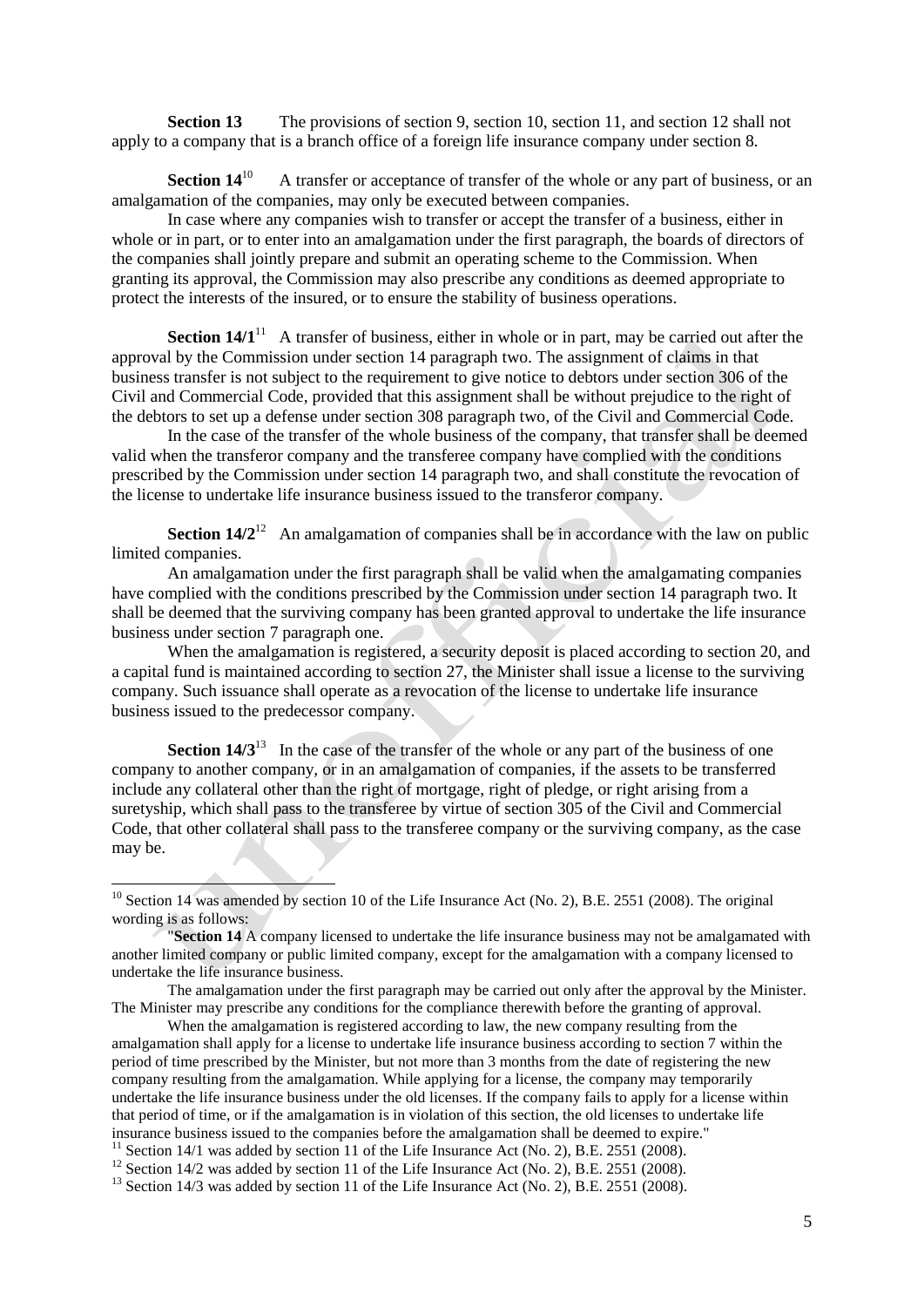**Section 15<sup>14</sup>** Apart from the fees for a license to undertake life insurance business, a company must pay an annual fee for the undertaking of the life insurance business every year, except in the year of issuance of the license.

If any company fails to pay the annual fee within 3 months from the end of a calendar year, the Registrar shall issue an order to prohibit that company from expanding its business, until the fee is fully and correctly paid and the order of prohibition by the Registrar is revoked.

For the purpose of this section, to determine whether any case is an expansion of business under the second paragraph, the provisions in section 27/6 paragraph two, and the penalty in the case of a violation of section 27/6 paragraph one, as provided for under section 94/1, shall apply, *mutatis mutandis.*

**Section 16<sup>15</sup>** (Repealed)

**Section 17<sup>16</sup>** A company under section 7 that will open a branch office, relocate its head office or branch office, or dissolve its branch office, must obtain permission of the Registrar, wherein the provisions in section 8 paragraph six shall apply, *mutatis mutandis.*

The application for, and the granting of, permission shall be in accordance with the regulations, procedures, and conditions announced by the Commission.

**Section 18**<sup>17</sup> No person shall act as an insurer by entering into a life insurance contract with any person, unless he or she has obtained a license to undertake life insurance business.

No person shall use a form of insurance contract of a company, which he or she is not entitled to use under this Act.

**Section 19** No person shall make use of the name or the description of "life insurance." or any other word or words having the same meaning, except the following persons:

(1) a company;

-

(2) an association of which the majority of members are companies, or an association of which the majority of members are officers or employees of a company;

(3) an association of which the majority of members are life insurance agents or life insurance brokers;

<sup>15</sup> Section 16 was repealed by section 13 of the Life Insurance Act (No. 2), B.E. 2551 (2008). The original wording is as follows:

"**Section 16** For the purpose of this Act, if a license to undertake life insurance business of any company expires, it shall be deemed that the license to undertake life insurance business of that company is revoked."

<sup>16</sup> Section 17 was amended by section 14 of the Life Insurance Act (No. 2), B.E. 2551 (2008). The original wording is as follows:

"**Section 17** A company under section 7 that will open a branch office, or relocate its head office or branch office, must obtain permission of the Registrar, wherein the provisions of section 8 paragraph six shall apply, *mutatis mutandis.*

The application for, and the granting of, permission under the first paragraph shall be in accordance with the regulations, procedures, and conditions announced by the Minister."

<sup>17</sup> Section 18 was amended by section 14 of the Life Insurance Act (No. 2), B.E. 2551 (2008). The original wording is as follows:

<sup>&</sup>lt;sup>14</sup> Section 15 was amended by section 12 of the Life Insurance Act (No. 2), B.E. 2551 (2008). The original wording is as follows:

<sup>&</sup>quot;**Section 15** Apart from the fees for a license to undertake life insurance business, the company must pay an annual fee for the undertaking of life insurance business every year, except in the year of issuance of the license.

If any company fails to pay the fees within 3 months from the end of each calendar year, its license to undertake life insurance business shall expire."

<sup>&</sup>quot;**Section 18** No person shall act as an insurer by entering into a life insurance contract with any person, unless he or she has obtained a license to undertake life insurance business under this Act."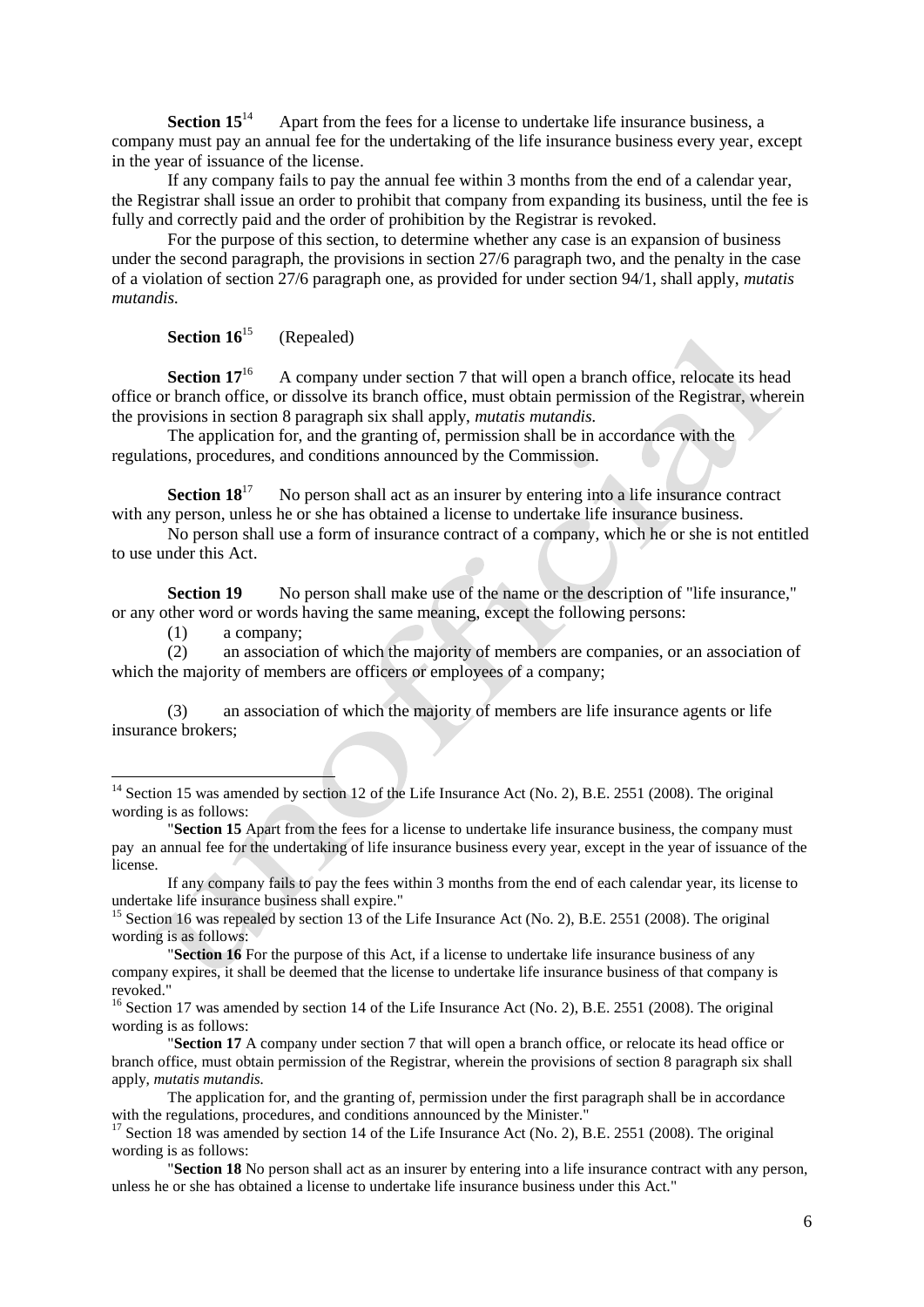(4) an employers association, or a labor union of which the majority of members are officers or employees of a company;

(5) a life insurance agent or life insurance broker who makes use of that description in his own business as a life insurance agent or life insurance broker, as the case may be;

(6) a life insurance education institute, or any other institute relating to life insurance business, that makes use of that description in its name;

(7) a director, officer, employee, member, or a person having any status, position, or duty in a company, association, labor union, life insurance education institute, or any other institute relating to life insurance business under  $(1)$ ,  $(2)$ ,  $(3)$ ,  $(4)$ , and  $(6)$  for the purpose of showing such position.

The use of a name, or an expression of a name, in the business of a life insurance agent or life insurance broker under (5) shall be in accordance with the regulations, procedures, and conditions announced by the Registrar.<sup>18</sup>

**Section 20** A company shall place with the Registrar a security deposit, as collateral, having the value as prescribed in Ministerial Regulations.

The security deposit that must be placed by the company with the Registrar may be cash, Thai government bonds, or any other assets as announced by the Commission.

A company may change the security deposit placed by it, subject to the provisions of the first and second paragraphs.

**Section 21** In case where the value of the security deposit of any company drops below that prescribed in the Ministerial Regulations issued under section 20, the Commission shall order that company to place additional security deposit to cover the prescribed amount within two months of the date of receiving the order.

**Section 22** In case where the value of the security deposit of any company increases to a level above that prescribed in the Ministerial Regulations issued under section 20, the Commission shall be empowered to order the release of the portion of the increased value of that security deposit upon the request of the company if it can substantiate increased value..

**Section 23**<sup>19</sup> A company shall allocate premiums to an insurance reserve for the insurance policies that remain binding, and other reserves as announced by the Commission.

The reserves under the first paragraph may be cash, Thai government bonds, or other assets in accordance with the regulations, procedures, conditions, and ratios announced by the Commission.

**Section 24<sup>20</sup>** The Commission shall be empowered to require that a company place no more than 25 percent of the amount of its reserves under section 23 with the Registrar.

The placement of the reserves under the first paragraph shall be in accordance with the regulations, procedures, and conditions announced by the Commission. The provisions in section 21 and section 22 shall apply, *mutatis mutandis.*

 $^{18}$  Section 19 paragraph two was added by section 15 of the Life Insurance Act (No. 2), B.E. 2551 (2008).

<sup>&</sup>lt;sup>19</sup> Section 23 was amended by amended by section 16 of the Life Insurance Act (No. 2), B.E. 2551 (2008). The original wording is as follows:

<sup>&</sup>quot;**Section 23** A company shall allocate premiums to an insurance reserve for the insurance policies that remain binding, in accordance with the regulation and procedures announced by the Minister.

Other than as provided for under the first paragraph, the Minister may require that the company make allocations to other reserves as necessary."

 $20$  Section 24 was amended by section 16 of the Life Insurance Act (No. 2), B.E. 2551 (2008). The original wording is as follows:

<sup>&</sup>quot;**Section 24** The Minister is empowered to require that a company place no more than 25 percent of the amount of its insurance reserve under section 23 with the Registrar.

The insurance reserve placed with the Registrar may be cash, Thai government bonds, or any other assets announced by the Minister. The provisions in section 21 and section 22 shall apply, *mutatis mutandis.*"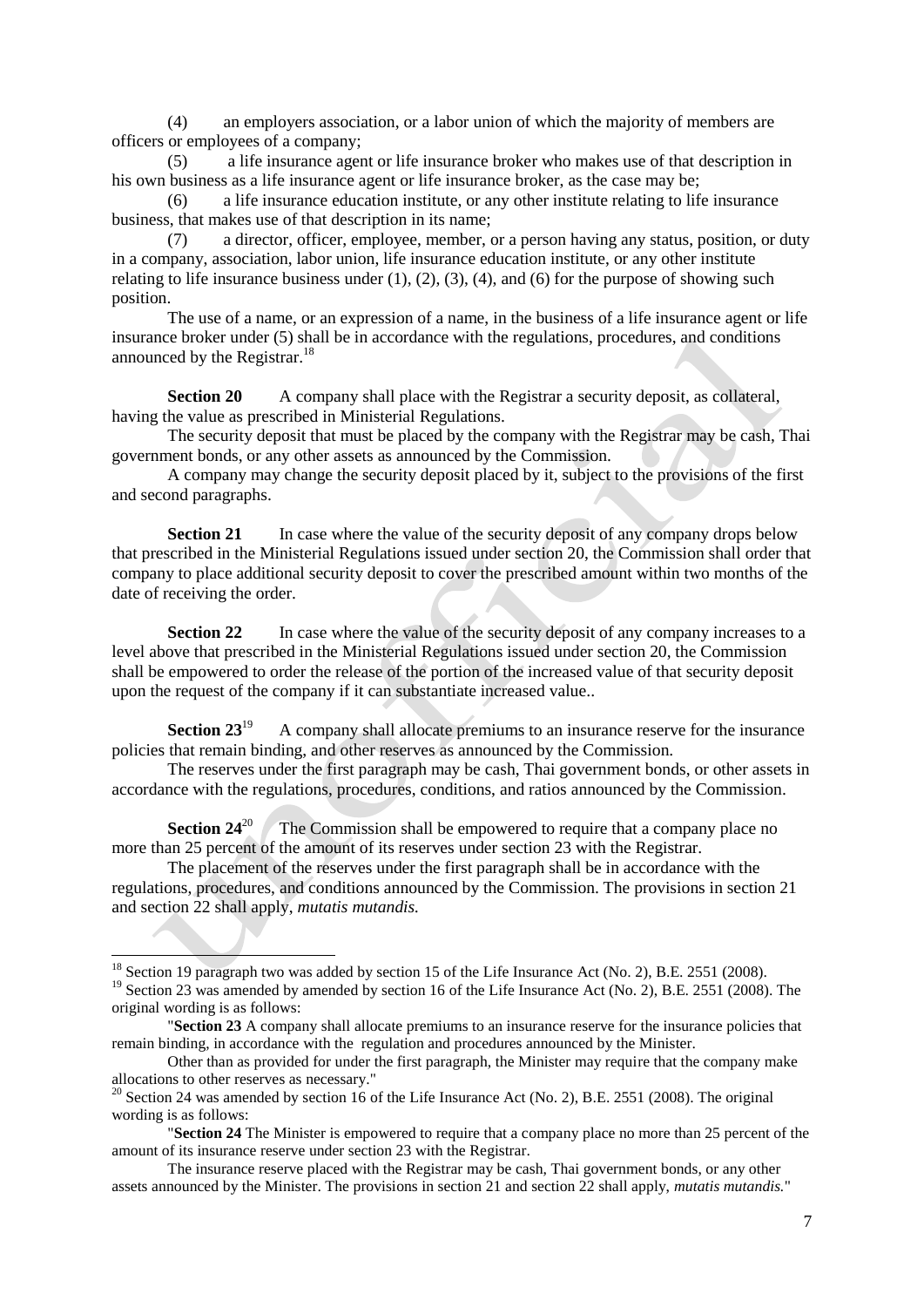**Section 25** In case where the security deposit that a company places with the Registrar under section 20 and the reserves that a company places with the Registrar under section 24 are assets of which a transfer or acquisition must be registered with the competent officer under the law, or the transaction must be executed with another person involved with the transfer or acquisition thereof, the Registrar shall give notice in writing to the competent officer or that person concerned. The competent officer or that person may not transfer or dispose of these assets until the Registrar has given notice of the release or change thereof.

**Section 26<sup>21</sup>** The security deposit that a company places under section 20 and the reserves under section 23 that a company places with the Registrar under section 24 are not subject to execution of judgments so long as the company is not yet dissolved, including the time during which the company remains in existence as necessary for its liquidation.

In case where the company is dissolved, the creditors who are entitled to receive payment of insurance debts shall have preferential right over the assets placed as security deposit under section 20 and the reserves under section 23 that are placed with the Registrar under section 24, as well as the right to receive payment of debts out of the these assets before other preferential creditors.

In case where the company's license to undertake life insurance business is revoked, the creditors who are entitled to receive payment of insurance debts shall have preferential right over the assets placed as security deposit under section 20 and the reserves under section 23 that are placed with the Registrar under section 24, and the procedures under section 66/2 and section 66/3 shall apply.

For assets of the company, apart from the security deposit under section 20 and the reserves under section 23 which are placed with the Registrar under section 24, the creditors who are entitled to receive payment of insurance debts shall have the same right to receive payment of debts therefrom as a holder of a preferential right over tax and duty under the Civil and Commercial Code.

### **Chapter I/I**<sup>22</sup> **Maintenance of Capital Funds and Liquid Assets**

**Section 27**<sup>23</sup> The Commission shall be empowered to announce the types and categories of capital funds, including the regulations, procedures, and conditions for the computation of a company's capital funds.

<sup>&</sup>lt;sup>21</sup> Section 26 was amended by section 4 of the Life Insurance Act (No. 3), B.E. 2558 (2015). The original wording is as follows:

<sup>&</sup>quot;**Sectio**n 26 The security deposit that a company places under section 20 and the reserves under section 23 that a company places with the Registrar under section 24 are not subject to execution so long as the company is not yet dissolved.

In case where the company is dissolved, the creditors who are entitled to receive payment of insurance debts shall have preferential right over the assets placed as security deposit under section 19 and the reserve under section 23(1) that is placed with the Registrar under section 24, as well as the right to receive payment of debts out of the these assets before other preferential creditors.

In case where the company is bankrupt, the creditors who are entitled to receive payment of insurance debts shall have preferential right over the assets placed as security deposit under section 20 and the reserves under section 23 that are placed with the Registrar under section 24, as well as the same right to receive payment of debts out of these assets as a secured creditor under the bankruptcy law.

For assets of the company, apart from the security deposit under section 20 and the reserves under section 23 which are placed with the Registrar under section 24, the creditors who are entitled to receive payment of insurance debts shall have the same right to receive payment of debts therefrom as a holder of a preferential right over tax and duty under the Civil and Commercial Code."

 $22$  Chapter I/I: Maintenance of Capital Funds and Liquid Assets was added by section 18 of the Life Insurance Act (No. 2), B.E. 2551 (2008).

<sup>&</sup>lt;sup>23</sup> Section 27 was repealed by section 17, and added by section 18 of the Life Insurance Act (No. 2), B.E. 2551 (2008). The original wording is as follows:

<sup>&</sup>quot;**Section 27** A company must maintain capital funds throughout the period of undertaking the life insurance business, in an amount not less than 2 percent of the reserve under section 23, but no less than Baht 50 million."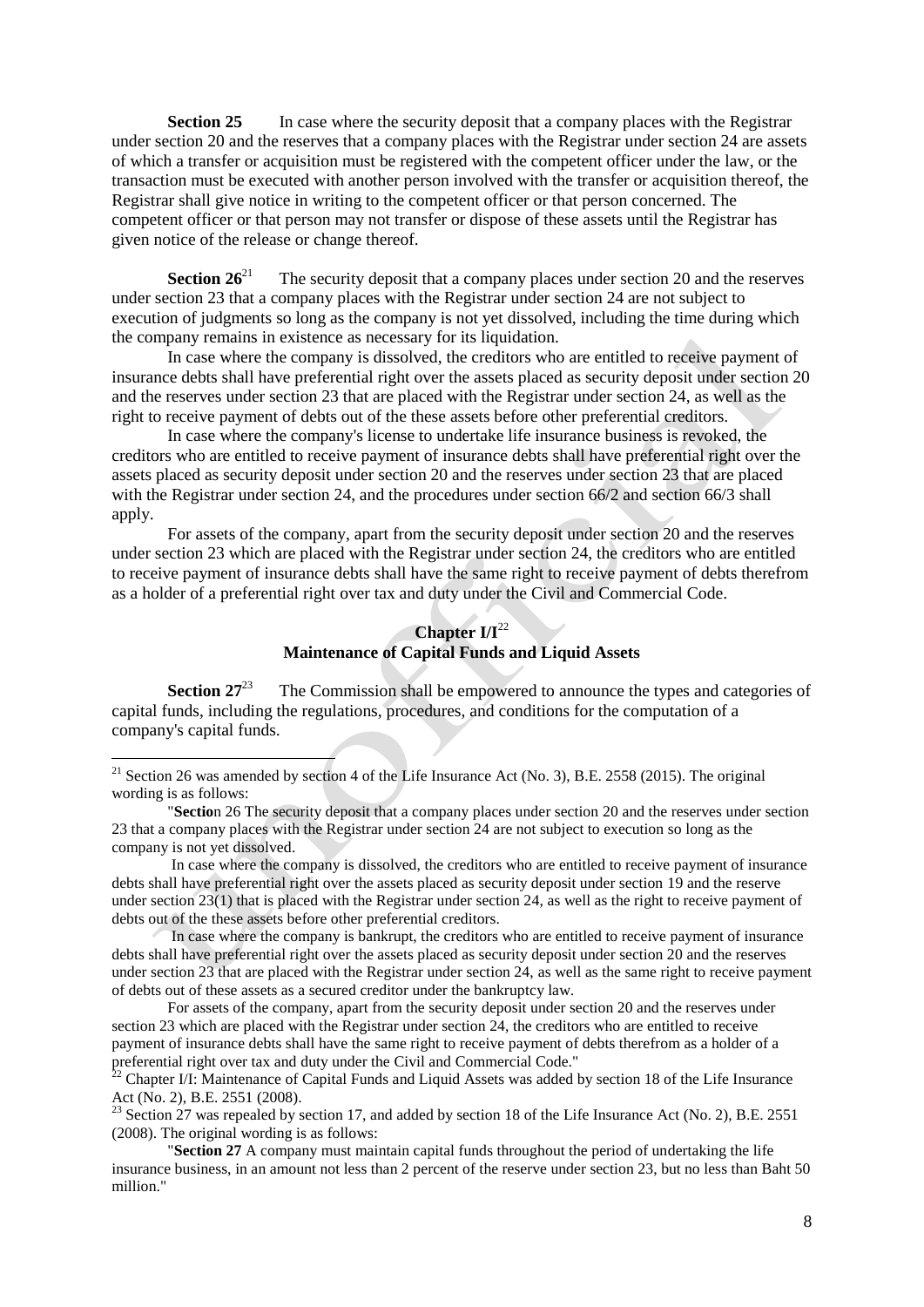A company must maintain capital funds throughout the period of undertaking the life insurance business, in proportion to its assets, liabilities, obligations, or risks, at the rate announced by the Commission.

The Commission may determine the maintenance rate for capital funds under the second paragraph based on each or all sizes or categories of assets, liabilities, obligations, or risks.

In the event that a company buys back shares under the law on public limited companies, none of those shares shall be counted as part of the capital funds. Capital funds shall be reduced in accordance with the regulations, procedures, and conditions announced by the Commission.

A company is prohibited from using its capital funds to incur any obligation, subject to the regulations, procedures, and conditions announced by the Commission.

**Section 27/1<sup>24</sup>** A company shall maintain its liquid assets in proportion to its assets, liabilities, obligations, or reserves under section 23, at not less than the rate announced by the Commission.

The Commission may determine the maintenance rate for liquid assets under the first paragraph for certain types or all types of liquid assets, or may determine the proportion of each type thereof at any rate.

If a liquid assets maintenance rate determined by the Commission under this section increases, that increase shall be announced at least 60 days before the effective date.

## **Section 27/2<sup>25</sup>** Liquid assets are:

1

(1) cash or deposits at banks, in accordance with the regulations, procedures, and conditions announced by the Commission;

(2) Thai government securities or Bank of Thailand securities;

(3) debentures or bonds, for which the Ministry of Finance, the Bank of Thailand, or the Financial Institutions Development Fund has guaranteed their principal and interest;

(4) other assets, in accordance with the regulations, procedures, and conditions announced by the Commission.

The liquid assets under (2), (3), and (4) above shall be negotiable and free from any obligations.

**Section 27/3**<sup>26</sup> A company shall manage its assets, liabilities, obligations, and reserves under section 23 to be consistent with the period of receipt of insurance premiums, receipt of payments from the insured or the public, or the period of borrowing, in accordance with the regulations, procedures, and conditions announced by the Commission.

**Section 27/4<sup>27</sup>** A company shall allocate its assets for liabilities and obligations under life insurance contracts, in accordance with the types, categories, and ratios announced by the Commission.

A company shall deposit reserves under section 23, save for the portion placed with the Registrar under section 24, and assets under the foregoing paragraph with financial institutions, or manage them in accordance with the regulations, procedures, and conditions prescribed by the Commission.

A company is not permitted to use the assets under the second paragraph to incur obligations, subject to the regulations, procedures, and conditions announced by the Commission.

**Section 27/5<sup>28</sup>** A company shall have a capital funds maintenance report prepared and presented to the Registrar every month, in accordance with the regulations, procedures, and conditions announced by the Registrar.

 $^{24}$  Section 27/1 was added by section 18 of the Life Insurance Act (No. 2), B.E. 2551 (2008).

<sup>&</sup>lt;sup>25</sup> Section 27/2 was added by section 18 of the Life Insurance Act (No. 2), B.E. 2551 (2008).

<sup>&</sup>lt;sup>26</sup> Section 27/3 was added by section 18 of the Life Insurance Act (No. 2), B.E. 2551 (2008).

<sup>&</sup>lt;sup>27</sup> Section 27/4 was added by section 18 of the Life Insurance Act (No. 2), B.E. 2551 (2008).

 $^{28}$  Section 27/5 was added by section 18 of the Life Insurance Act (No. 2), B.E. 2551 (2008).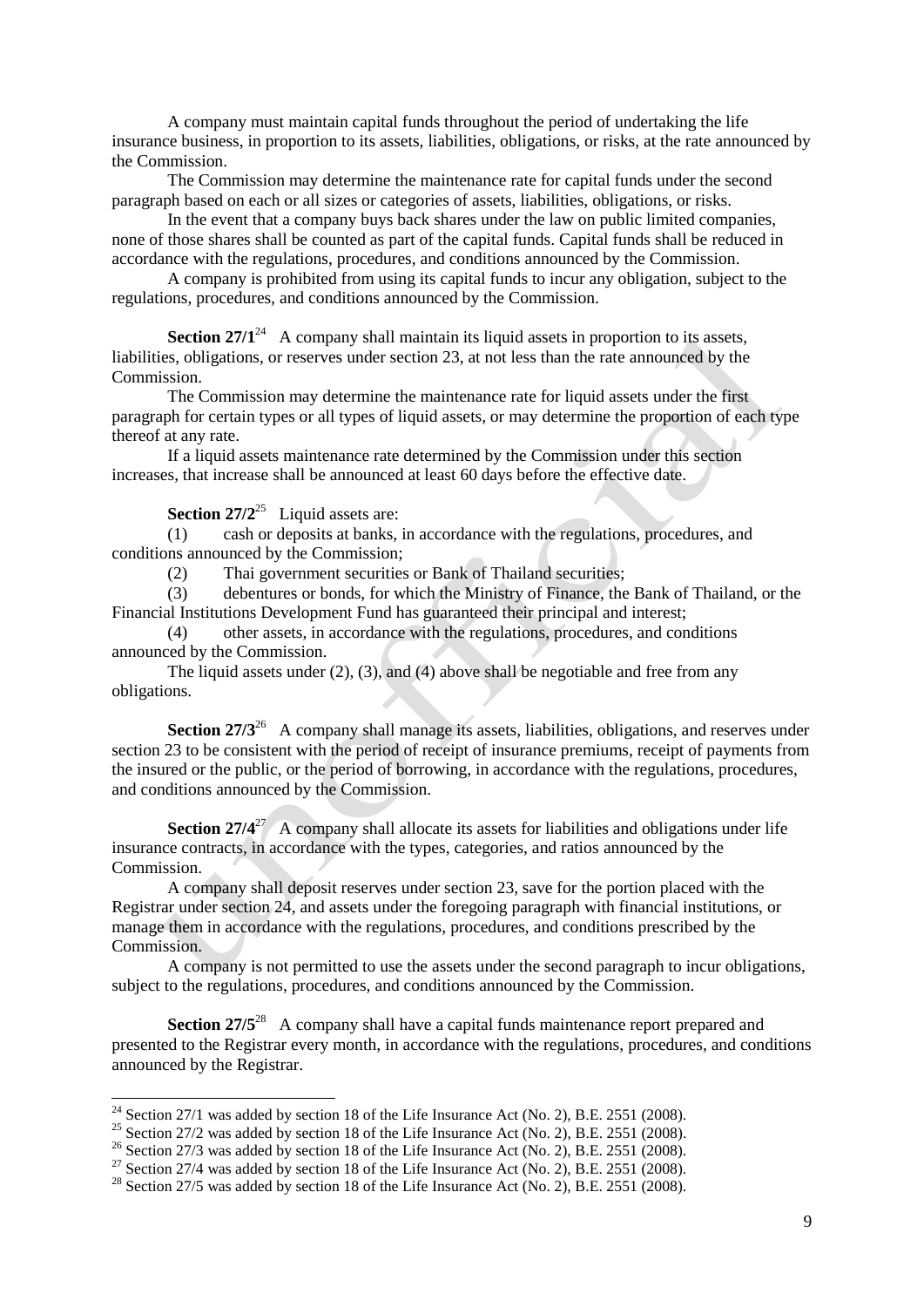In the event that the capital funds of any company are reduced to less than the capital funds level required to be maintained under section 27 paragraph two, the company shall propose a scheme to refurbish the condition of its capital funds within 30 days of the receipt of notice from the Registrar or the detection of that condition by the auditor or the company.

A scheme under the second paragraph shall consist of at least the following particulars:

(1) steps to increase capital funds to reach a sufficient amount;

(2) the capital funds level anticipated to be maintained in each quarter, throughout the period of the scheme;

(3) the description of the business to be carried out;

(4) the period of the scheme, which shall not exceed one year.

The Registrar shall review the scheme and give notice of his consideration to the company within 30 days of the receipt of the scheme. The Registrar may also determine conditions or time limits in his approval.

In the event the Registrar rejects the scheme, or a company disagrees with the conditions or time limits determined by the Registrar, the company shall have the right to appeal to the Commission within 30 days of the receipt of notice. The Commission shall completely review the appeal within 60 days of the receipt of the appeal.

A decision of the Commission shall be final.

**Section 27/6<sup>29</sup>** While executing the approved scheme under section 27/5, a company may carry out its normal business, but may not expand its business until the company is able to maintain its capital funds in accordance with section 27 paragraph two.

To expand a business under the foregoing paragraph means:

(1) to accept new insurance policies, or to expand the insured amount of the existing insurance policies;

- (2) to increase risks relating to investments in other businesses of the company;
- (3) to incur additional obligations, except as required by the existing obligations;
- (4) to enter into an agreement to appoint an additional life insurance agent or broker;
- (5) to accept a transfer of business from another company.

The Registrar shall announce those cases which represent an increase of risk under (2) or those cases which represent the incurring of additional obligations under (3).

**Section 27/7<sup>30</sup>** The Registrar shall consider carrying out the acts stated in section 53 if any of the following events occurs:

(1) a company fails to propose a scheme under section 27/5 to the Registrar within the specified time;

(2) a company fails to carry out activities under the scheme, or carries out activities not in accordance with the approved scheme under section 27/5, in accordance with the conditions or time limits determined by the Registrar;

(3) a scheme proposed under section 27/5 is rejected and the company fails to appeal such rejection within the specified time, or the Commission makes a decision to dismiss such appeal.

### **Chapter II Supervision of Companies**

**Section 28** Apart from life insurance, a company may invest only in businesses announced by the Commission. The Commission may prescribe conditions for the undertaking of that business to the company for observance.

**Section 29** Insurance policies, including related documents or endorsements, that a company issues to the insured shall be in the form, and consist of the text, as approved by the Registrar.

 $^{29}$  Section 27/6 was added by section 18 of the Life Insurance Act (No. 2), B.E. 2551 (2008).

<sup>&</sup>lt;sup>30</sup> Section 27/7 was added by section 18 of the Life Insurance Act (No. 2), B.E. 2551 (2008).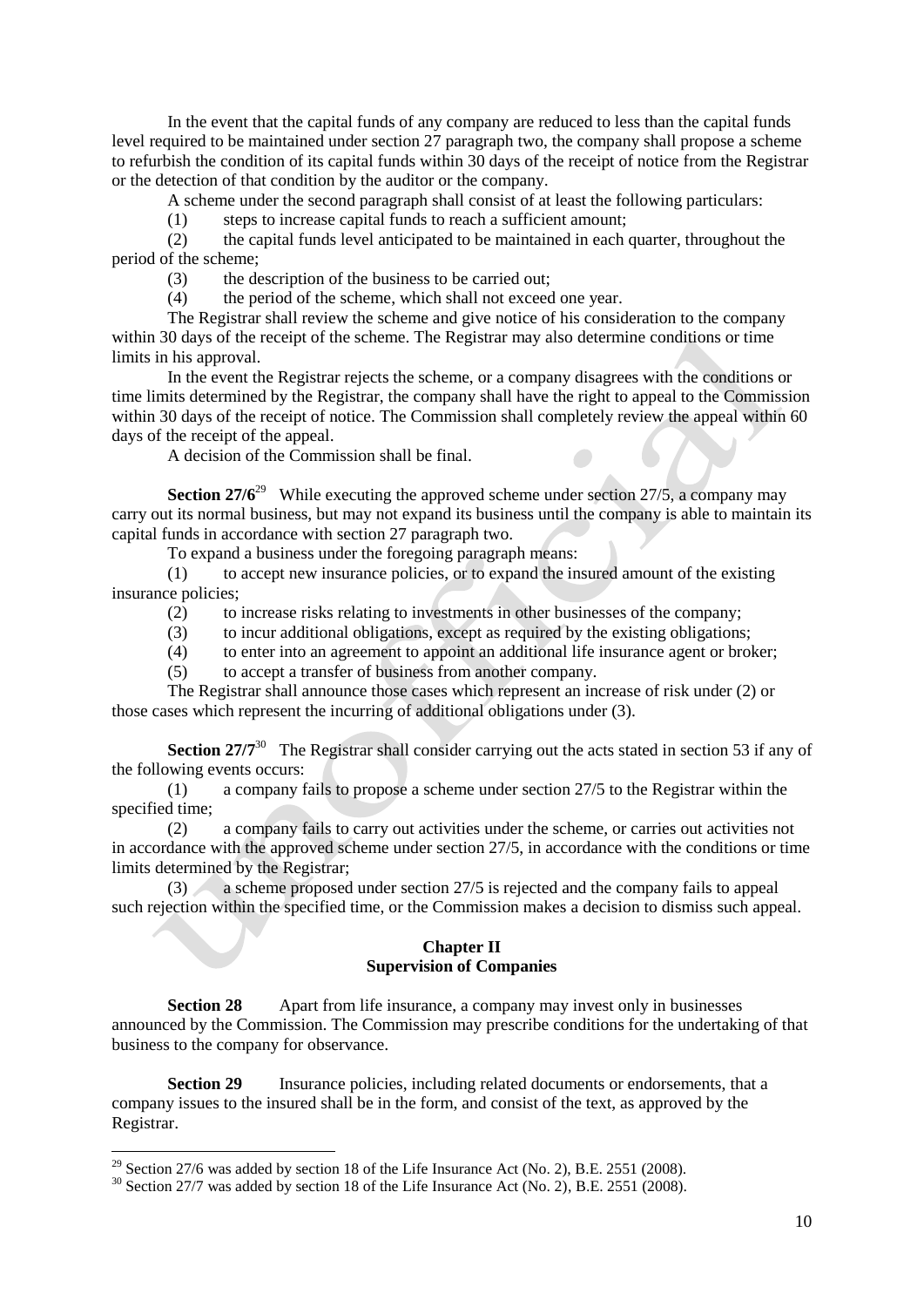The Registrar may, at his discretion or at the request of the company, order that the form or text approved by the Registrar under the first paragraph be changed, amended, or repealed, either in whole or in part.

In case where a company issues an insurance policy which differs in form or text from that approved by the Registrar under the first or second paragraph, the insured or the beneficiary of the insurance policy shall have the option of holding the company liable for performance of obligations according to the policy or text issued by the company, or according to the policy or text as approved by the Registrar. Regardless of whether the insured or the beneficiary exercises that option, the company shall not be released from its liabilities prescribed under this Act.

In the event that a company issues an insurance policy using the form or text which was not approved by the Registrar under the first or second paragraph, the insured shall have the option of holding the company liable under that insurance policy, or terminating the life insurance contract and having the company fully return the premiums paid to the company. Regardless of whether the insured exercises that option, the company shall not be released from its liabilities prescribed under this Act.

**Section 30** The premium rates prescribed by a company shall be approved by the Registrar.

The Registrar may, at his discretion or at the request of the company, order that the premium rates approved by the Registrar be changed, provided that any change in the rate shall not affect the insurance policies for which premium rates have already been prescribed as previously approved by the Registrar.

**Section 30/1<sup>31</sup>** The text of or pictures in an advertisement or prospectus shall be deemed an integral part of the insurance policy. If any text or picture contains a meaning in conflict with the insurance policy, it shall be interpreted in a way that is favorable to the insured or the beneficiary of the insurance policy, as the case may be.

A life insurance agent is not allowed to use any text or picture in an advertisement or prospectus that has not been approved by the company to solicit a person to enter into a life insurance contract.

**Section 31** No company shall issue an insurance policy that states the amount payable to the insured or beneficiary in a foreign currency.

**Section 32** A company shall obtain the approval of the Registrar in determining whether the company earns profit, and how much the amount of profit is, for the purpose of paying dividends to its shareholders.

**Section 33** No company shall:

-

 $(1)$  engage in the non-life insurance business:

(2) reduce its capital without written permission of the Registrar, and the approval of the Commission;

(3) deposit money elsewhere other than in banks, finance companies, or finance and securities companies;

(4) keep cash anywhere except at the office of the company;

(5) pay money or any other property to a director, manager, consultant, officer, or employee of the company as commission or remuneration for or in connection with any transaction or any act, other than gratuities, salaries, bonuses, or monies which may normally be paid to them;

(6) pay money or any other property to life insurance agents or brokers, other than wages or commissions which may normally be paid to them;

(7) advance money or any other property to any person as commission or remuneration for work to be done for the company;

 $31$  Section 30/1 was added by section 19 of the Life Insurance Act (No. 2), B.E. 2551 (2008).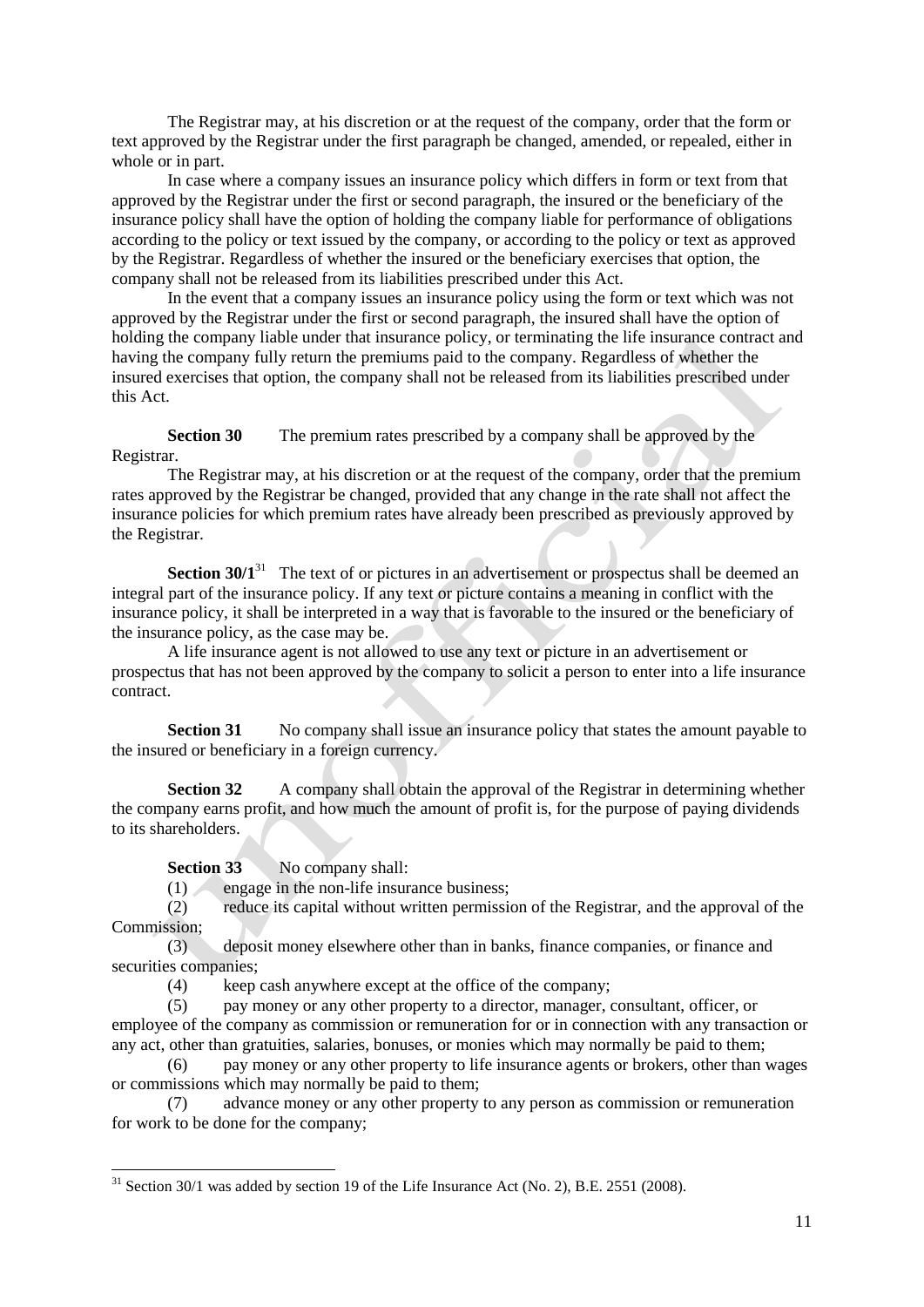(8) pay commission to a person who assists in obtaining a life insurance contract, but is not a life insurance agent or broker of the company;

(9) buy or hold immovable property, except:

(a) those for use as premises for operating the business, or for the welfare of the company's officers or employees, as may be reasonable;

(b) those for use for investment in other businesses, as announced by the Commission under section 28;

(c) those acquired by the company as a result of a debt settlement or enforcement of mortgage.

The purchase or possession of immovable property under (a) or (b), or the acquisition of immovable property as a result of a debt settlement under (c), requires the written permission of the Registrar. The Registrar may prescribe any conditions when granting permission;

(10) give special benefits to the insured or beneficiaries of the insurance policy, in addition to those specified in the insurance policy;

(11) accept from the insured a payment of premiums in an amount less than the amount payable;

(12) appoint or authorize persons other than life insurance agents, life insurance brokers, or officers of the company who have duties concerning receipt of money, to receive premium payments;

(13) issue an insurance policy without the signature of a director authorized to bind the company and without the company seal as registered, or without the signature of the branch manager of a foreign life insurance company as shown in the license to undertake life insurance business and without the company seal, if any;

(14) advertise the company or its life insurance business in a false or exaggerated manner;

(15) appoint or assign persons other than the company's life insurance agents to solicit or procure persons to enter into life insurance contracts with the company, except for the acts of directors, officers, or employees of the company, for and on behalf of the company; or

 $(16)^{32}$  sell or give any immovable property or movable property with an aggregate value exceeding the amount prescribed by the Registrar to its directors, or purchase assets from any of its directors, including a person related to any of its directors, as announced by the Commission, except with the consent of the board of directors of the company and the approval of the Registrar.

**Section 34**<sup>33</sup> A company shall dispose of immovable property, acquired by the company under section 33(9), in the following cases:

(1) those maintained by the company for use as premises for operating the business, or for the welfare of the company's officers or employees, or for investment in other businesses under

<sup>&</sup>lt;sup>32</sup> Section 33(16) was amended by section 20 of the Life Insurance Act (No. 2), B.E. 2551 (2008). The original wording is as follows:

<sup>&</sup>quot;(16) sell or give any immovable property or movable property with an aggregate value exceeding the amount prescribed by the Registrar to its directors, or purchase assets from any of its directors, except with the consent of its board of directors and the approval of the Registrar."

<sup>&</sup>lt;sup>33</sup> Section 34 was amended by section 21 of the Life Insurance Act (No. 2), B.E. 2551 (2008). The original wording is as follows:

<sup>&</sup>quot;**Section 34** A company shall dispose of immovable property, acquired by the company under section 33(9), in the following cases:

<sup>(1)</sup> those maintained by the company for use as premises for operating the business, or for the welfare of the company's officers or employees, or for investment in other businesses under section 33(9)(a) or (b), and no longer used, shall be disposed of within nine years from the cessation of use;

<sup>(2)</sup> those acquired by the company as a result of a debt settlement or foreclosure under section 33(9)(c) shall be disposed of within nine years of the acquisition, unless the approval of the Registrar is obtained to maintain them for an activity under section 33(9)(a) or (b).

The Registrar may extend the period under (1) and (2) above for no more than three years, upon the company's request, with appropriate reason, before the lapse of that period. The Registrar may also prescribe any conditions for observance by the company."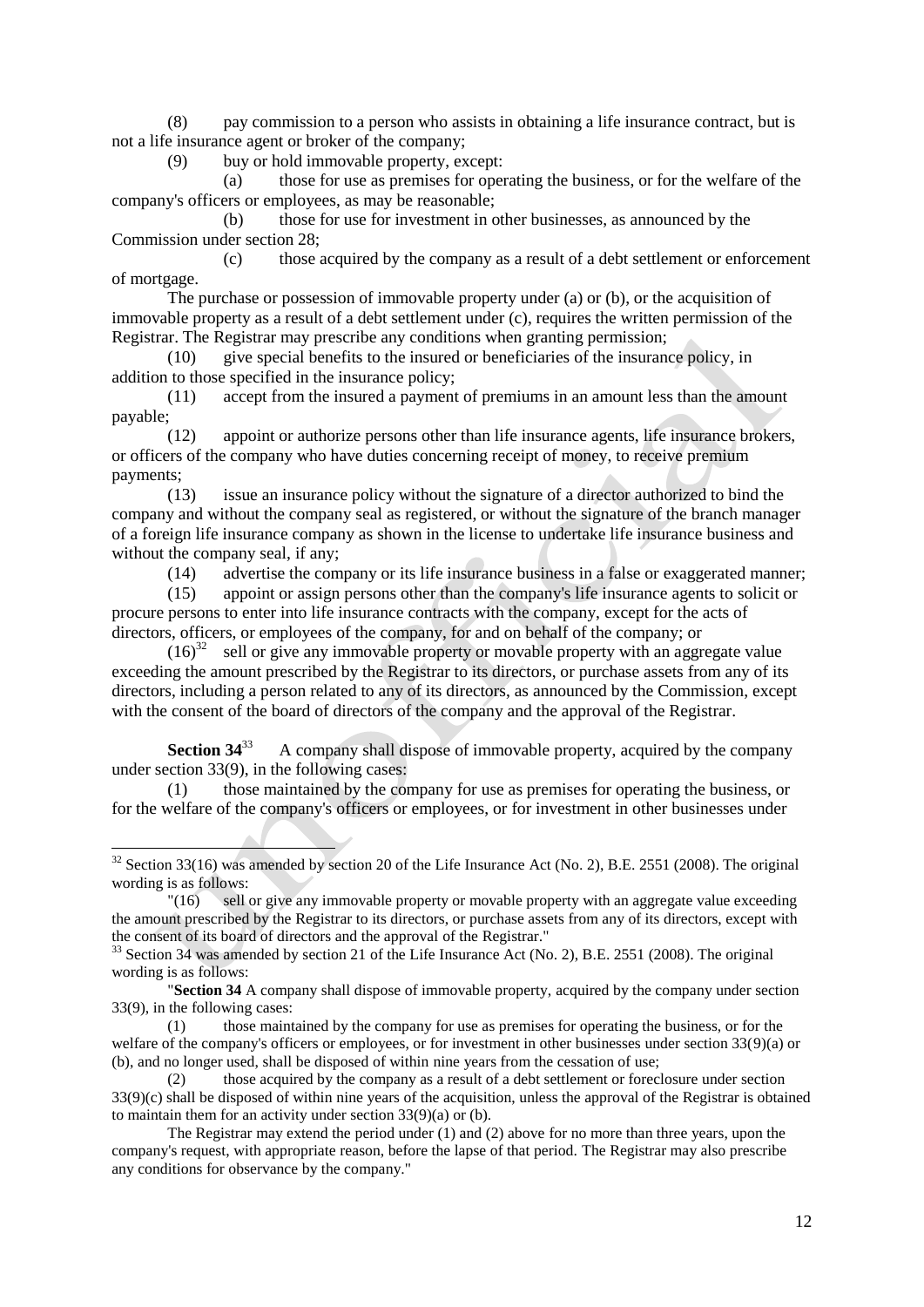section 33(9)(a) or (b), and no longer used, shall be disposed of within five years from the cessation of use;

(2) those acquired by the company as a result of a debt settlement or foreclosure under section 33(9)(c) shall be disposed of within five years of the acquisition, unless the approval of the Registrar is obtained to maintain them for an activity under section 33(9)(a) or (b).

The Registrar may extend the period under (1) and (2) above, in accordance with the period announced by the Commission. The Registrar may also prescribe conditions for the extension of that period.

**Section 35<sup>34</sup>** A director, manager, or person authorized to act on behalf of the company, or a consultant to the company, shall hold a bachelor's degree or higher qualification, or shall have work experience in relation to the insurance business, and shall not have any of the following prohibited characteristics:

(1) is, or has been, declared bankrupt;

(2) has been imprisoned by a final court judgment, for an offense relating to property;

(3) has been a director, manager, or person authorized to act on behalf of a company at the time such company had its license to undertake life or non-life insurance business revoked, except for a person whom the Registrar, with the approval of the Commission, appointed to hold such office at such time;

(4) is a director, manager, or person authorized to act on behalf of another company licensed to undertake life insurance business, unless an exception in accordance with the regulations, procedures, and conditions announced by the Commission has been granted;

(5) is removed from the position of director, manager, or person authorized to act on behalf of a company, under section 54;

(6) is a political official or a person holding a political office;

(7) is a government official or an officer of the Office of Insurance Commission, having a responsibility to control the company, unless the company is a public enterprise or the appointment is made with the approval of the Commission, for the purpose of assisting in the operations of the company, or the person is appointed under section 54;

(8) has a bad record or carries out any activity showing a lack of responsibility or due care that a person of such profession is supposed to have in his conduct.

**Section 36**<sup>35</sup> Subject to section 71, no company shall appoint or assign any person to underwrite life insurance using the form of life insurance policy of the company.

(1) a person who is, or has been, declared bankrupt;

 $34$  Section 35 was amended by section 21 of the Life Insurance Act (No. 2), B.E. 2551 (2008). The original wording is as follows:

<sup>&</sup>quot;**Section 35** The company shall not appoint or allow the persons who have the following characteristics to be or act as its director, manager, employee, person with management authority, or consultant:

<sup>(2)</sup> a person who has been imprisoned by a final court judgment, for an offense relating to property committed in bad faith;

<sup>(3)</sup> a person who was a director, manager, or person with management authority of a company at the time such company had its license to undertake life or non-life insurance business revoked;

<sup>(4)</sup> a person who is a director, manager, or person with management authority of another company licensed to undertake life insurance business, unless an exception in accordance with the regulations and conditions announced by the Minister has been granted;

<sup>(5)</sup> a person who is removed from the position of director, manager, or person with management authority of a company, under section 54;

<sup>(6)</sup> a person who is a political official;

<sup>(7)</sup> a person who is a government official having a responsibility to control the company, unless the company is a public enterprise or the appointment is made with the approval of the Minister, for the purpose of assisting in the operations of the company, or the person is appointed under section 54."

 $35$  Section 36 was amended by section 21 of the Life Insurance Act (No. 2), B.E. 2551 (2008). The original wording is as follows: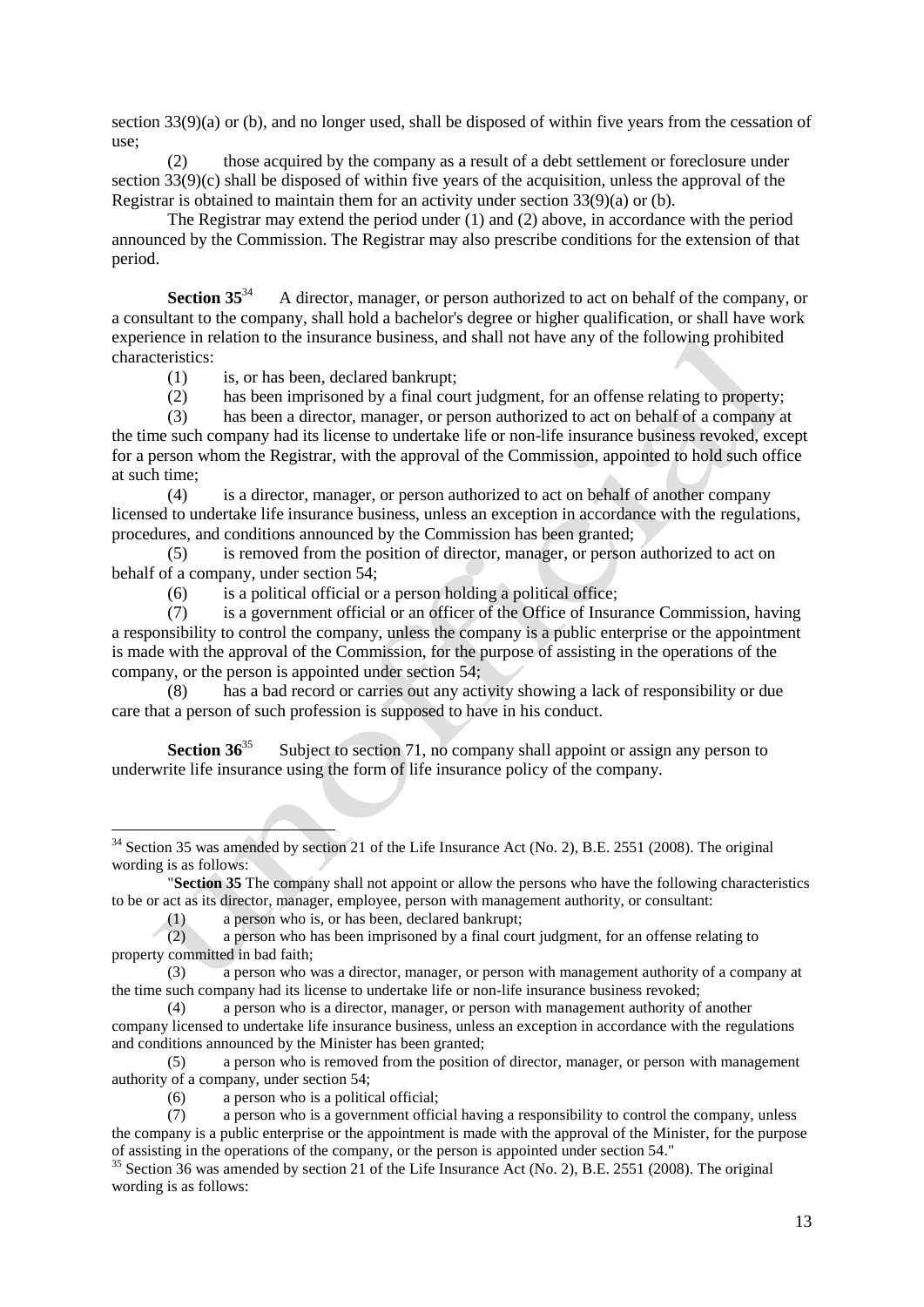No company shall appoint or assign any person to pay claims under an insurance policy, wholly or partly, except for reinsurance, unless permission is granted by the Registrar.

**Section 37.** No company shall delay, without appropriate reason, payment of any sum or a return of premiums to an insured or a beneficiary of the insurance policy, or make a payment or return in bad faith.

An act or performance of the company that is deemed to contravene the provision of the first paragraph shall be in accordance with the regulations, procedures, and period announced by the Commission.

**Section 37/1<sup>36</sup>** In case where any petition relating to insurance, payment of compensation, monetary compensation. or other benefits under an insurance policy is made, the Registrar may have such petition reviewed and arranged for resolution.

**Section 38**<sup>37</sup> Subject to the provisions of this Act, the Commission shall be empowered to announce regulations, procedures, and conditions for the company to carry out any acts in regard to the following:

- (1) collection of premiums;
- (2) appraisal of the value of assets and liabilities of the company;
- (3) reinsurance;
- (4) classification of categories of expenses;

(5) method for issuing and offering an insurance policy for sale, surrender value rates of the insurance policy, full payment value of the insurance policy, extension of payment period, and conditions of payment thereof;

(6) wage or commission rates for life insurance agents or brokers;

(7) forms, size, lettering, language, and content of documents showing receipt of money by the company;

- (8) lending of money, with an insurance policy placed as security;
- (9) distribution of dividends to insureds in installments;
- (10) types and maximum rates of insurance expenses;
- (11) receipt of money and payments, audits and internal controls;
- (12) compensation under life insurance contracts;
- (13) minimum standards for the company's risk management system.

**Section 39** Companies shall open their offices for public business on the dates and at the times announced by the Commission. However, a company may keep its office open for longer than prescribed.

"**Section 36** No company shall appoint or assign any person other than its director, officer, or employee, to underwrite life insurance, receive insurance premiums, and pay claims under an insurance policy, wholly or partly, except for reinsurance."

<sup>36</sup> Section 37/1 was added by section 22 of the Life Insurance Act (No. 2), B.E. 2551 (2008).

<sup>37</sup> Section 38 was amended by section 23 of the Life Insurance Act (No. 2), B.E. 2551 (2008). The original wording is as follows:

"**Section 38** Subject to the provisions of this Act, the Registrar shall be empowered to issue notifications requiring the company to carry out any acts in regard to the following:

- (1) collection of premiums;
- (2) appraisal of the value of assets and liabilities of the company;
- (3) reinsurance;

1

- (4) classification of categories of expenses;
- (5) surrender value rates of the insurance policy, and conditions of payment thereof;
- (6) wage or commission rates for life insurance agents or brokers;

(7) forms, size, lettering, language, and content of power of attorney of the company, and documents showing receipt of money by the company;

- (8) lending of money, with an insurance policy placed as security;
- (9) distribution of dividends to insureds."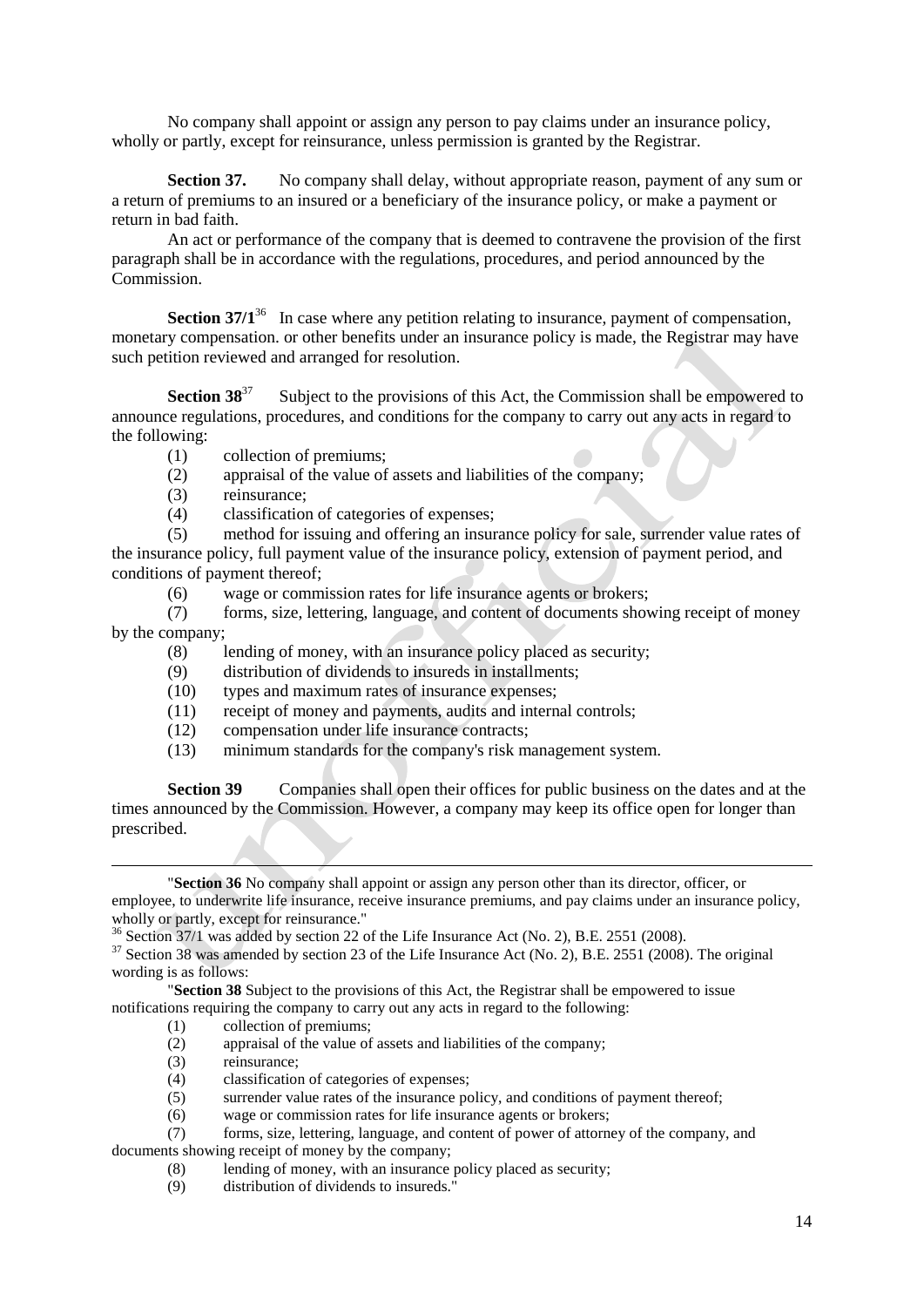**Section 40** Companies shall keep registers and account books concerning their business, in the forms and with the particulars prescribed by the Commission.

Particulars of events concerning business, which are required to be entered in the registers and account books of the company, shall be so entered by the company not later than seven days from the occurrence of the event.

**Section 41** The registers and account books under section 40 shall be kept by a company at its office for not less than 10 years from the date of the last entry in such book, or from the date on which the company is released from the liability under the last entry of liability, whichever period is longer.

**Section 42** An interested person may inspect the registers under section 40, only in regard to particulars with which he is concerned, or may request that the company provide a certified copy of said particulars, provided that he pays the fee prescribed by the Commission.

**Section 43**<sup>38</sup> A company shall prepare and submit to the Commission the following financial statements and report on its operating results:

(1) quarterly financial statements reviewed by an auditor;

(2) audited financial statements for the last calendar year, with opinions as expressed by the auditor;

(3) annual report, showing the operating results of the company.

The preparation and submission of the financial statements and report under the first paragraph shall be in accordance with the forms, regulations, procedures, conditions, and periods announced by the Commission. The auditor shall be a certified auditor under the law on accounting professions.

A company which is a branch office of a foreign life insurance company shall fulfill the obligations stated in paragraphs one and two, and shall submit an annual report of the foreign life insurance company of which it is a branch within five months from the end of the accounting year of the foreign life insurance company.

**Section 44** If it appears that an annual report submitted by a company under section 43 paragraph one is incorrect or incomplete, the Commission shall be empowered to order the company to rectify or complete the report, within the period prescribed by the Commission.

In case where the company fails to comply as ordered in the first paragraph, it shall be deemed that the company has not submitted an annual report under section 43.

**Section 45<sup>39</sup>** The Commission shall be empowered to order that a company submit any reports or documents on the undertaking of its life insurance business. The Commission may also order that the company explain or clarify the content of the reports or documents.

<sup>&</sup>lt;sup>38</sup> Section 43 was amended by section 24 of the Life Insurance Act (No. 2), B.E. 2551 (2008). The original wording is as follows:

<sup>&</sup>quot;**Section 43** A company shall submit to the Registrar an annual report showing its financial and business position during the preceding calendar year, in the form and according to the particulars prescribed by the Registrar, within five months of the end of each calendar year.

A company which is a branch office of a foreign life insurance company shall submit an annual report of the foreign life insurance company of which it is a branch within five months from the end of the accounting year of the foreign life insurance company.

An annual report under this section must be certified by an auditor."

<sup>&</sup>lt;sup>39</sup> Section 45 paragraph one was amended by section 25 of the Life Insurance Act (No. 2), B.E. 2551 (2008). The original wording is as follows:

<sup>&</sup>quot;**Section 45** The Registrar shall be empowered to order that a company submit any reports or documents, either periodically or from time to time, in the form and according to the particulars prescribed by the Registrar. The Registrar may also order that the company explain or clarify the content of the reports or documents."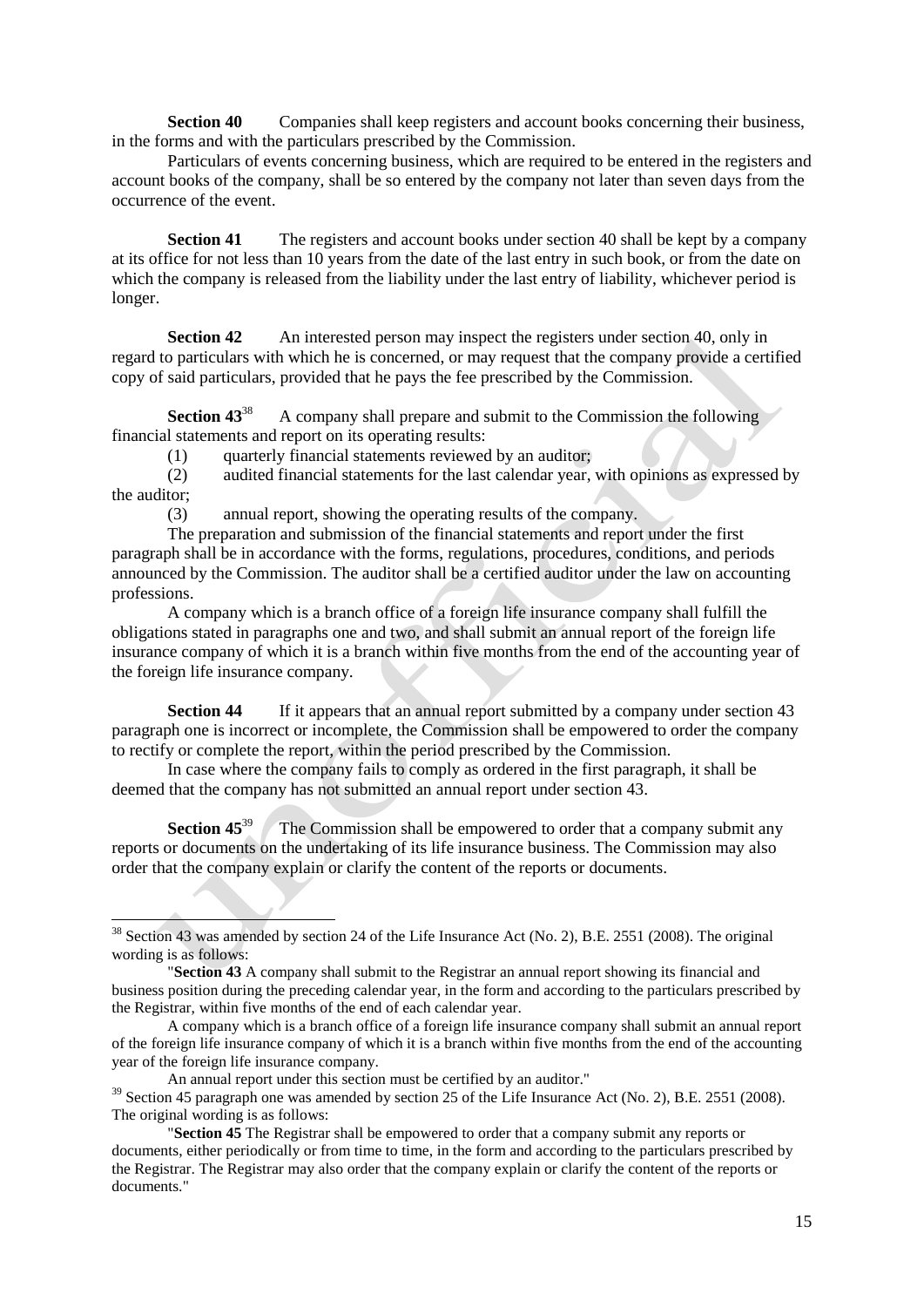The reports or documents submitted or produced, or the explanation or clarification made by the company under the first paragraph, must be complete and truthful.<br>Section  $46^{40}$  A company shall publish its balance sheets an

**Section 46**<sup>40</sup> A company shall publish its balance sheets and statements of income, in the forms prescribed by the Commission, within 15 days from the date of submission of the financial statements under section 43(2), in at least one mass-circulation daily newspaper, for no less than three days. Each company shall also post such notice in a conspicuous place at the head office and branch office of the company, for at least one month.

**Section 46/1<sup>41</sup>** For the purpose of giving public access to information regarding the financial standing and operating results of a company, the Registrar shall be empowered to order the company to disclose that information, in accordance with the regulations, procedures, and conditions announced by the Commission.

**Section 47<sup>42</sup>** A company shall submit to the Commission an annual report of the calculation of liabilities under the insurance policies, certified by an actuary, in the form and according to the regulations, procedures, conditions, and period announced by the Commission.

**Section 48** The Registrar and the competent officer shall be empowered to examine the business activities and financial condition of a company and, for the purpose of examination, the Registrar and the competent officer shall be empowered:

(1) to enter the office of the company, during working hours, to obtain information and, in doing so, to call for documents or other evidence from the company's directors, managers, consultants, officers, or employees and to interrogate these persons;

(2) to enter the place of business of the company, or any premises where it is suspected that account books, documents, seals, or any other documents concerning the company's business, assets and liabilities are kept, during working hours or between sunrise and sunset, to inspect or appraise the property of the company;

(3) to order the company or persons concerned with the company's business to deliver documents or other evidence;

(4) to summon the persons mentioned in (1) or (3) to give statements or to order them to submit statements of fact, as required.

The persons concerned shall facilitate the Registrar and the competent officer in their performance under the first paragraph.

 $41$  Section 46/1 was added by section 27 of the Life Insurance Act (No. 2), B.E. 2551 (2008).

 $40$  Section 46 was amended by section 26 of the Life Insurance Act (No. 2), B.E. 2551 (2008). The original wording is as follows:

<sup>&</sup>quot;**Section 46** A company shall publish a brief report in the form prescribed by the Registrar, showing its assets and liabilities as of the end of the calendar year, within 15 days from the date of submission of the annual report under section 43, in at least one daily newspaper distributed in the locale of its head office, for no less than three days, and shall also post it in a conspicuous place at the company's head office and branches, for at least one month."

 $42$  Section 47 was amended by section 28 of the Life Insurance Act (No. 2), B.E. 2551 (2008). The original wording is as follows:

<sup>&</sup>quot;**Section 47** A company shall submit a report on financial standing inspection as well as calculation of liabilities under insurance policies, which is certified by a person having the qualifications and knowledge as prescribed by the Minister, to the Registrar every year. This report shall be in the form and consist of the particulars prescribed by the Registrar, and shall be submitted to the Registrar no later than 10 months from the end of the calendar year.

Irrespective of the time period, if it is deemed appropriate, the Registrar may order that the company conduct an inspection and submit a report under the first paragraph. In this regard, the period of submission of a report to the Registrar under paragraph one shall apply, starting as from the date the order of the Registrar is received by the company."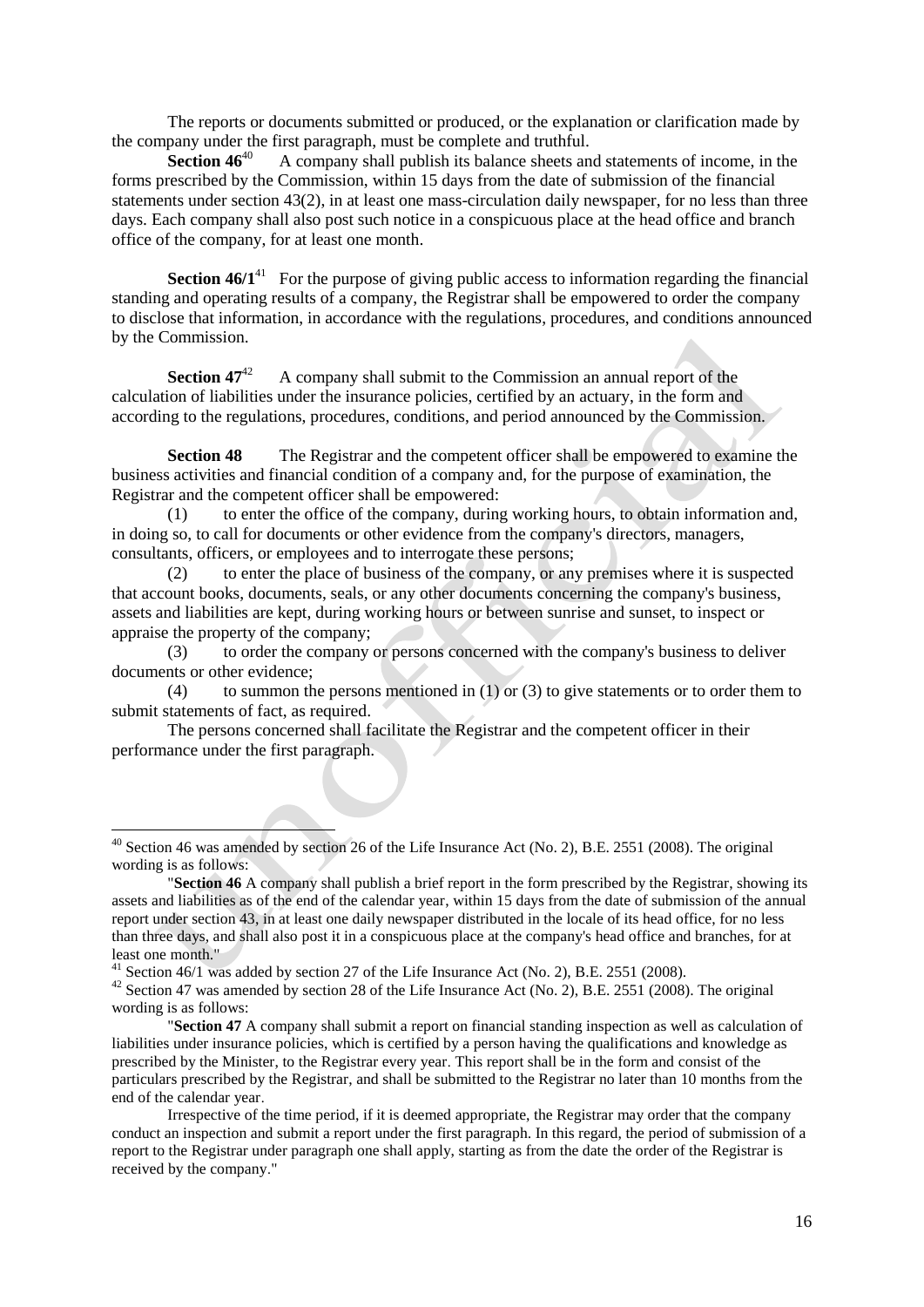**Section 49** In the performance of their duties under this Act, the Registrar and the competent officer shall produce their identification cards, in accordance with the forms prescribed by Ministerial Regulations, upon request of the person concerned.

**Section 50** Any interested persons may request to inspect the register book and documents relating to the register book which are kept by the Registrar and to make copies thereof with the certification by the Registrar, by submitting an application in the form prescribed by the Registrar to the Registrar.

**Section 51<sup>43</sup>** Any company wishing to discontinue its life insurance business shall file an application for permission to do so with the Commission.

To protect the interests of insureds, beneficiaries of the insurance policies, or interested persons, the Commission shall be empowered to prescribe at least the following regulations, procedures, conditions, and period to be fulfilled by the company, before permission for business discontinuation is granted:

(1) method for managing or transferring the obligations under insurance policies that remain binding;

(2) method for notifying insureds and beneficiaries of the insurance policies, as well as interested persons to exercise their rights under law;

(3) transfer or request receipt of the reserves under section 23, which are placed by the company with the Registrar under section 24;

(4) management of the portion of assets and liabilities in connection with the life insurance business and the business permitted to be carried out under section 28;

(5) period for execution of the transactions under  $(1)$ ,  $(2)$ ,  $(3)$ , and  $(4)$ .

In case where the Commission permits the company to discontinue its life insurance business and the company intends to dissolve, the dissolution shall take effect as from the receipt of permission for discontinuation. The company shall then proceed to go into liquidation. If a company does not intend to dissolve, the company shall have its memorandum of association amended, changing its name and objectives, so that they will not be related to the life insurance business.

Liquidation and amendments to the memorandum of association shall be carried out in accordance with the law on public limited companies.

In case where a company that is a branch office of a foreign life insurance company discontinues its business, that company shall go into liquidation, wherein the provisions of sections 65, 66, and 67 shall apply, *mutatis mutandis*.

**Section 51/1<sup>44</sup>** A company obtaining permission to discontinue its life insurance business shall surrender to the Registrar its license to undertake life insurance business, and shall submit an application for the return of the security deposit placed by the company under section 20, subject to section 26 paragraphs two and three.

**Section 52** Any sum which an insured, or beneficiary of the insurance policy, or heir of the insured is entitled to receive due under an insurance policy, if unclaimed against the company until the lapse of the period of prescription, shall be sent to the Fund by the company within one month from the end of such period of prescription.

 $43$  Section 51 was amended by section 29 of the Life Insurance Act (No. 2), B.E. 2551 (2008). The original wording is as follows:

<sup>&</sup>quot;**Section 51** Any company wishing to dissolve its business shall give notice of its intention to the Registrar at least three months before the dissolution.

In case where a company that is a branch office of a foreign life insurance company discontinues its business, that company shall go into liquidation, wherein the provisions of sections 65, 66, and 67 shall apply, *mutatis mutandis*."

 $44$  Section 51/1 was added by section 30 of the Life Insurance Act (No. 2), B.E. 2551 (2008).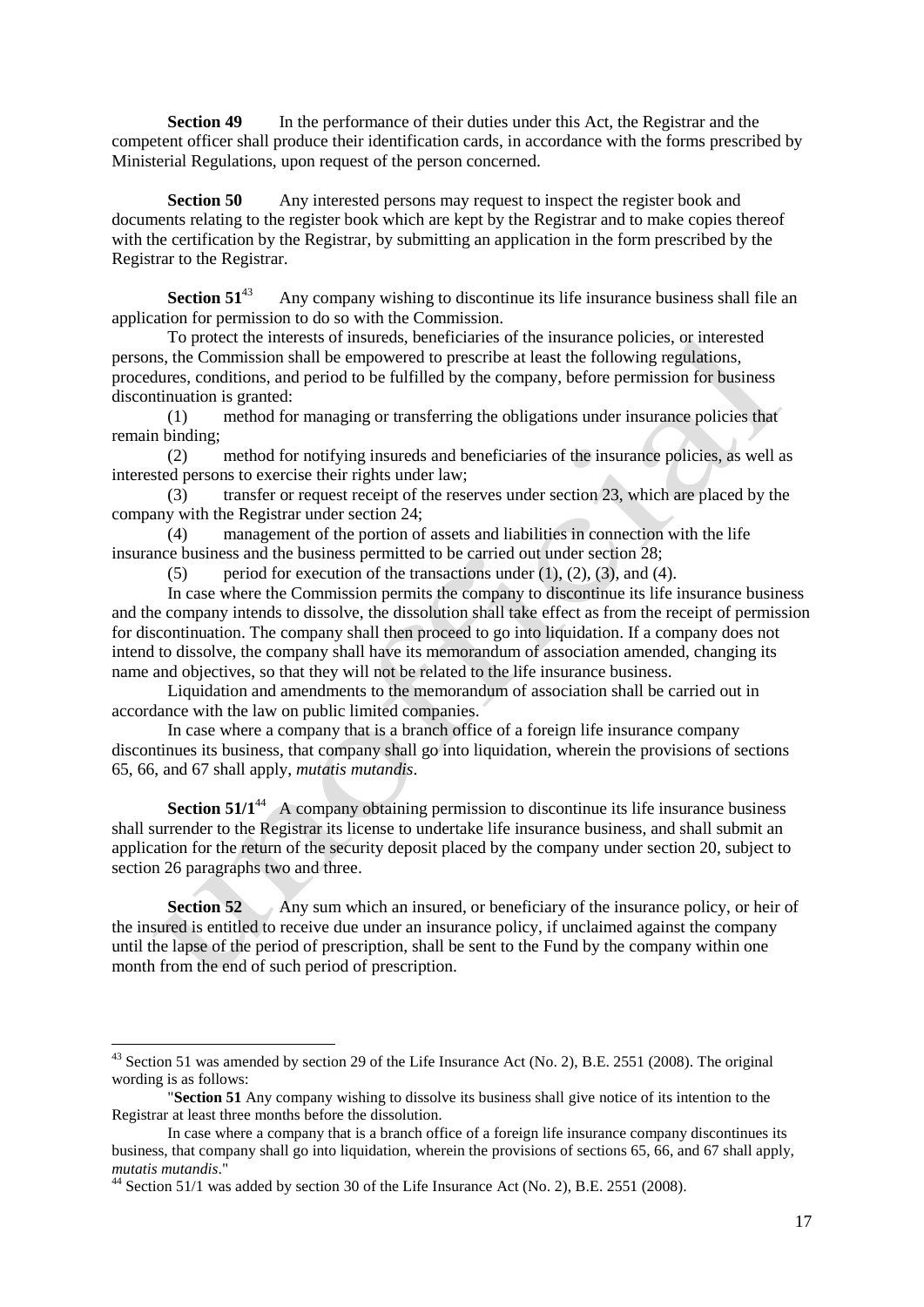**Section 53**<sup>45</sup> Where any event under section 27/7 occurs, or where there is evidence appearing to the Registrar that a company is in a condition, or operates its business in such a way, as may cause damage to the insured or the public, the Registrar, with the approval of the Commission, shall be empowered to order that the company improve its condition or operations within the time specified by the Registrar, or that the company increase or reduce its capital to comply with section 27 paragraph two.

In case where any company fails to increase or reduce its capital within the period of time prescribed by the Registrar under the foregoing paragraph, the Registrar's order shall be deemed to be a resolution of the company's shareholders meeting, as of the expiry of the prescribed period.

Where there is an urgent need for any company to increase or reduce its capital, in order to support its condition and carry on its business, the Registrar, with the approval of the Commission, may order the company to immediately increase or reduce its capital. Such an order is deemed to be a resolution of the shareholders meeting.

The increase or reduction of capital under paragraph two or three shall not be subject to the provisions of section 136 paragraph two (2), section 139, and section 141 of the Public Limited Companies Act, B.E. 2535 (1992).

**Section 54** Where there is evidence appearing to the Registrar that a company is in a condition, or operates its business in such a way, as may cause damage to the insured or the public, or where the directors, or persons responsible for the operation of any company fail to comply with the order of the Registrar under section 53, the Registrar shall be empowered to order that company to remove its directors, or persons responsible for its operation, who have caused such condition or operation of the company.

In case where the Registrar orders the removal of any persons under the first paragraph, the company shall, with the Registrar's approval, appoint other persons to replace the persons so removed, within one month from the date of removal.

In case where any company fails to remove the persons under the first paragraph, or removes them but fails to appoint other persons in their place under the second paragraph, the Registrar, with the approval of the Commission, shall be empowered to issue an order of removal for such persons or to appoint any one or several persons to replace the persons so removed, for a period not longer than three years. The provision of section 35(4) shall not apply hereto.

The persons appointed by the Registrar under the third paragraph shall receive remuneration, to be paid from the assets of the company, as prescribed by the Commission. During the period that the persons were appointed to hold office, shareholders of the company shall not pass a resolution to revoke or change the order of the Registrar.

The persons removed by the order of the Registrar shall no longer be involved in or manage, directly or indirectly, any affairs of the company.

<sup>&</sup>lt;sup>45</sup> Section 53 was amended by section 31 of the Life Insurance Act (No. 2), B.E. 2551 (2008). The original wording is as follows:

<sup>&</sup>quot;**Section 53** Where there is evidence appearing to the Registrar that a company is in a condition, or operates its business in such a way, as may cause damage to the insured or the public, the Registrar, with the approval of the Minister, shall be empowered to order that the company improve its condition or operations within the time specified by the Registrar. In this regard, the Registrar may also order that the company increase or reduce its capital.

If any company fails to increase or reduce its capital within the period of time prescribed by the Registrar under the foregoing paragraph, the Registrar's order shall be deemed to be a resolution of the company's shareholders meeting, as of the expiry of the prescribed period.

Where there is an urgent need for any company to increase or reduce its capital, in order to support its condition and carry on its business, the Registrar, with the approval of the Minister, may order the company to immediately increase or reduce its capital. Such an order is deemed to be a resolution of the shareholders meeting.

The increase or reduction of capital under paragraph two or three shall not be subject to the provisions of section 1220, section 1224, section 1225, and section 1226 of the Civil and Commercial Code, and section 136 paragraph two (2), section 139, and section 141 of the Public Limited Companies Act, B.E. 2535 (1992)."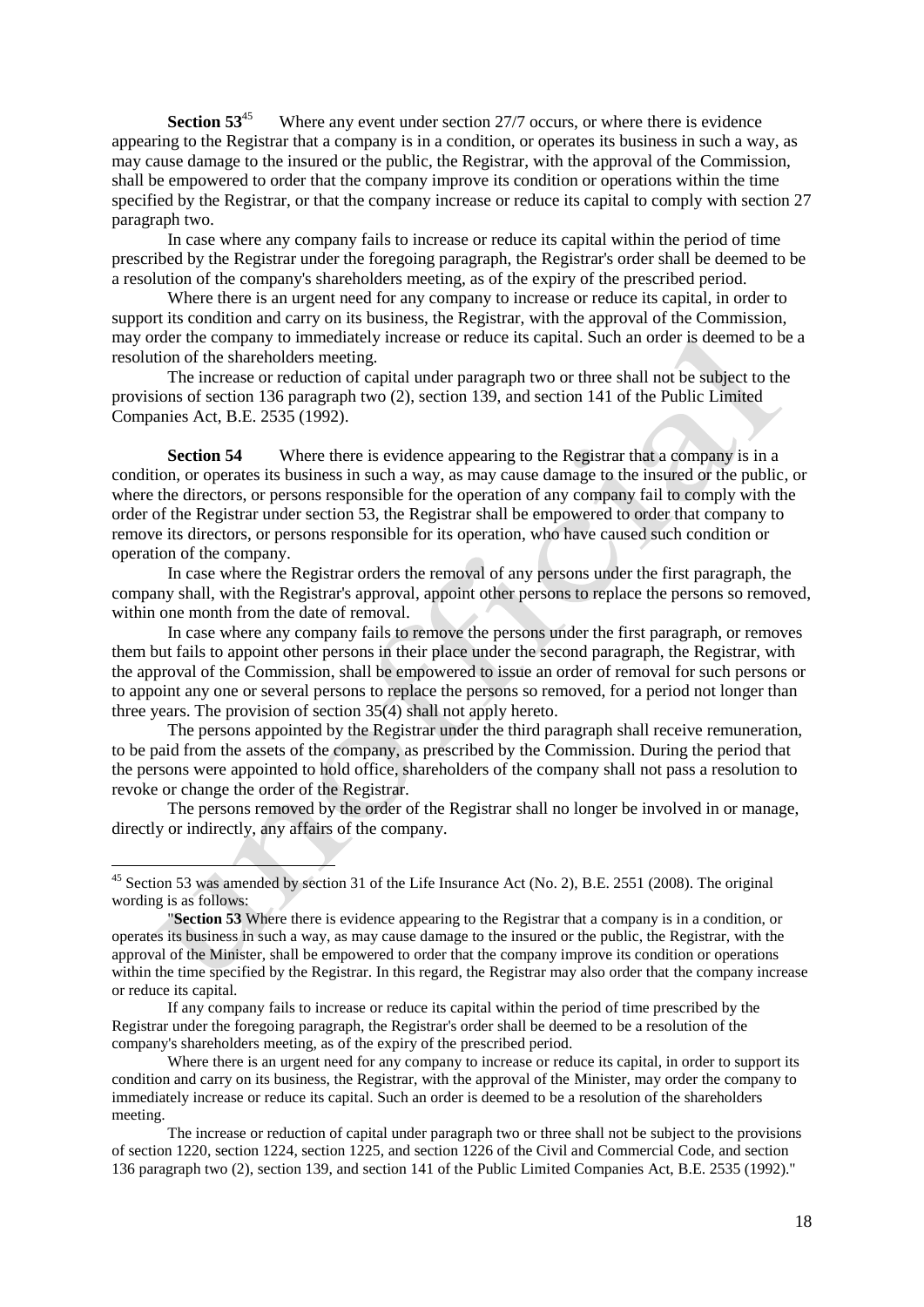The order of removal or appointment issued by the Registrar under this section shall be deemed to be a resolution of the shareholders meeting.

**Section 55** If the Registrar has given an order under section 53 or section 54, but the financial condition and operations of the company are not improved, the Minister may issue an order to control the company or revoke the company's license to undertake life insurance business.

**Section 56** If a company has been placed under control, the Registrar shall notify the company, in writing, to that effect. Copies of that order shall be posted in the Government Gazette, and in at least two daily newspapers in the locale of the head office of the company.

**Section 57** If a company has been placed under control, the Minister shall appoint a control committee, consisting of a chairman and no less than two other members, with the power and duties to manage the affairs of the company in all respects. The chairman of the committee shall be the representative of the company. The provision in section 35(4) shall not apply.

If the chairman of the committee is unable to perform his duty, the Minister shall appoint any committee member to act in his stead.

The control committee shall be empowered to appoint directors, officers, and employees of the company under control, or one or several persons, to perform any duty of the company.

The appointment of the control committee, and the appointment of a committee member to act in place of the chairman, shall be published in the Government Gazette.

**Section 58** If a company has been placed under control, no directors or officers of the company shall operate its business, unless they have been assigned by the control committee.

**Section 59** If a company has been placed under control, the directors, officers, and employees of the company shall take proper action in order to safeguard the company's property and interests, and shall promptly report its affairs and deliver, without delay, its property, together with books of accounts, documents, seals, and other evidence relating to its affairs and assets, to the control committee.

**Section 60** The control committee shall be empowered to order any person to testify or to produce or deliver books of accounts, documents, seals, or other evidence relating to the affairs and assets of the company placed under control.

**Section 61** If the control committee considers that a company under control is able to continue its business operations, the committee shall notify the Minister thereof. If the Minister considers it appropriate, the Minister shall order that the control be revoked. The Registrar shall then notify the company of that order, and publish the order in the Government Gazette and in at least two daily newspapers in the locale of the head office of the company.

**Section 62** If the control committee considers that a company under control is unable to continue its business operations, and has a reason to revoke its license to undertake life insurance business under section 64, the committee shall notify the Minister thereof. If the Minister considers it appropriate, the Minister may order the revocation of the license to undertake life insurance business of that company under section 64.

**Section 63** The control committee may receive remuneration for the performance of its duties as prescribed by the Commission. This remuneration shall be paid out of the company's assets.

### **Chapter III Revocation of Licenses to Undertake Life Insurance Business**

**Section 64** The Minister shall be empowered to revoke a license to undertake life insurance business if it appears to the Minister that a company: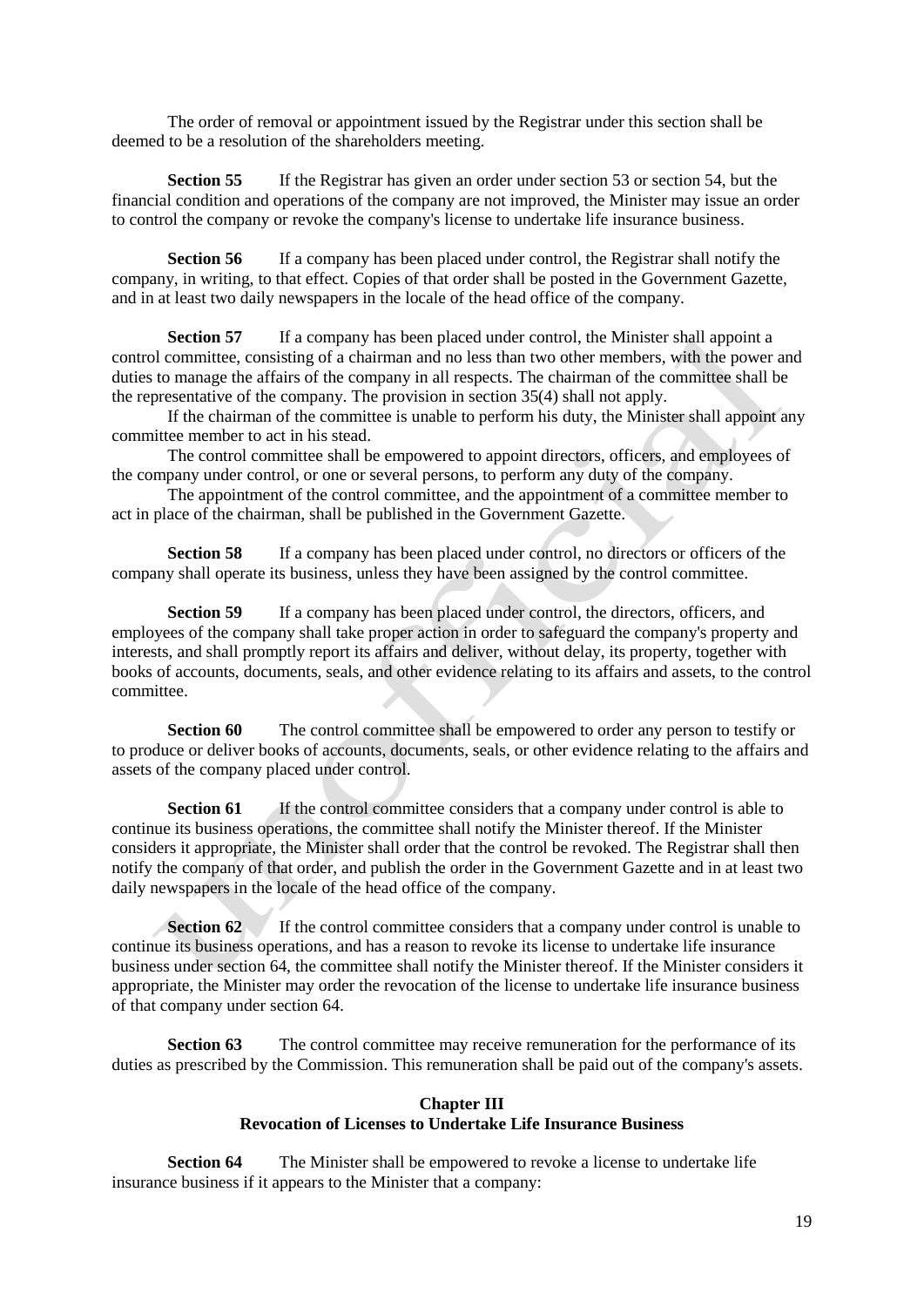(1) has liabilities in excess of its assets, or is in an unstable financial condition as may cause damage to insureds or the public;

(2) violates the provisions of this Act or the Ministerial Regulations, conditions as prescribed by the Minister, or notifications issued or prescribed in accordance with this Act, or fails to comply with an order of the Minister, Registrar, or competent officer, given in accordance with this Act, provided that such violation or failure may cause damage to insureds or the public;

(3) has ceased undertaking the life insurance business for no appropriate reason;

(4) has delayed payment of any sum payable under an insurance policy or delayed a return of premiums to be paid or returned, without any appropriate reason, or has made a payment or return in bad faith;

(5) if continuing to undertake the life insurance business may cause damage to insureds or the public.

**Section 65** Where a company's license to undertake life insurance business is revoked, the company shall be dissolved as from the date of revocation of its license and shall be liquidated. The Commission shall appoint a liquidator for the liquidation. The powers and duties of the general meeting of shareholders shall be the powers and duties of the Registrar.

**Section 66** For the purpose of liquidation, a company that is a branch office of a foreign life insurance company shall be deemed a limited company and, for this purpose, the Registrar and the Office of Insurance Commission shall be deemed to be the partnerships and companies registrar or the partnerships and companies registration office, as the case may be, under the Civil and Commercial Code and reports to be submitted to the general meeting of shareholders shall be submitted to the Registrar, provided that this shall be without prejudice to any claim against that foreign life insurance company.

**Section 66/1<sup>46</sup>** The provisions regarding liquidation under the Civil and Commercial Code, or the law on public limited companies, as the case may be, shall apply to a company whose license to undertake life insurance business is revoked, unless specifically provided for under this Act.

**Section 66/2<sup>47</sup>** From the date a company's license to undertake life insurance business is revoked:

(1) the Registrar shall deliver the security deposit placed by the company under section 20, and the reserves under section 23 which are placed with the Registrar under section 24, to the liquidator within 30 days;

(2) the company's directors, managers, authorized persons, consultants, and officers shall deliver all accounts, evidence, and documents of the company to the liquidator within seven days.

**Section 66/3<sup>48</sup>** Within 30 days from the date of his appointment, the liquidator shall send notification by registered mail to the creditors who are entitled to receive payment of insurance debts, whose names appear in the company's accounts and documents, asking that they submit a demand to the liquidator, and announce that the company's license to undertake life insurance business has been revoked. The creditors who are entitled to receive payment of insurance debts shall submit a demand to the liquidator within 60 days from the date specified in the announcement. Once a creditor submits a demand, the statute of limitation period is interrupted.

Within 120 days after the expiration of the period for submitting a demand under the first paragraph, the liquidator shall verify the number of creditors who are entitled to receive payment of insurance debts and the aggregate amount of debts that these respective creditors are entitled to receive under all contracts. The liquidator shall use the security deposit and reserves delivered by the Registrar under section  $66/2(1)$  for settlement exclusively to the creditors of uncontested insurance

 $^{46}$  Section 66/1 was added by section 5 of the Life Insurance Act (No. 3), B.E. 2558 (2015).

 $47$  Section 66/2 was added by section 5 of the Life Insurance Act (No. 3), B.E. 2558 (2015).

<sup>48</sup> Section 66/3 was added by section 5 of the Life Insurance Act (No. 3), B.E. 2558 (2015).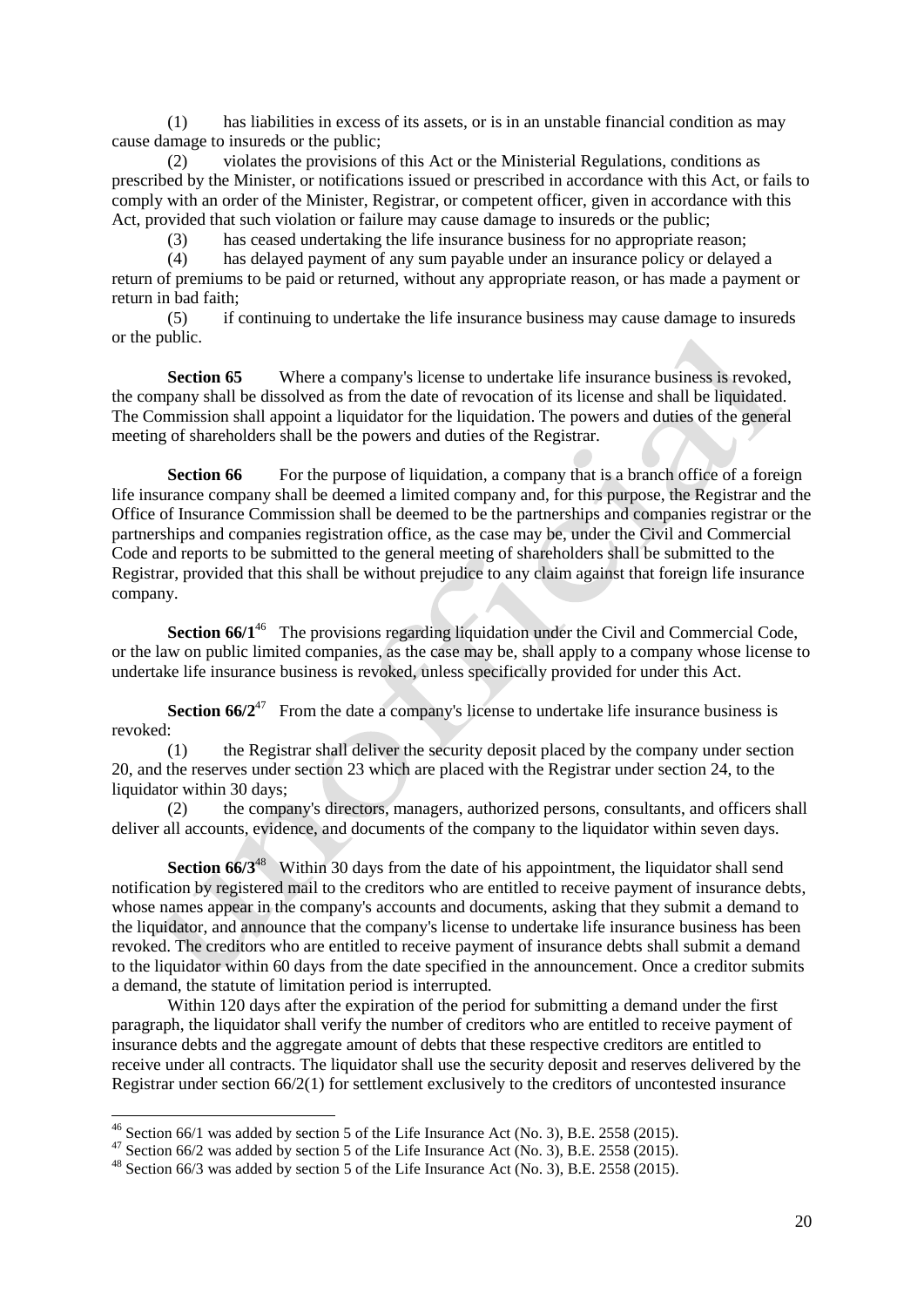debts who have submitted a demand to the liquidator, proportionately to the amount of debts before the filing of a bankruptcy complaint to the court against the company. Thereafter, the liquidator shall issue a certification letter to each creditor, and notify the Registrar and the Fund of the names of creditors, amount of debts, amount of debts that are settled, outstanding amount of debts, and details of the creditors.

The announcement under paragraph one shall be published in at least three nationwide newspapers, for no less than three consecutive days.

The characteristics of insurance debts under paragraph one, and the notification of the names of creditors, amount of debts, amount of debts that are settled, outstanding amount of debts, and details of the creditors under paragraph two, shall be in accordance with the regulations announced by the Commission.

**Section 66/4<sup>49</sup>** In the sale or transfer by the liquidator of assets, liabilities, or obligations of a company whose license to undertake life insurance business is revoked, section 237 and section 306 of the Civil and Commercial Code, or section 114 and section 115 of the Bankruptcy Act, B.E. 2483 (1940), as the case may be, shall not apply.

If the sale or transfer of the company's assets under paragraph one is the sale or transfer of assets secured by security other than rights of mortgage, rights of pledge, or rights arising from a suretyship, which shall be passed to the transferee under section 305 of the Civil and Commercial Code, that security shall be passed to the purchaser or transferee, as the case may be.

In selling or transferring the company's assets, liabilities, or obligations under paragraph one, if there are legal proceedings for enforcement of claims in court, the purchaser or transferee of the assets shall be subrogated to the right of a litigant in the case, or may submit new evidence to counter that already produced, cross-examine the witnesses, and refute evidence already presented. However, if such cross-examination or refutation would be unfair to any party to the litigation, the court may refuse to allow it. In case where the court has already rendered a judgment to enforce the claims, that person may be subrogated to the rights of a judgment creditor.

**Section 67** A liquidator appointed by the Commission under section 65 may receive remuneration, to be paid from the company's assets, as prescribed by the Commission.

### **Chapter IV Life Insurance Agents and Brokers**

**Section 68**<sup>50</sup> Any person wishing to act as a life insurance agent or broker shall obtain a license from the Registrar.

The application for a license and the license shall be in the form prescribed by the Registrar.

A license to be a life insurance agent shall indicate the company for which the life insurance agent works.

**Section 69** An applicant for a license to be a life insurance agent shall have the following qualifications:

(1) is *sui juris*;

-

- $(2)$  is domiciled in Thailand;
- (3) is not a *non compos mentis* person, or a mentally incapacitated person;

The application for a license and the license shall be in the form prescribed by the Registrar.

 $^{49}$  Section 66/4 was added by section 5 of the Life Insurance Act (No. 3), B.E. 2558 (2015).

<sup>&</sup>lt;sup>50</sup> Section 68 was amended by section 32 of the Life Insurance Act (No. 2), B.E. 2551 (2008). The original wording is as follows:

<sup>&</sup>quot;**Section 68** No person shall act as a life insurance agent or broker, unless with a license from the Registrar.

A license to be a life insurance agent shall indicate the company for which the life insurance agent works."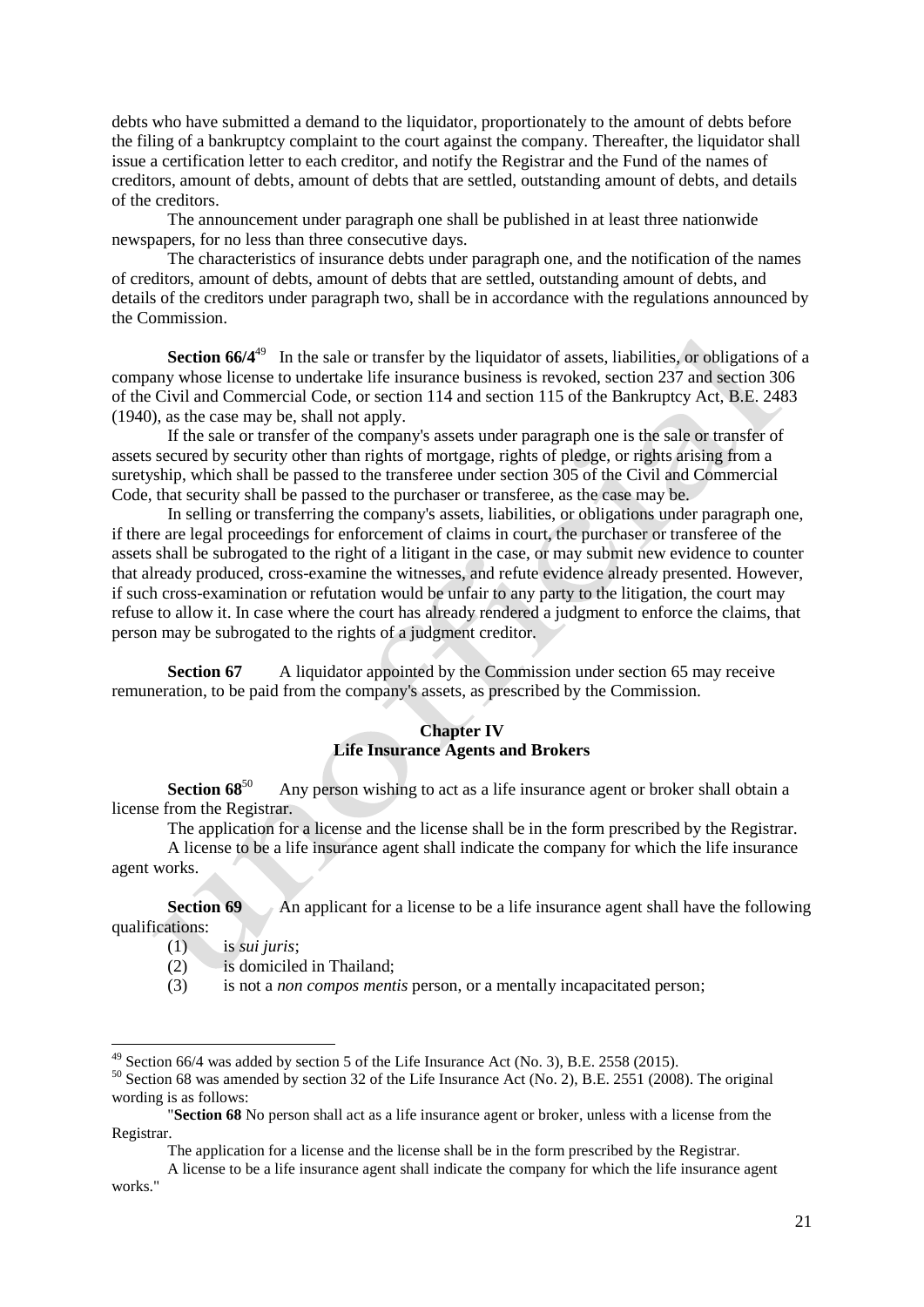(4) shall never have been imprisoned by a final court judgment for an offense relating to property committed dishonestly, unless the sentence was completed at least five years prior to the date of application;<br>(5)<sup>51</sup> is,

is, or has been, declared bankrupt;

(6) is not a life insurance broker;<br>(7)<sup>52</sup> shall not have had a license to shall not have had a license to be a life insurance agent or broker revoked within the period of five years prior to the date of application for a license;

(8) shall have studied life insurance at an institute announced by the Commission, or have passed an examination concerning life insurance knowledge, in accordance with the program and procedures announced by the Commission.

**Section**  $70^{53}$  A person qualified under section 69 who wishes to be a life insurance agent of any company shall submit to the Registrar an application for a license to be a life insurance agent for such company, together with a letter from the company expressing its intention to have such person be its life insurance agent, as well as a certificate confirming that such person satisfactorily passed a training program organized by the Office of Insurance Commission, or other training according to the program and procedures announced by the Office of Insurance Commission.

Applications for and the issuance of licenses shall be in accordance with the regulations, procedures, and conditions announced by the Commission.

A life insurance agent for one company may apply for a license to be a life insurance agent for another company. The application shall be accompanied by a letter of consent from the company for which the applicant is already a life insurance agent, together with a letter from the new company, stating its intentions. The letter shall also mention that the new company knows that the applicant is already an agent of another company. After issuing the license, the Registrar shall notify the companies concerned.

The letter of intention under the first paragraph and the letter of consent under the third paragraph shall be in the forms prescribed by the Registrar.

**Section 70/1**<sup>54</sup> A company shall be jointly liable with its life insurance agent for the damages that agent causes when acting as a life insurance agent for the company.

**Section 70/2**<sup>55</sup> When performing the duties or acting as a life insurance agent, the life insurance agent shall not give any false information or conceal any fact which ought to be clarified. A life insurance agent shall comply with the regulations, procedures, and conditions announced by the Commission.

Failure by a life insurance agent to comply with the foregoing paragraph shall not impair the rights of insureds, beneficiaries of the insurance policies, or related persons.

 $<sup>51</sup>$  Section 69(5) was amended by section 33 of the Life Insurance Act (No. 2), B.E. 2551 (2008). The original</sup> wording is as follows:

<sup>&</sup>quot;(5) has never been declared bankrupt;";

 $52$  Section 69(7) was amended by section 34 of the Life Insurance Act (No. 2), B.E. 2551 (2008). The original wording is as follows:

<sup>&</sup>quot;(7) shall not have had a license to be a life insurance agent or broker revoked within the period of three years prior to the date of application for a license";

<sup>&</sup>lt;sup>53</sup> Section 70 paragraphs one and two, was amended by section 35 of the Life Insurance Act (No. 2), B.E. 2551 (2008). The original wording is as follows:

<sup>&</sup>quot;**Section 70** A person qualified under section 69 who wishes to be a life insurance agent of any company shall submit to the Registrar an application for a license to be a life insurance agent for such company, together with a letter from the company expressing its intention to have such person be its life insurance agent.

After considering the application under paragraph one to his satisfaction, the Registrar shall issue a license for that person to act as the company's life insurance agent, and notify the company accordingly."

 $54$  Section 70/1 was added by section 36 of the Life Insurance Act (No. 2), B.E. 2551 (2008).

<sup>&</sup>lt;sup>55</sup> Section 70/2 was added by section 36 of the Life Insurance Act (No. 2), B.E. 2551 (2008).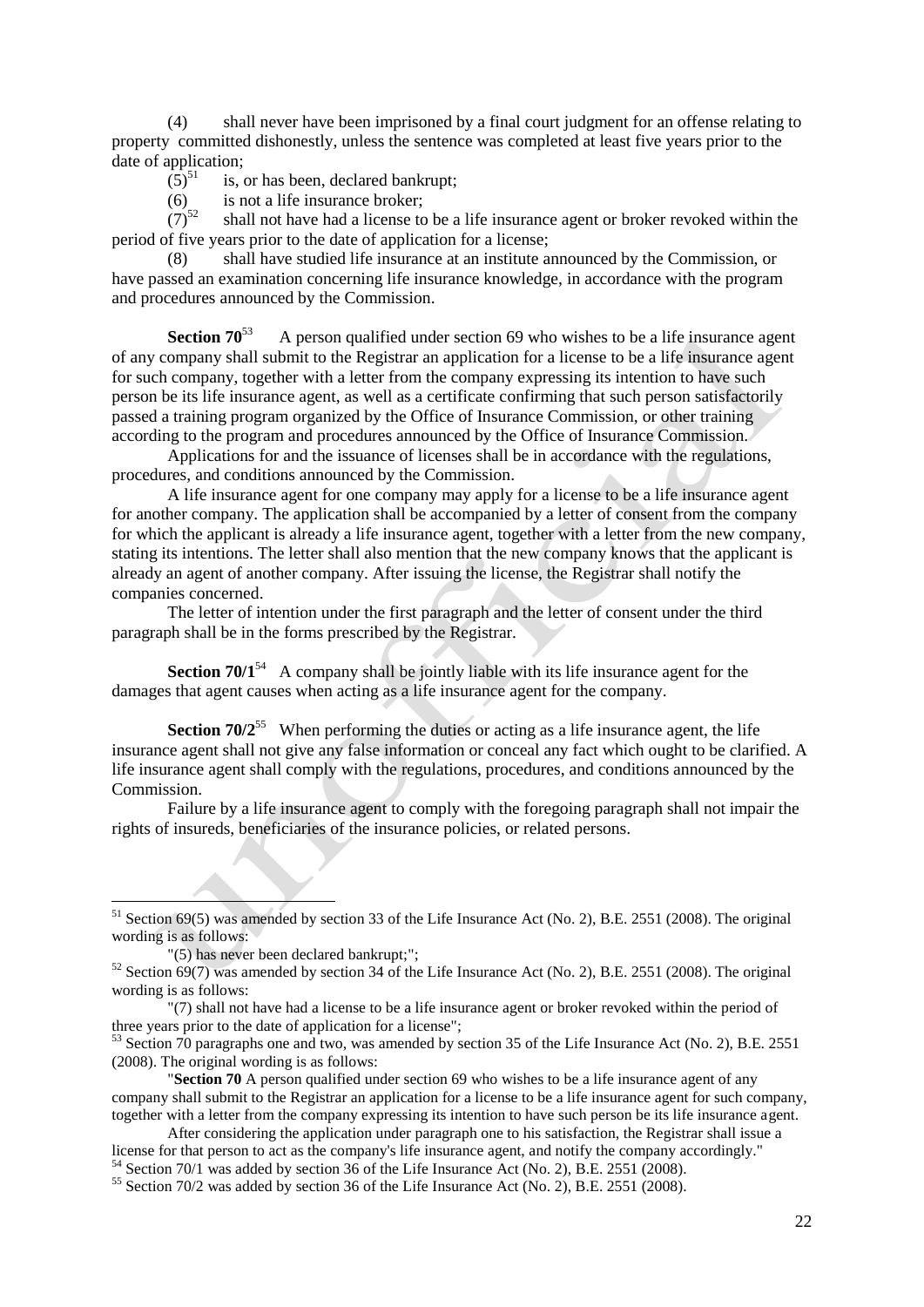**Section 71**<sup>56</sup> A life insurance agent shall be entitled to receive an insurance premium on behalf of the company.

A life insurance agent may enter into a life insurance contract on behalf of the company, upon being authorized by the company's power of attorney.

A life insurance broker or a company employee, whose responsibility is to receive money, may receive insurance premiums on behalf of the company, upon being authorized by the company's power of attorney.

The powers of attorney of the company under paragraphs two and three above shall be in the form prescribed by the Registrar.

No right of the insured, the beneficiary of the insurance policy, or the related person shall be impaired even if the powers of attorney of the company are not in the form as prescribed by the Registrar.

**Section 71/1**<sup>57</sup> A life insurance agent shall present his license each time he solicits a person to execute a life insurance contract or when he receives insurance premiums on behalf of the company.

A life insurance agent shall issue a document evidencing the receipt of payment by the company, upon the receipt of premiums on behalf of the company.

**Section 71/2<sup>58</sup>** A life insurance broker or an employee of the company shall present a power of attorney of the company each time he receives insurance premiums on behalf of the company.

A life insurance broker or an employee of the company shall issue a document evidencing the receipt of payment by the company, upon receipt of premiums on behalf of the company.

The provisions of the first paragraph shall not apply to an employee of the company who performs his duty in receiving premiums at the office of the company.

**Section 72** A natural person who applies for a license to be a life insurance broker cannot be a life insurance agent or a director, manager, officer, or employee of any company, and the provisions of section 69(1), (2), (3), (4), (5), (7), and (8) shall apply, *mutatis mutandis*.

A juristic person may apply for a license to be a life insurance broker if:

(1) that juristic person has its head office in Thailand;

1

(2) the business is within the scope of objectives of that juristic person;

(3) that juristic person has officers or employees licensed to be life insurance brokers under this Act to act on its behalf; and<br> $(4)^{59}$  that juristic person has

that juristic person has not had a license to be a life insurance broker revoked within the period of five years prior to the date of application.

Even if the powers of attorney of the company are not in the form as prescribed by the Registrar, no right of a third party shall be impaired thereby."

 $\overline{5}$  Section 71/1 was added by section 38 of the Life Insurance Act (No. 2), B.E. 2551 (2008).

 $58$  Section 71/2 was added by section 38 of the Life Insurance Act (No. 2), B.E. 2551 (2008).

<sup>59</sup> Section 72(4) was amended by section 39 of the Life Insurance Act (No. 2), B.E. 2551 (2008). The original wording is as follows:

"(4) that juristic person has not had a license to be a life insurance broker revoked within the period of three years prior to the date of application."

<sup>&</sup>lt;sup>56</sup> Section 71 was amended by section 37 of the Life Insurance Act (No. 2), B.E. 2551 (2008). The original wording is as follows:

<sup>&</sup>quot;**Section 71** A life insurance agent may enter into a life insurance contract on behalf of the company, upon being authorized by the company's power of attorney.

A life insurance agent, life insurance broker, or company employee, whose responsibility is to receive money, may receive insurance premiums on behalf of the company, upon the receipt of the company's power of attorney.

The powers of attorney of the company under paragraphs one and two above shall be in the form prescribed by the Registrar.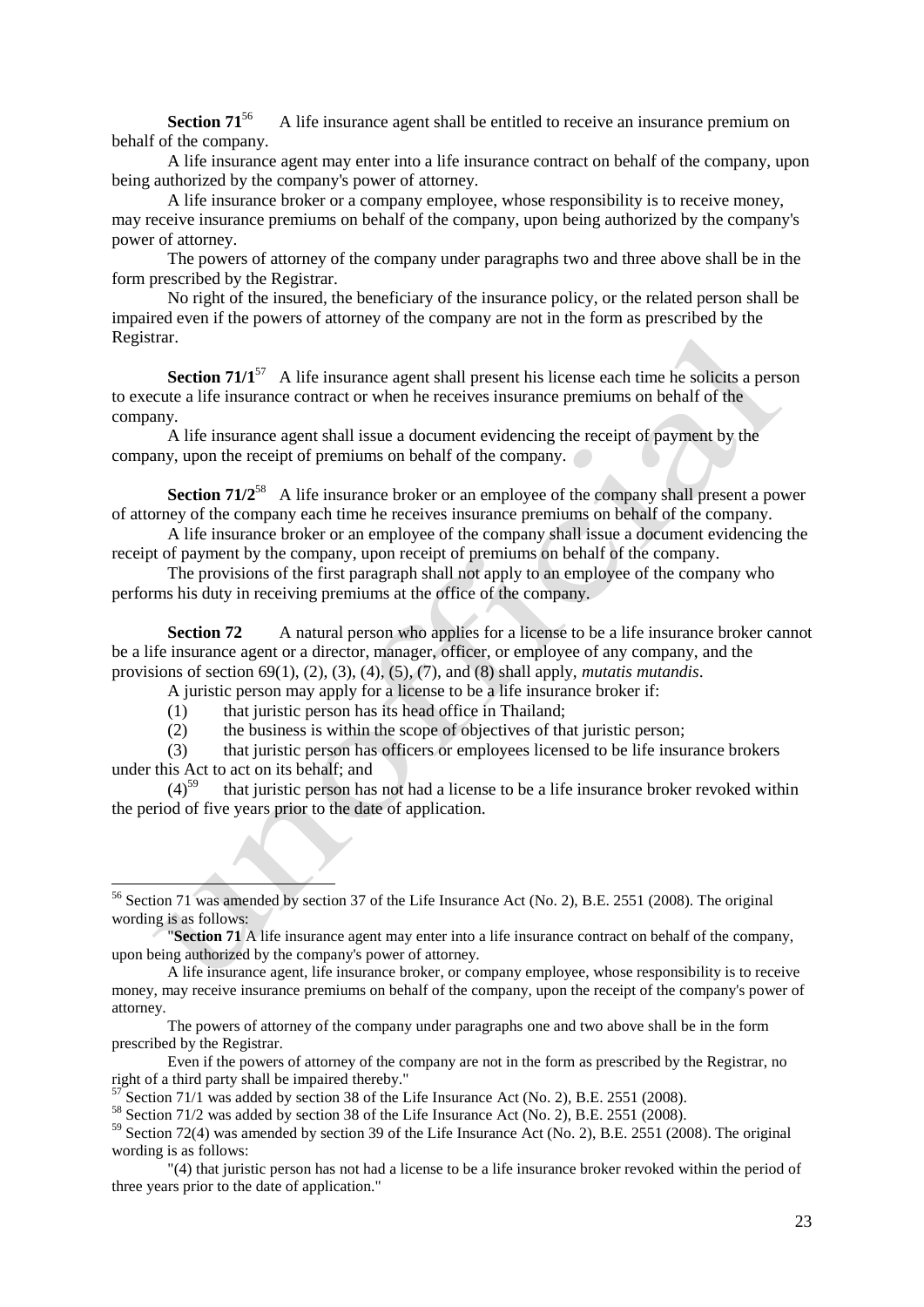**Section 73** A natural person or juristic person who is qualified under section 72 and wishes to be a life insurance broker shall submit an application for a license to the Registrar.

The issuance of a license to be a life insurance broker to a juristic person shall be in accordance with the regulations and conditions prescribed by the Commission.

The application for license and the license under this section shall be in the forms prescribed by the Registrar.

**Section 74** A life insurance broker shall have an office, as indicated on the application for a license to be a life insurance broker. In case where such office is relocated, the life insurance broker shall notify the Registrar in writing of such change within five days from the date of change.

**Section 75** A life insurance broker shall keep the registers, account books, and documents concerning its business, in the forms and with the particulars prescribed by the Commission.

Particulars of events concerning business, which are required to be entered in the registers, account books, and documents under paragraph one shall be so entered by the life insurance broker not later than seven days from the occurrence of the event.

**Section 76** A life insurance broker shall keep the registers, account books, and documents concerning its business, including supporting documents, at its office for not less than five years from the date the last record was entered in the registers or account books.

**Section**  $77^{60}$  The licenses to be a life insurance agent and licenses to be a life insurance broker shall be valid for one year from the date of issuance. Any licensee wishing to renew a license shall submit an application for renewal to the Registrar no later than two months prior to the expiration of the license. The applicant shall obtain from the Office of Insurance Commission a certificate evidencing that he has passed additional training held by the Office of Insurance Commission, or has passed training according to the program and procedures announced by the Office of Insurance Commission.

If the licensee under the foregoing paragraph has renewed his license two consecutive times and applies for another renewal, the newly issued license shall be valid for a period of five years.

Applications for the renewal and the granting of the renewal shall be in accordance with the regulations, procedures, and conditions announced by the Commission.

**Section 78** When any life insurance broker is appointed a director, manager, officer, or employee of any company, his license to be a life insurance broker shall be deemed to expire.

**Section 79** In case where a company delivers an insurance policy to an insured or a beneficiary of the insurance policy, or has given an insurance policy to a life insurance broker for delivering to the insured or the beneficiary, it shall be presumed that the insured has paid the premiums to the company.

**Section 80** For the purpose of inspecting the performance of a life insurance broker, the Registrar and the competent officer shall be empowered to order a life insurance broker to give statements, or submit registers, account books, or any documents, or reports in the form and according to the particulars prescribed by the Registrar, for inspection, or to enter that person's office between

 $60$  Section 77 was amended by section 40 of the Life Insurance Act (No. 2), B.E. 2551 (2008). The original wording is as follows:

<sup>&</sup>quot;**Section 77** The licenses to be a life insurance agent and licenses to be a life insurance broker shall be valid for one year from the date of issuance. Any licensee wishing to renew a license shall submit an application for renewal, in the form prescribed by the Registrar, to the Registrar no later than two months prior to the expiration of the license.

If the licensee under the foregoing paragraph has renewed his license two consecutive times and applies for another renewal, the newly issued license shall be valid for a period of five years."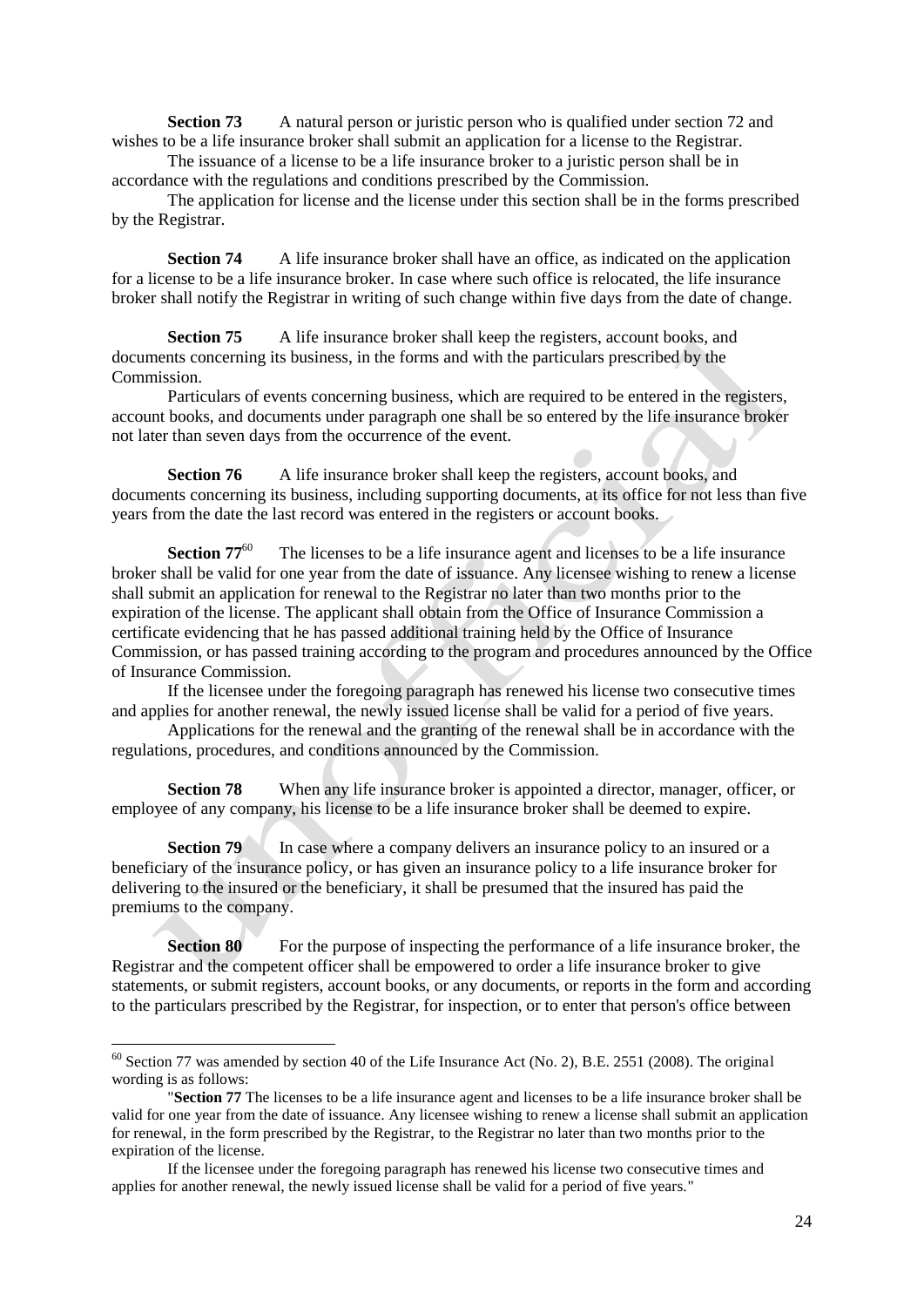sunrise and sunset to perform the inspection. The life insurance broker must render reasonable facilitation.

**Section 81<sup>61</sup>** The Registrar shall be empowered to revoke a license to be a life insurance agent or license to be a life insurance broker, if it appears to the Registrar that the life insurance agent or broker:

(1) has committed an act that violates the provisions of this Act;

(2) has violated or failed to comply with the regulations, procedures, and conditions announced by the Registrar or the Commission;

(3) lacks the qualifications under section 69 or section 72, as the case may be;

(4) operates a business which causes, or may cause, damage to insureds, beneficiaries of the insurance policies, or the public.

Upon the revocation of a license under the first paragraph, the Registrar shall notify the person whose license is revoked accordingly.

**Section 82** A person whose license is revoked under section 81 shall have the right to appeal to the Commission within 15 days from the date on which the order became known. The Commission's decision is final.

**Section 83** No person shall solicit, advise, or in any manner act so as to cause any person to enter into a life insurance contract with a life insurer abroad, or with any person except a person licensed to undertake the life insurance business under this Act.

The provisions of the first paragraph shall not apply to the solicitation or arrangement, by a life insurance broker licensed by the Registrar, that causes any person licensed to undertake the life insurance business under this Act to enter into a reinsurance contract with a life insurer abroad.

# **Chapter IV/I**<sup>62</sup> **Actuaries**

**Section 83/1<sup>63</sup>** A report of the calculation of liabilities under the insurance policies of the company shall be certified by an actuary.

**Section 83/2<sup>64</sup>** An actuary must obtain a license from the Registrar.

The application for, and the issuance of, a license shall be in accordance with the regulations, procedures, and conditions announced by the Commission.

**Section 83/3**<sup>65</sup> A person applying to be an actuary shall have the following qualifications: (1) graduated in actuarial sciences in the program or course announced by the Registrar from an educational institution certified by the Civil Service Commission, and conducted actuarial or statistical work, in relation to insurance, as announced by the Registrar, for a period of not less than five years;

 $61$  Section 81 was amended by section 41 of the Life Insurance Act (No. 2), B.E. 2551 (2008). The original wording is as follows:

<sup>&</sup>quot;**Section 81** The Registrar shall be empowered to revoke a license to be a life insurance agent or a license to be a life insurance broker , if it appears to the Registrar that the life insurance agent or broker:

<sup>(1)</sup> has committed an act that violates the provisions of this Act;

<sup>(2)</sup> lacks the qualifications under section  $\overline{69}$  or section 72, as the case may be;

<sup>(3)</sup> operates a business which causes, or may cause, damage to insureds, beneficiaries of the insurance policies, or the public.

Upon the revocation of a license under the first paragraph, the Registrar shall notify the person whose license is revoked accordingly."

 $62$  Chapter IV/I: Actuaries was added by section 42 of the Life Insurance Act (No. 2), B.E. 2551 (2008).

 $63$  Section 83/1 was added by section 42 of the Life Insurance Act (No. 2), B.E. 2551 (2008).

 $64$  Section 83/2 was added by section 42 of the Life Insurance Act (No. 2), B.E. 2551 (2008).

 $65$  Section 83/3 was added by section 42 of the Life Insurance Act (No. 2), B.E. 2551 (2008).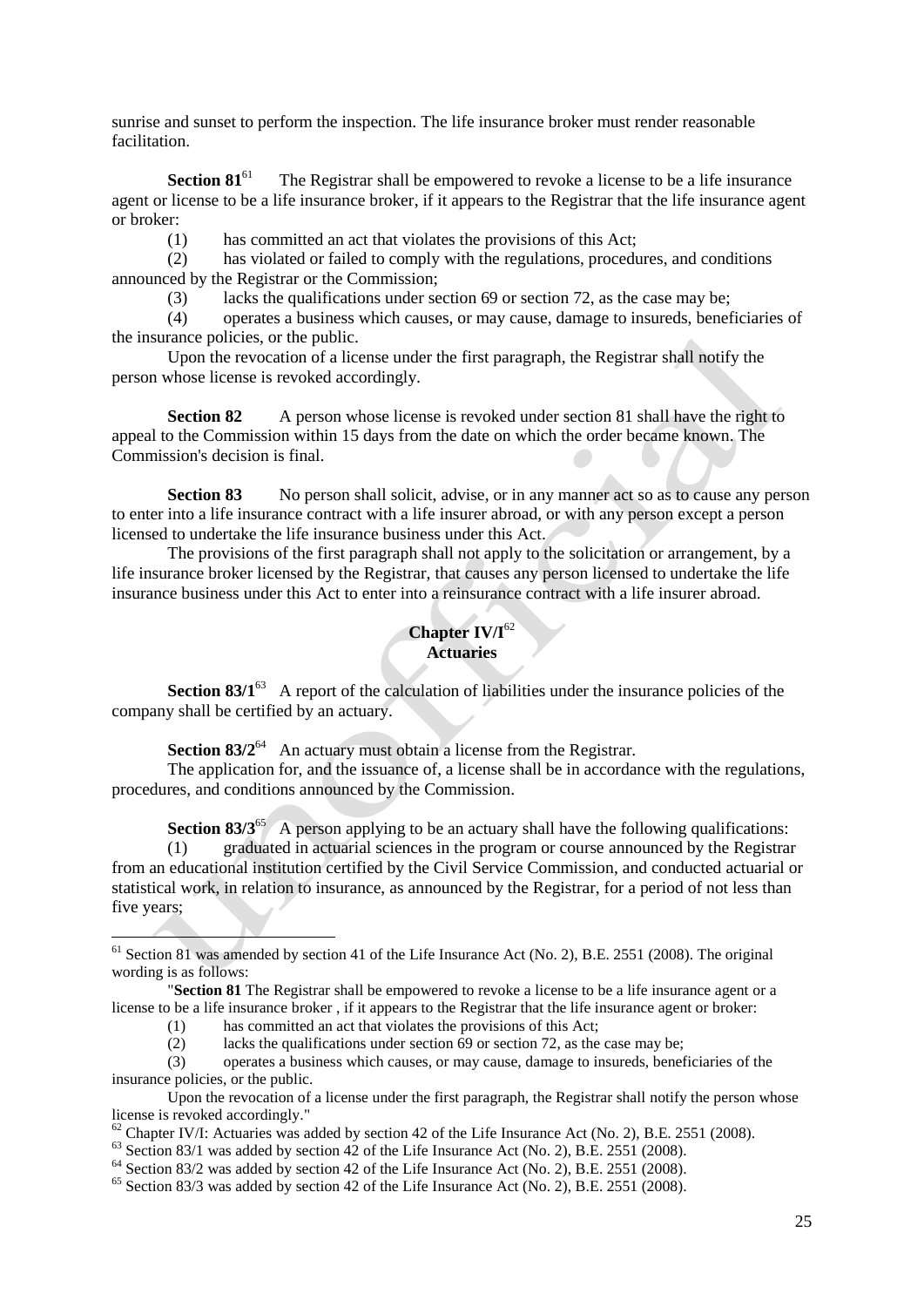(2) is a fellow member of the actuary association, as announced by the Registrar.

The notification of the Registrar under the first paragraph shall be published in the Government Gazette.

**Section 83/4<sup>66</sup>** An applicant for a license to be an actuary shall not have any of the following characteristics:

(1) having been imprisoned by a final court judgment for an offense relating to property, or an offense under section 114/1 or section 114/2, unless the sentence was completed at least five years prior to the date of application;

(2) is a *non compos mentis* person, a mentally incapacitated person, or an incompetent or quasi-incompetent person;

(3) is, or has been, declared bankrupt;

(4) has his license to be an actuary suspended;

(5) had his license to be an actuary revoked within the period of five years prior to the date of application.

**Section 83/5<sup>67</sup>** A license to be an actuary shall be valid for two years from the date of issuance.

A licensee shall submit an application for renewal no later than two months prior to the date of expiration. Upon the applicant's submission of an application, it shall be deemed that the applicant is a licensee, until the receipt of a rejection order.

Applications for the renewal and the granting of renewed licenses shall be in accordance with the regulations, procedures, and conditions announced by the Commission.

**Section 83/6<sup>68</sup>** An actuary shall prepare a report or paper, in relation to the calculation of liabilities under insurance policies, or other mathematical analysis report, in the form and with the particulars announced by the Registrar. The Registrar may request an explanation or clarification of the content of such report or document.

**Section 83/7<sup>69</sup>** An actuary shall comply with the code of professional ethics, as prescribed by the Commission in the Government Gazette.

**Section 83/8<sup>70</sup>** The Registrar shall be empowered to suspend a license to be an actuary, if it appears to the Registrar that the actuary:

(1) fails to comply with section 83/6 or section 83/7;

(2) certifies a report on calculation of liabilities under insurance policies without due care.

The period of suspension under the foregoing paragraph shall be as the Registrar deems appropriate, but not more than one year for each suspension.

**Section 83/9<sup>71</sup>** The Registrar shall be empowered to revoke a license to be an actuary, if it appears to the Registrar that the actuary:

(1) lacks the qualifications under section 83/3, or possesses prohibited characteristics under section 83/4;

(2) is an actuary whose license was suspended and has repeated any of the actions under section 83/8.

 $66$  Section 83/4 was added by section 42 of the Life Insurance Act (No. 2), B.E. 2551 (2008).

 $67$  Section 83/5 was added by section 42 of the Life Insurance Act (No. 2), B.E. 2551 (2008).

 $68$  Section 83/6 was added by section 42 of the Life Insurance Act (No. 2), B.E. 2551 (2008).

 $69$  Section 83/7 was added by section 42 of the Life Insurance Act (No. 2), B.E. 2551 (2008).

 $70$  Section 83/8 was added by section 42 of the Life Insurance Act (No. 2), B.E. 2551 (2008).

 $71$  Section 83/9 was added by section 42 of the Life Insurance Act (No. 2), B.E. 2551 (2008).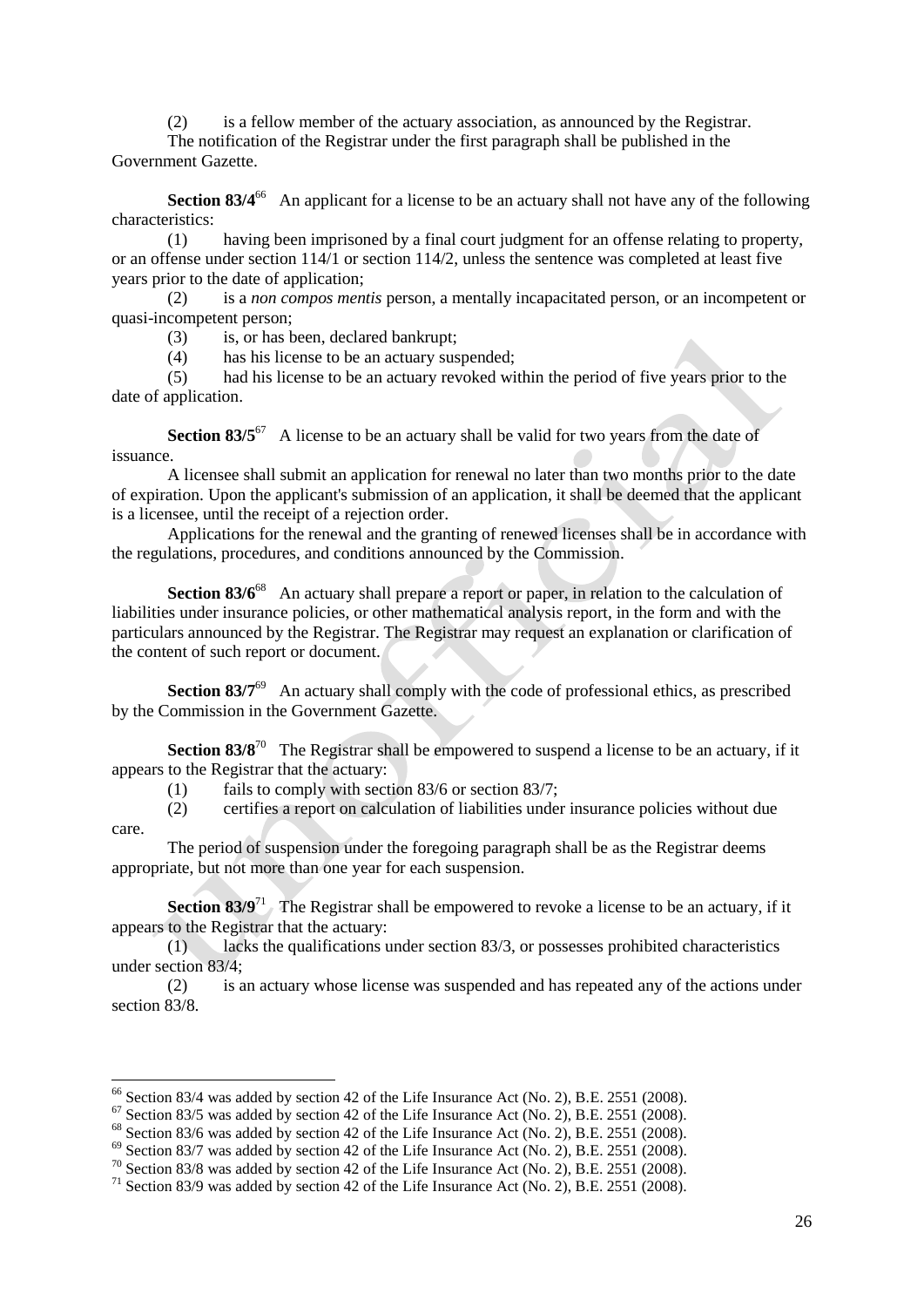**Section 83/10<sup>72</sup>** An actuary whose license is suspended or revoked under section 83/8 or section 83/9 shall have the right to appeal to the Commission within 30 days from the receipt of the order to that effect. The Commission shall decide on the appeal within 60 days from the receipt of appeal.

The decisions of the Commission shall be final.

## **Chapter V**<sup>73</sup> **Life Insurance Fund**

**Section 84<sup>74</sup>** A Fund to be called the "Life Insurance Fund" shall be established as a juristic person, for the purposes of protecting creditors who are entitled to receive payment of insurance debts, in the event that a company is subject to revocation of the license to undertake life insurance business, and for development of the life insurance business, to ensure its stability and security.

The Fund shall not be a government organization or state enterprise under the law on budgetary procedures.

**Section 85<sup>75</sup>** The Fund shall consist of:

"**Chapter V**

**Fund for the Development of the Life Insurance Business**

**Section 84** A Fund to be called the "Fund for the Development of the Life Insurance Business" shall be established, for the purpose of providing funds for the development of the life insurance business to ensure its stability and security.

**Section 85** A company failing to make correct contributions to the Fund under section 52 shall pay a surcharge, at the rate of 2 percent per month of the outstanding contribution.

**Section 86** The Fund shall consist of:

 $(1)$  money received under section 126:

 $(2)$  money received under section 52;

(3) surcharges received under section 85;

)4( money or other property given by another person, and

 $(5)$  fruits of the Fund.

1

**Section 87** The money and property under section 86 shall belong to the Department of Insurance and need not be sent to the Treasury as income of the State.

**Section 88** The disbursement of money, the keeping of money and the management of the Fund shall be as announced by the Minister with the approval of the Ministry of Finance."

<sup>74</sup> Section 84 paragraph one was amended by section 6 of the Life Insurance Act (No. 3), B.E. 2558 (2015). The original wording is as follows:

"**Section 84** A Fund to be called the "Life Insurance Fund" shall be established as a juristic person, for the purposes of protecting creditors who are entitled to receive payment of insurance debts, in the event that a company is bankrupt or is subject to revocation of the license to undertake life insurance business, and for development of the life insurance business, to ensure its stability and security."

<sup>75</sup> Section 85 was amended by section 7 of the Life Insurance Act (No. 3), B.E. 2558 (2015). The original wording is as follows:

"**Section 85** The Fund shall consist of:

(1) money and assets transferred from the Office of Insurance Commission's Fund for the Development of the Life Insurance Business;

(2) money received under section 52;

(3) money received under section 85/3;

(4) surcharges received under section 85/4;

(5) fines under section 117, after deduction of rewards and operating expenses;

(6) money or other property given by another person;

(7) interest or income derived from money or assets of the Fund;

 $^{72}$  Section 83/10 was added by section 42 of the Life Insurance Act (No. 2), B.E. 2551 (2008).

<sup>73</sup> Section 43 of the Life Insurance Act (No. 2), B.E. 2551 (2008) provided that Chapter V: Fund for the Development of the Life Insurance Business shall be repealed and replaced by Chapter V: Life Insurance Fund, section 84, section 85, sections  $85/1 - 85/7$ , section 86, sections  $86/1 - 86/6$ , section 87, sections  $87/1 - 87/4$ , section 88, and sections  $88/1 - 88/2$ . The original wording is a as follows: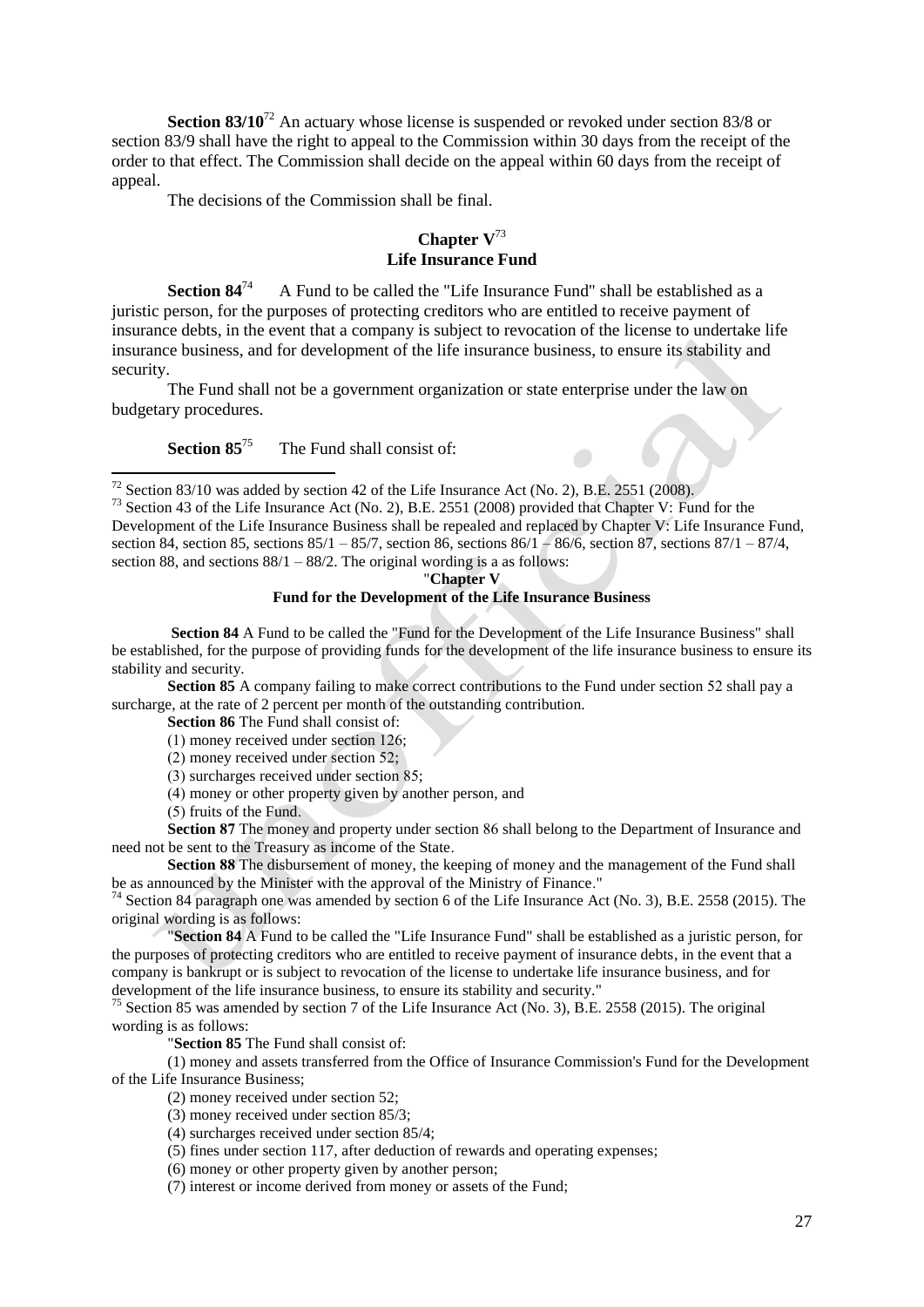(1) money and assets transferred from the Office of Insurance Commission's Fund for the Development of the Life Insurance Business;

- (2) money received under section 52;
- (3) money received under section 85/3;
- (4) surcharges received under section 85/4;
- (5) money vested in the Fund under section 85/5;
- (6) fines under section 117;
- (7) money obtained from loan or issuance of other financial instruments;
- (8) compensation obtained from liquidation as appointed by the Commission;
- (9) money or other property given by another person;
- (10) interest or income derived from money or assets of the Fund;
- (11) government subsidies.

**Section 85/1<sup>76</sup>** The Fund shall be empowered to carry out any activities within the scope of its purposes under section 84. This shall include the power to:

- (1) own, have possession rights, and hold any property rights;
- (2) establish rights or conduct any juristic acts in the Kingdom and elsewhere;
- (3) lend money to a company for its operations under the purpose of the Fund;
- (4) invest to gain interest from the assets of the Fund;

(5) borrow money or issue other financial instruments for the purpose of making payment to the creditors who are entitled to receive payment of insurance debts on behalf of a company whose license to undertake life insurance business is revoked;

 $(6)$  be a liquidator for a company as appointed by the Commission;

(7) do other acts or things in connection with, or in relation to, arrangements to accomplish the purposes of the Fund.

**Section 85/2<sup>77</sup>** The Fund's money shall be expended for the following activities:

(1) providing assistance to creditors who are entitled to receive payment of insurance debts, in the event that a company has its license to undertake life insurance business revoked;

(2) developing the life insurance business to ensure its stability and security, provided that the sum shall not exceed the amount received under section 85(1) and (2);

(3) managing the Fund, and paying expenses in relation to or in connection with Fund management, provided that this shall not exceed the rate determined by the Fund Management Committee;

(4) repaying the principal and interest under Section 85/1(5).

-

"**Section 85/1** The Fund shall be empowered to carry out any activities within the scope of its purposes under section 84. This shall include the power to:

(1) own, have possession rights, and hold any property rights;

(2) establish rights or conduct any juristic acts in the Kingdom and elsewhere;

(3) lend money to a company for its operations under the purpose of the Fund;

(4) invest to gain interest from the assets of the Fund;

(5) do other acts or things in connection with, or in relation to, arrangements to accomplish the purposes of the Fund."

 $7\text{ Section }85/2$  was amended by section 7 of the Life Insurance Act (No. 3), B.E. 2558 (2015). The original wording is as follows:

"**Section 85/2** The Fund's money shall be expended for the following activities:

(1) providing assistance to creditors who are entitled to receive payment of insurance debts, in the event that a company is bankrupt or has its license to undertake life insurance business revoked;

(2) developing the life insurance business to ensure its stability and security, provided that the sum shall not exceed the amount received under section 85(1) and (2);

(3) managing the Fund, and paying expenses in relation to or in connection with Fund management, provided that this shall not exceed the rate determined by the Fund Management Committee."

<sup>(8)</sup> government subsidies."

<sup>&</sup>lt;sup>76</sup> Section 85/1 was amended by section 7 of the Life Insurance Act (No. 3), B.E. 2558 (2015). The original wording is as follows: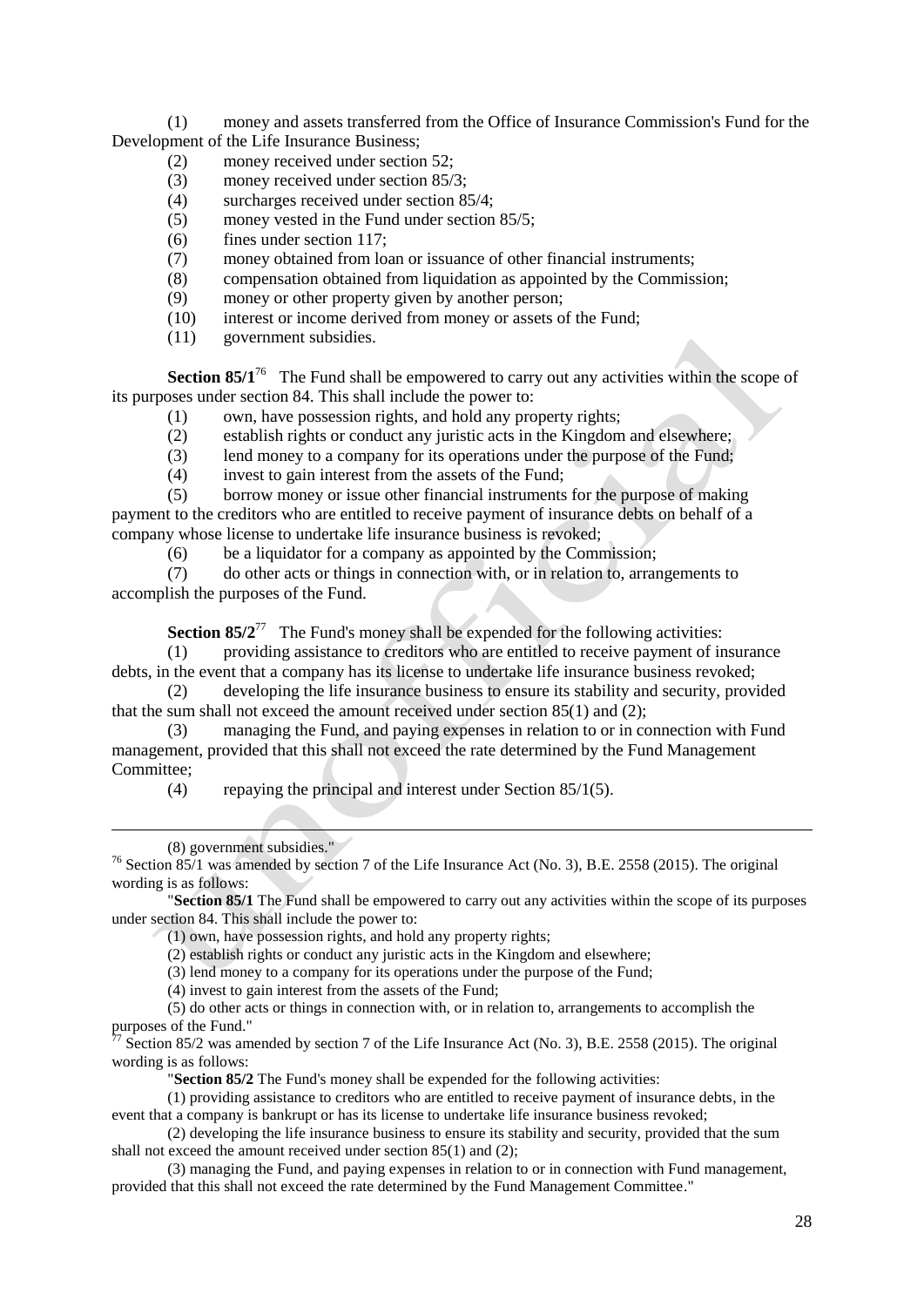**Section 85/3** A company shall make contributions to the Fund at the rate announced by the Commission, with the approval of the Minister. This rate shall not exceed 0.5 percent of the insurance premiums received by the company during the period of six months prior to making contributions to the Fund.

The regulations, procedures, conditions, and period for making contributions to the Fund shall be as announced by the Commission.

In case where the Fund has sufficient money and assets to operate in accordance with its purpose, the Commission, with the approval of the Minister, may announce a reduction of rate, or discontinuation of contributions to the Fund.

**Section 85/4** A company failing to make full and correct contributions to the Fund under section 52 or section 85/3 shall pay a surcharge, at the rate of 1.5 percent per month of the outstanding contributions. Fractions of a month are counted as one month.

In case where the Registrar finds that the company fails to make contributions to the Fund, as set out in

section 52 or section 85/3, due to an event of *force majeure* and the company has made such contributions within seven days from the expiration of the period for making contributions, the surcharge under the foregoing paragraph shall be reduced to 1.0 percent.

Throughout the period that the company fails to make contributions to the Fund, or fails to pay the surcharge under paragraph one, the Registrar shall order the company not to expand its business, until the contributions and surcharge are fully paid and the order prohibiting business expansion is cancelled.

For the purpose of this section, when determining whether an event is an expansion of business under the second paragraph, the provisions in section 27/6 paragraph two, and the penalty in the case of a violation of section 27/6 paragraph one, as provided for under section 94/1, shall apply, *mutatis mutandis*.

**Section 85/5<sup>78</sup>** Upon receiving information under section 66/3, the Fund shall make payment to the creditors entitled to receive payment of insurance debts on behalf of a company whose license to undertake life insurance business is revoked, in accordance with the regulations, procedures and conditions or time limits announced by the Commission. The amount of debt each such creditor is entitled to receive from the Fund, when combined with the amount obtained from the liquidator under section 66/3, shall not exceed Baht 1 million. The amount to be received by each creditor shall be based on the number of persons protected under the insurance contracts.

With respect to the payment of debts on behalf of the company whose license to undertake life insurance business is revoked in accordance with paragraph one, the Fund shall send notification to the creditors who are entitled to receive payment of insurance debts, asking them apply to the Fund for payment within 60 days from the date of receipt of the notification. After the Fund has made payment to the creditors on behalf of the company whose license to undertake life insurance business is revoked in accordance with paragraph one, it shall also inform the Registrar in writing.

To request payment from the Fund, the creditors entitled to receive payment of insurance debts shall file an application in the form prescribed by the Fund together with the certification letter issued by the liquidator under section 66/3.

 $^{78}$  Section 85/5 was amended by section 8 of the Life Insurance Act (No. 3), B.E. 2558 (2015). The original wording is as follows:

<sup>&</sup>quot;**Section 85/5** If a company is bankrupt or is subject to a revocation of license, and has insufficient money to make payment of debts under section 26, the creditors entitled to receive payment of insurance debts shall have the right to receive payment from the Fund.

The sum that each creditor will receive from the Fund, when combined with the payment under section 26, shall not exceed the amount of insurance debts. If the total amount of debts under all insurance contracts is more than one million baht, the creditor is entitled to receive a payment of only one million baht.

The regulations, procedures, and conditions for payment, as well as the amount of insurance debts under the second paragraph, shall be as announced by the Commission."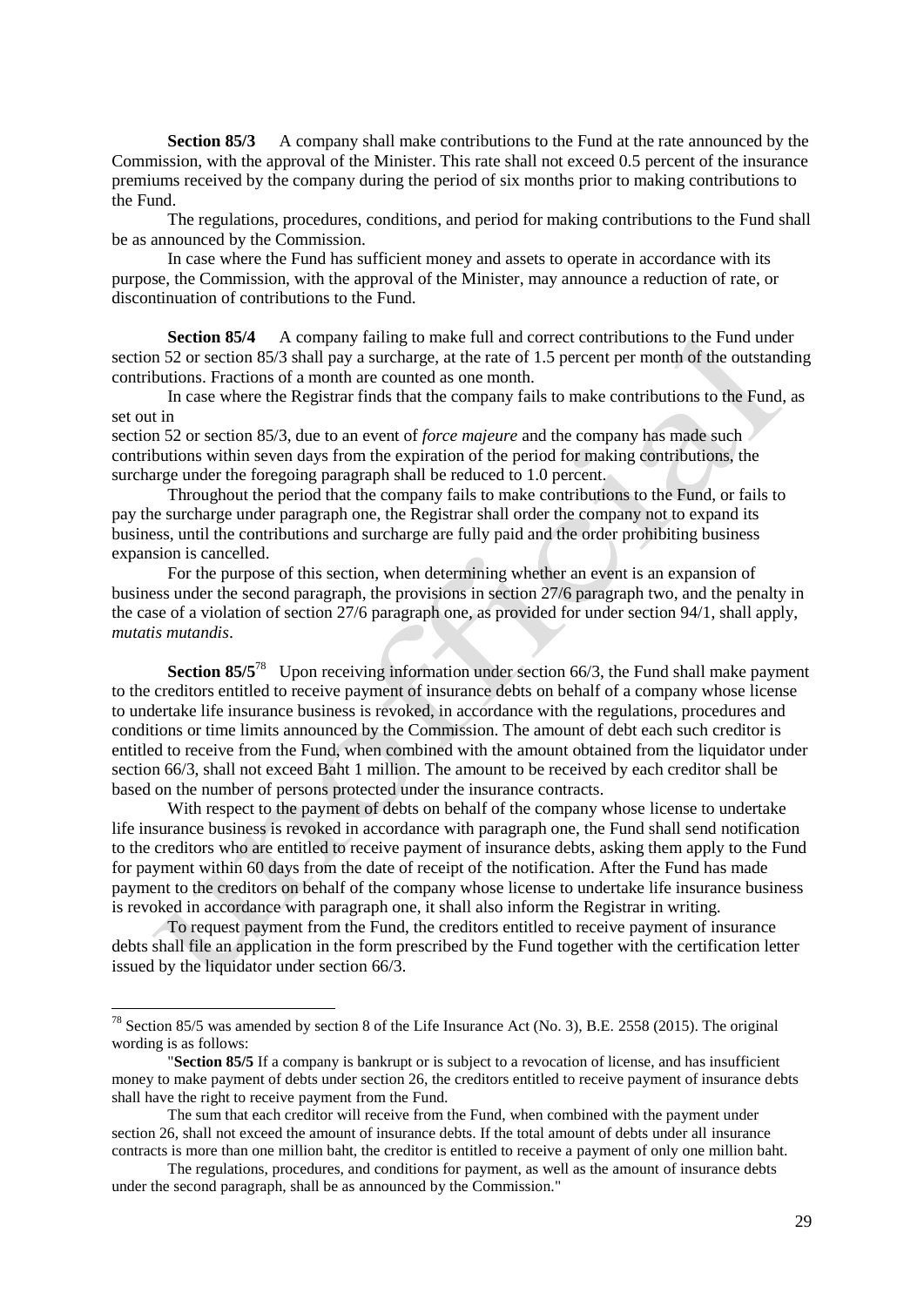After the period specified under paragraph two, if the creditors entitled to receive payment of insurance debts fail to request payment from the Fund within 10 years, such amount will be vested in the Fund.

Payment of debts by the Fund under this section shall not affect the rights of the creditors entitled to receive payment of insurance debts to receive outstanding debts from the company's pool of assets.

**Section 85/6<sup>79</sup>** In the interest of fairness, the Commission, with the approval of the Minister, may announce that the amount to be paid to the creditors who are entitled to receive payment of insurance debts be greater than the amount set out in section 85/5, for all or certain types of life insurance contracts.

**Section 85/7<sup>80</sup>** After making payment to a creditor entitled to receive payment of insurance debts under section 85/5, the Fund shall be subrogated to the right of the creditor in an amount equal to that paid by the Fund.

**Section 86** A committee known as the "Fund Management Committee" shall be established, consisting of the Permanent Secretary of the Ministry of Finance, as chairman, the secretary-general of the Office of Insurance Commission, as deputy chairman, a representative of the Bank of Thailand, two representatives of the Thai Life Insurance Association, and up to four qualified persons appointed by the Minister, as members.

The Fund Manager shall be the secretary of the Fund Management Committee.

**Section 86/1** The term of office of qualified members appointed by the Minister shall be three years.

In the event that a qualified member, appointed by the Minister, retires from office before the expiration of his term, or in the event that the Minister appoints a new qualified member when the tenure of an existing member has not yet expired, the replacement member or new member shall retain office only for the remaining term of the members previously appointed.

Upon the expiration of the term set out in the first paragraph, if no appointment is made, the members who retire due to the expiration of term shall retain office until new members are appointed.

A retiring member shall be eligible for re-appointment, but may not retain office longer than two consecutive terms.

**Section 86/2** Apart from retirement due to the end of term under section 86/1, a qualified member appointed by the Minister shall be removed from his office upon:

(1) death;

1

- (2) resignation;
- (3) being, or having been, declared bankrupt;
- (4) removal by the Minister due to inadequate performance of duties, misconduct, or lack of ability;
	- (5) incompetence or quasi-incompetence;
	- (6) having been imprisoned by a final court judgment;
	- (7) being a political official or a person holding a political office.

"**Section 85/6** In the interest of fairness, the Commission, with the approval of the Minister, may announced that the amount to be paid to the creditors who are entitled to receive payment of insurance debts be greater than the amount set out in section 85/5 paragraph two, for all or certain types of life insurance contracts."  $80$  Section 85/7 was amended by section 8 of the Life Insurance Act (No. 3), B.E. 2558 (2015). The original wording is as follows:

"**Section 85/7** The Fund shall be subrogated to the right of the creditors who are entitled to receive payment of insurance debts in an amount equal to that paid by the Fund, and shall be entitled to receive the payment of such amount from the official receiver or liquidator, as the case may be, with a preferential right over all the ordinary creditors of the company."

 $79$  Section 85/6 was amended by section 8 of the Life Insurance Act (No. 3), B.E. 2558 (2015). The original wording is as follows: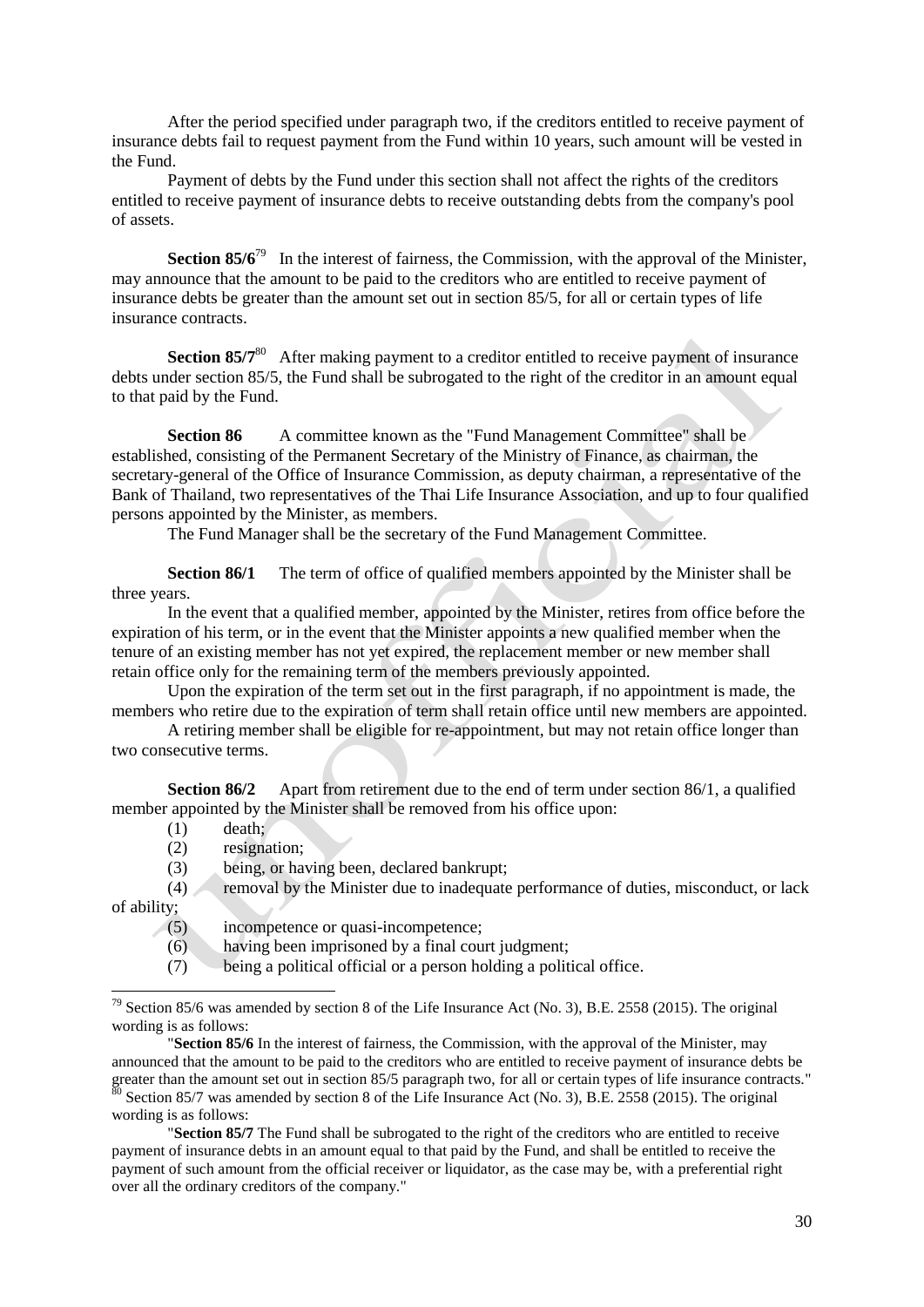**Section 86/3<sup>81</sup>** The Fund Management Committee shall be empowered and duty to: (1) determine the policies, rules, regulations and notifications in relation to the management of the Fund;

(2) determine the rules regarding receipt, payment, and maintenance of money;

(3) determine the regulations, procedures, and conditions for lending money to a company under section 85/1 (3);

(4) determine the regulations, procedures, and conditions for seeking interest from the assets of the Fund under section 85/1(4);

(5) determine the regulations, procedures, and conditions for borrowing money or issuing other financial instruments under section 85/1 (5);

(6) determine the rules pertaining to use of the Fund's money in developing the life insurance business for its stability and security;

(7) determine the rates of expenses for managing the Fund, and other expenses in relation to or in connection with Fund management under section 85/2(3);

(8) issue the regulations concerning the services rendered by the Fund Manager;

(9) other necessary or relevant acts for achieving the purposes of the Fund.

The acts under (2), (3), (4), (5), (6), and (7) require the approval of the Commission.

For the performance of its duties under the first paragraph, the Fund Management Committee may ask the Registrar, the company, or any person concerned to provide clarification and submit documents or evidence to support consideration.

**Section 86/4** A quorum for a meeting of the Fund Management Committee shall consist of at least one-half of all its members.

In a meeting of the Fund Management Committee, if the chairman is not present at the meeting, or is unable to perform his duty, the deputy chairman shall serve as chairman of the meeting. If the chairman and the deputy chairman are not present, or are unable to perform their duties, the members present may elect one among themselves to be chairman of the meeting.

Resolutions of the meeting shall require a simple majority of votes. Each member shall be entitled to one vote. In the event of an equality of votes, the chairman of the meeting shall be entitled to a casting vote.

**Section 86/5** For performance of its duties under this Act, the Fund Management Committee shall be empowered to appoint a sub-committee to review and carry out any act or thing as designated by the Fund Management Committee.

"**Section 86/3** The Fund Management Committee shall be empowered and duty to:

1

(1) determine the policies, rules, regulations and notifications in relation to the management of the Fund;

(3) determine the rules concerning applications for, and granting approval of, paying debts to creditors who are entitled to receive payment of insurance debts;

(4) determine the rates and rules pertaining to the use of money of the Fund in developing the life insurance business, for its stability and security;

(6) determine the rates of expenses for managing the Fund under section  $85/2(3)$ ;

(7) determine the regulations concerning the services render by the Fund Manager;

(8) other necessary or relevant acts for achieving the purposes of the Fund.

The acts under (2), (3), (4), (5), and (6) require the approval of the Commission.

For the performance of its duties under the first paragraph, the Fund Management Committee may ask the Registrar, the company, or any person to submit documents or evidence to support consideration."

 $81$  Section 86/3 was amended by section 9 of the Life Insurance Act (No. 3), B.E. 2558 (2015). The original wording is as follows:

<sup>(2)</sup> determine the rules regarding receipt, payment, and maintenance of money, and seeking interest for the Fund;

<sup>(5)</sup> determine the rules, procedures, and conditions for lending money to a company under section  $85/1(3);$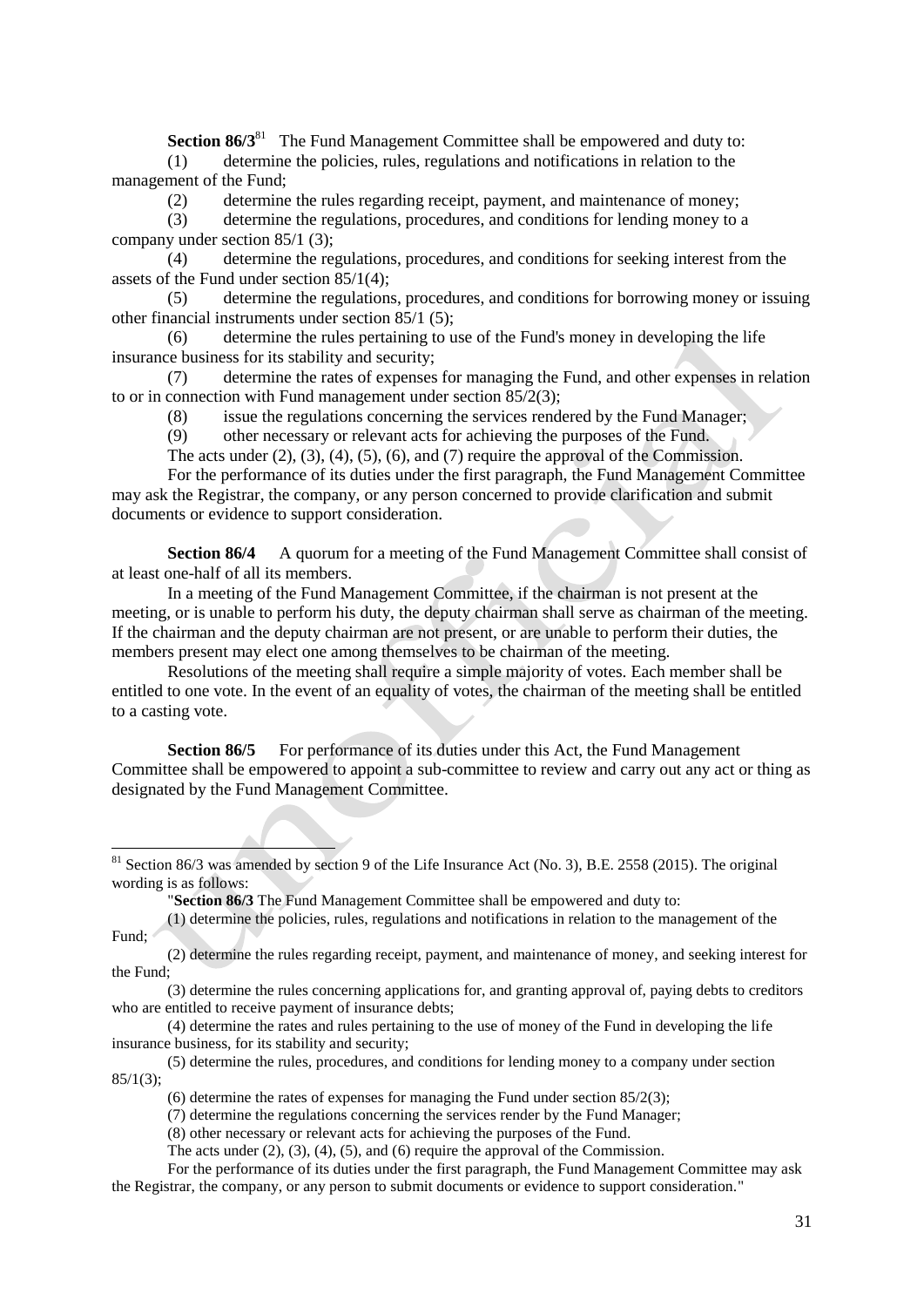The provisions of section 86/4 shall apply, *mutatis mutandis*, to a meeting of the subcommittee.

**Section 86/6** The chairman, members of the Fund Management Committee, and members of the sub-committee shall be entitled to an allowance for meeting attendance and other benefits as determined by the Minister.

**Section 87** The Fund Management Committee shall appoint a Fund Manager.

The Fund Manager's term of office, removal, conditions for probation period, and conditions for rendering services in the capacity of manager shall be in accordance with an engagement contract determined by the Fund Management Committee. The engagement term shall not exceed four years. Upon the expiration of the engagement contract, the Fund Management Committee may renew the contract, provided that the Fund Manager may not retain office for more than two consecutive terms.

The chairman shall be authorized to enter into the contract to engage a Fund Manager, on behalf of the Fund.

The Fund Manager shall receive wages, remuneration, and other monies, as determined by the Fund Management Committee.

**Section 87/1** A person appointed as a Fund Manager shall be:

- (1) a Thai national;
- (2) not more than 65 years of age;
- (3) able to work full-time for the Fund.

**Section 87/2** Other than the qualifications under section 87/1, the person appointed as the Fund Manager shall not have the following prohibited characteristics:

(1) has been imprisoned by a final court judgment for an offense relating to property;

- (2) is or has been declared bankrupt;
- (3) is an official, officer, or employee of any ministry, bureau, department, local

administration, or state enterprise under the law on budgetary procedures, or other governmental agencies;

(4) is a political official, or holds a political office;

(5) holds any other position in a juristic person carrying out a business that competes with the Fund;

(6) has direct or indirect interest in the contracts entered into with the Fund, or in the activities carried out for the Fund, except for a person appointed by the Fund Management Committee to be a director of a company of which shares are held by the Fund.

**Section 87/3** With the exception of retirement due to the expiration of the engagement contract, the Fund Manager shall be removed from his office upon:

- $(1)$  death:
- (2) resignation;

(3) lack of qualifications or possession of prohibited characteristics under section 87/1 or section 87/2:

(4) the resolution of the Fund Management Committee to terminate the engagement.

**Section 87/4** The Fund Manager shall represent the Fund when dealing with third persons for the activities of the Fund. The Fund Manager may assign or delegate any person to render his services, in accordance with the regulations prescribed by the Fund Management Committee.

Any juristic acts or things carried out by the Fund Manager which violate the provisions of the foregoing paragraph shall not bind the Fund, unless the Fund Management Committee has ratified such acts or things.

**Section 88** The Fund shall plan and maintain its accounting system in accordance with international accounting standards. Internal audits shall be conducted on a regular basis. Books and accounts shall keep the particulars of: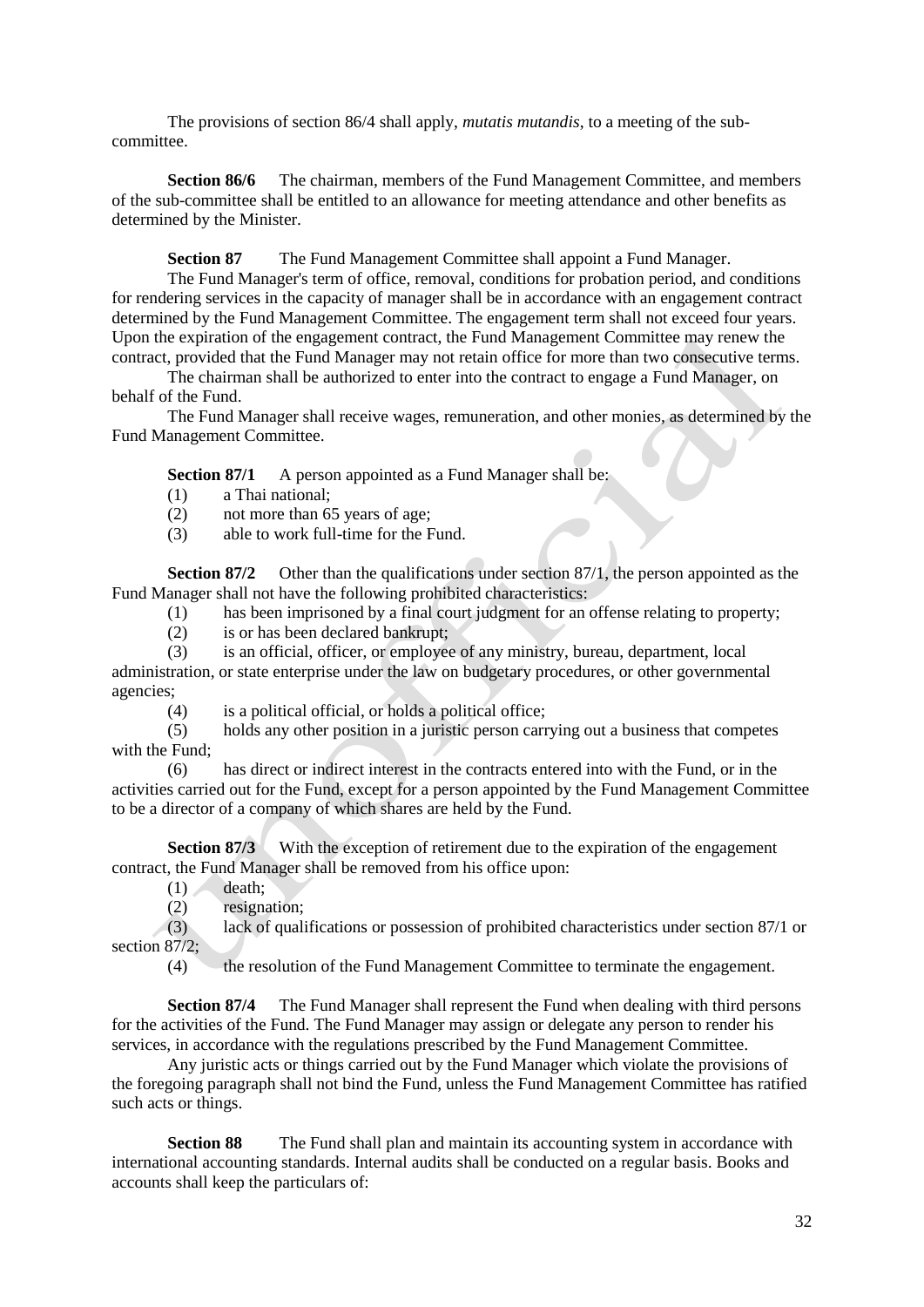(1) the sums received and expended; (2) the assets and liabilities showing actual and reasonable financial standing, together with content showing the causes of the relevant particulars.

**Section 88/1** The Office of the Auditor-General, or an auditor approved by the Office of the Auditor-General, shall be the auditor of the Fund.

**Section 88/2** An auditor's report shall be presented to the Fund Management Committee within 120 days from the end of each fiscal year. A copy of the auditor's report shall be furnished to the Commission and the Minister.

### **Chapter VI Penalty Provisions**

**Section 89** Any company that violates or fails to comply with section 8 paragraph five, section 9, section 10, section 11, section 17, or section 21, or fails to comply with the conditions prescribed by the Minister under section 7 paragraph four, section 8 paragraph one, or the conditions prescribed by the Registrar under section 33(9) paragraph two, or section 34 paragraph two, shall be liable to a fine from Baht 20,000 up to Baht 200,000, and, in the case of continuous offense, to a further fine not exceeding Baht 10,000 per day for every consecutive day during which that violation continues.

**Section 90** Any company that fails to inspect its register of shareholders, or to inform its shareholders, constituting a failure to comply with section 12, shall be liable to a fine from Baht 10,000 up to Baht 50,000, and to a further fine not exceeding Baht 5,000 per day for every consecutive day during which that violation continues.

**Section 91** Whoever violates section 18 shall be liable to imprisonment for a term of two years to five years, or a fine from Baht 200,000 up to Baht 500,000, or both, and to a further fine not exceeding Baht 20,000 per day for every consecutive day during which that violation continues.

**Section 92**<sup>82</sup> Whoever violates section 19 paragraph one, shall be liable to a fine from Baht 20,000 up to Baht 100,000, and to a further fine not exceeding Baht 5,000 per day for every consecutive day during which that violation continues.

A life insurance agent or broker who uses a name or the expression of a name of a business, in violation of the regulations, procedures, and conditions announced by the Registrar under section 19 paragraph two, shall be liable to imprisonment up to 1 year, or a fine not exceeding Baht 100,000, or both.

**Section 93**<sup>83</sup> Any company that violates or fails to comply with section 23, section 28, section 33, section 34, section 35, section 36, section 37, section 53, section 54; or fails to place the reserves under section 24; or fails to comply with the provisions announced by the Commission under section 38, shall be liable to a fine not exceeding Baht 500,000, and, in the case of continuous offense,

 $82$  Section 92 was amended by section 44 of the Life Insurance Act (No. 2), B.E. 2551 (2008). The original wording is as follows:

<sup>&</sup>quot;**Section 92** Whoever violates section 19 shall be liable to a fine from Baht 20,000 up to Baht 100,000, and to a further fine not exceeding Baht 5,000 per day for every consecutive day during which that violation continues."

<sup>&</sup>lt;sup>83</sup> Section 93 was amended by section 44 of the Life Insurance Act (No. 2), B.E. 2551 (2008). The original wording is as follows:

<sup>&</sup>quot;**Section 93** Any company that violates or fails to comply with section 23, section 28, section 33, section 34, section 35, section 36, section 37, section 53, or section 54; or fails to place the reserves under section 24; or fails to comply with the provisions prescribed by the Minister under section 38, shall be liable to a fine not exceeding Baht 500,000, and, in the case of continuous offense, to a further fine not exceeding Baht 20,000 per day for every consecutive day during which that violation continues."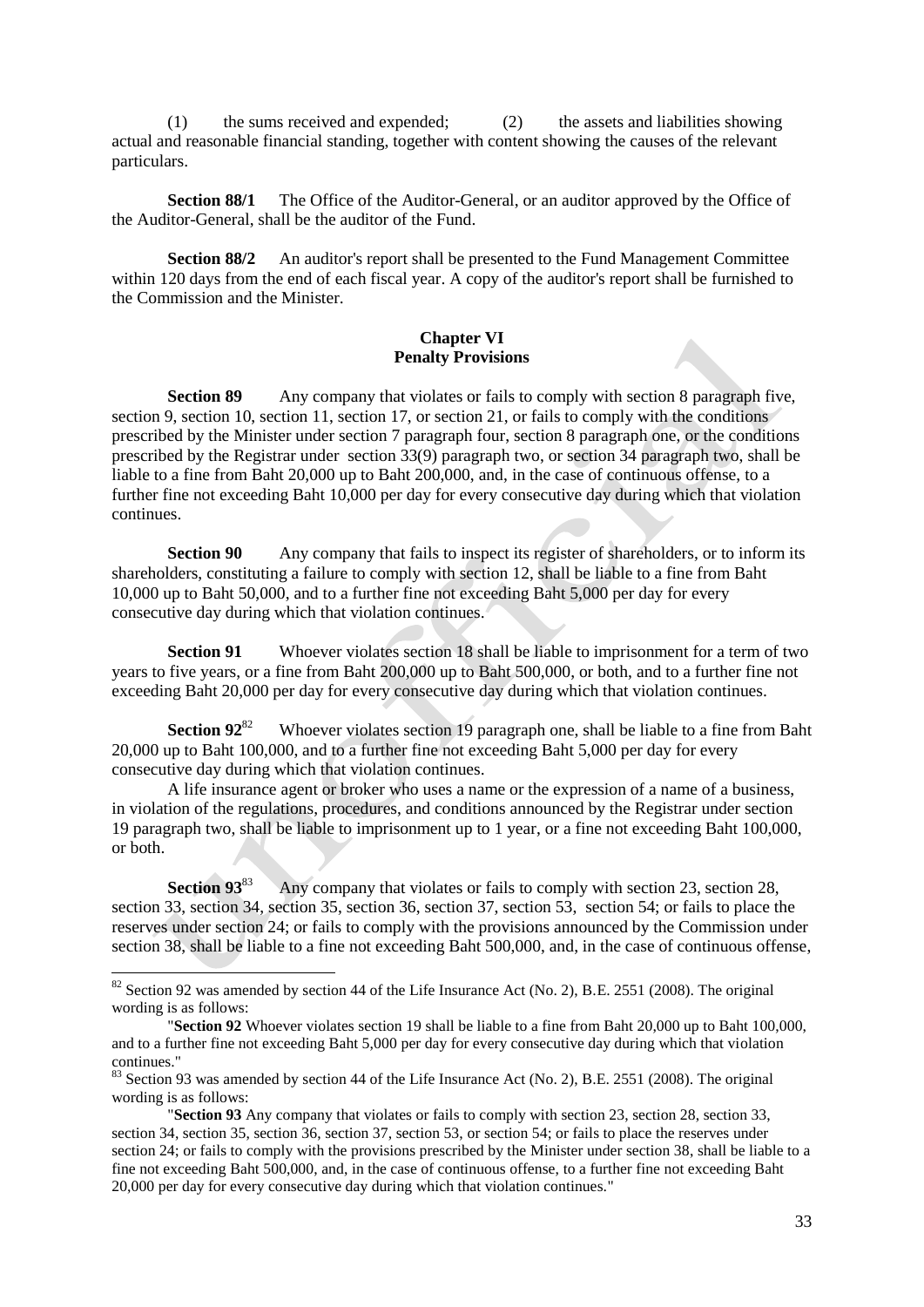to a further fine not exceeding Baht 20,000 per day for every consecutive day during which that violation continues.

**Section 94** Whoever violates section 25 shall be liable to a fine not exceeding Baht 50,000.

**Section 94/1**<sup>84</sup> Any company that violates section 27 paragraph five, section 27/1 paragraph one, section 27/3, section 27/4, or section 27/6 paragraph one, shall be liable to a fine not exceeding Baht 500,000.

**Section 95**<sup>85</sup> Any company that issues an insurance policy, or related documents or endorsements in violation of section 29, or determines premium rates in violation of section 30, or violates section 31, or fails to comply with section 32, shall be liable to a fine not exceeding Baht 300,000.

**Section 96** Any company that fails to comply with section 39 shall be liable to a fine not exceeding Baht 50,000.

**Section 97** Any company that fails to comply with section 41 shall be liable to a fine not exceeding Baht 100,000.

**Section 98**<sup>86</sup> Any company that violates or fails to comply with section 27/5 paragraph one, section 40, section 43, section 46, or section 47, or fails to comply with the Commission's order under section 45, or the Registrar's order under section 46/1, shall be liable to a fine not exceeding Baht 100,000, and to a further fine not exceeding Baht 5,000 per day for every consecutive day during which that violation continues.

**Section 99** Any company that fails to allow interested persons to inspect its register books, or fails to provide a copy of the particulars as the interested persons request under section 42 shall be liable to a fine not exceeding Baht 5,000.

**Section 100** Any company that intentionally gives a false statement, or conceals any facts which must be notified while submitting particulars, or which must be clarified under section 45, shall be liable to a fine from Baht 20,000 up to Baht 100,000.

**Section 101** Whoever obstructs or fails to facilitate the Registrar or the competent officer in the performance of his duties under section 48, or violates the Registrar's order or the competent officer's order under section 48, shall be liable to imprisonment up to 1 month, or a fine not exceeding Baht 10,000, or both.

 $84$  Section 94/1 was added by section 45 of the Life Insurance Act (No. 2), B.E. 2551 (2008).

<sup>&</sup>lt;sup>85</sup> Section 95 was amended by section 46 of the Life Insurance Act (No. 2), B.E. 2551 (2008). The original wording is as follows:

<sup>&</sup>quot;**Section 95** Any company that issues an insurance policy, or related documents or endorsements in violation of section 29, or determines premium rates in violation of section 30, or violates section 31, or fails to comply with section 32, shall be liable to a fine not exceeding Baht 100,000."

<sup>&</sup>lt;sup>86</sup> Section 98 was amended by section 47 of the Life Insurance Act (No. 2), B.E. 2551 (2008). The original wording is as follows:

<sup>&</sup>quot;**Section 98** Any company that violates or fails to comply with section 40, section 43, section 46, or section 47, or fails to comply with the Registrar's order under section 45, shall be liable to a fine not exceeding Baht 100,000, and to a further fine not exceeding Baht 5,000 per day for every consecutive day during which that violation continues."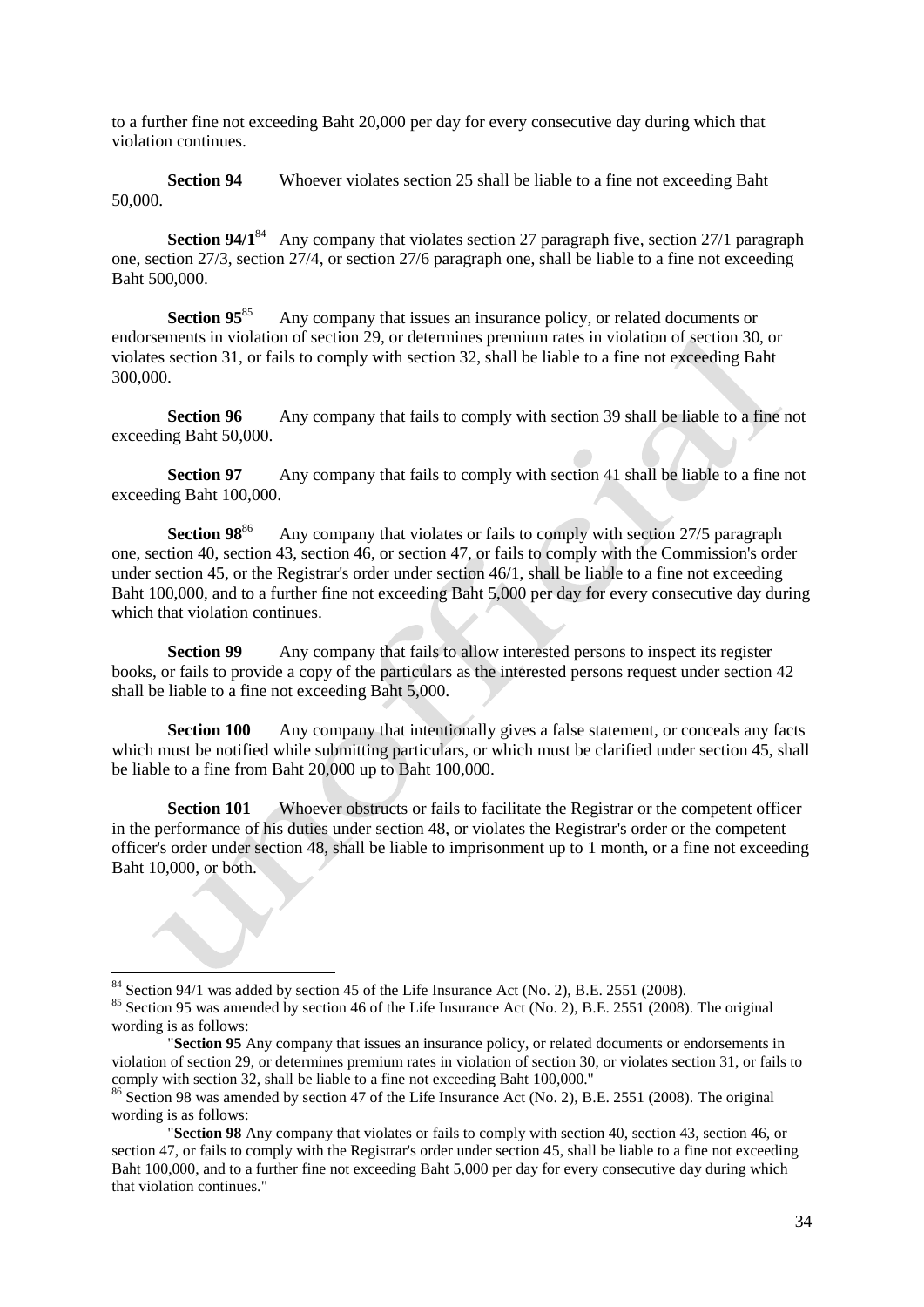**Section 102**<sup>87</sup> Any company that violates section 51 paragraph one, shall be liable to a fine not exceeding Baht 500,000.

**Section 103** Whoever violates section 54 paragraph five, shall be liable to imprisonment up to 3 years, or a fine not exceeding Baht 300,000, or both.

**Section 104** Whoever violates section 58, section 59, or section 60 shall be liable to imprisonment up to 6 months, or a fine not exceeding Baht 50,000, or both.

**Section 104/1**<sup>88</sup> Any director, manager, authorized person, consultant, or employee of a company who fails to comply with section 66/2(2) shall be liable to imprisonment up to 6 months, or a fine not exceeding Baht 50,000, or both.

**Section 105** Whoever violates section 68 paragraph one, shall be liable to imprisonment up to 6 months, or a fine not exceeding Baht 50,000, or both.

**Section 106<sup>89</sup>** Any life insurance agent who enters into a life insurance contract without the written authorization of the company under section 71 paragraph two, or any life insurance broker or company employee who collects premiums without the written authorization of the company under section 71 paragraph three, shall be liable to imprisonment up to 2 years, or a fine not exceeding Baht 200,000, or both.

**Section 106/1<sup>90</sup>** Any life insurance agent who violates or fails to comply with section 30/1 paragraph two, or who fails to comply with section 71/1, shall be liable to a fine not exceeding Baht 30,000.

If any act under the foregoing paragraph causes damage to the company or the insured, the life insurance agent shall be liable to imprisonment up to 3 months, or a fine not exceeding Baht 30,000, or both.

**Section 106/2<sup>91</sup>** Any life insurance agent or company employee who fails to comply with section 71/2 shall be liable to a fine not exceeding Baht 30,000.

If any act under the foregoing paragraph causes damage to the company or the insured, the life insurance agent or employee shall be liable to imprisonment up to 3 months, or a fine not exceeding Baht 30,000, or both.

**Section 107** Any life insurance broker who does not have an office, as specified in the application for a license to be a life insurance broker, or as informed to the Registrar as the change of office, under section 74, shall be liable to a fine from Baht 10,000 up to Baht 50,000.

**Section 108** Any life insurance broker who moves its office without informing the Registrar under section 74 shall be liable to a fine not exceeding Baht 10,000.

 $87$  Section 102 was amended by section 48 of the Life Insurance Act (No. 2), B.E. 2551 (2008). The original wording is as follows:

<sup>&</sup>quot;**Section 102** Any company that fails to comply with section 51 paragraph one, shall be liable to a fine not exceeding Baht 100,000."

 $88$  Section 104/1 was added by section 10 of the Life Insurance Act (No. 3), B.E. 2558 (2015).

<sup>&</sup>lt;sup>89</sup> Section 106 was amended by section 49 of the Life Insurance Act (No. 2), B.E. 2551 (2008). The original wording is as follows:

<sup>&</sup>quot;**Section 106** Any life insurance agent who enters into a life insurance contract without the written authorization of the company under section 71 paragraph one, or any life insurance broker or company employee who collects premiums without the written authorization of the company under section 71 paragraph two, shall be liable to imprisonment up to 2 years, or a fine not exceeding Baht 200,000, or both."

<sup>&</sup>lt;sup>90</sup> Section 106/1 was added by section 50 of the Life Insurance Act (No. 2), B.E. 2551 (2008).

 $91$  Section 106/2 was added by section 50 of the Life Insurance Act (No. 2), B.E. 2551 (2008).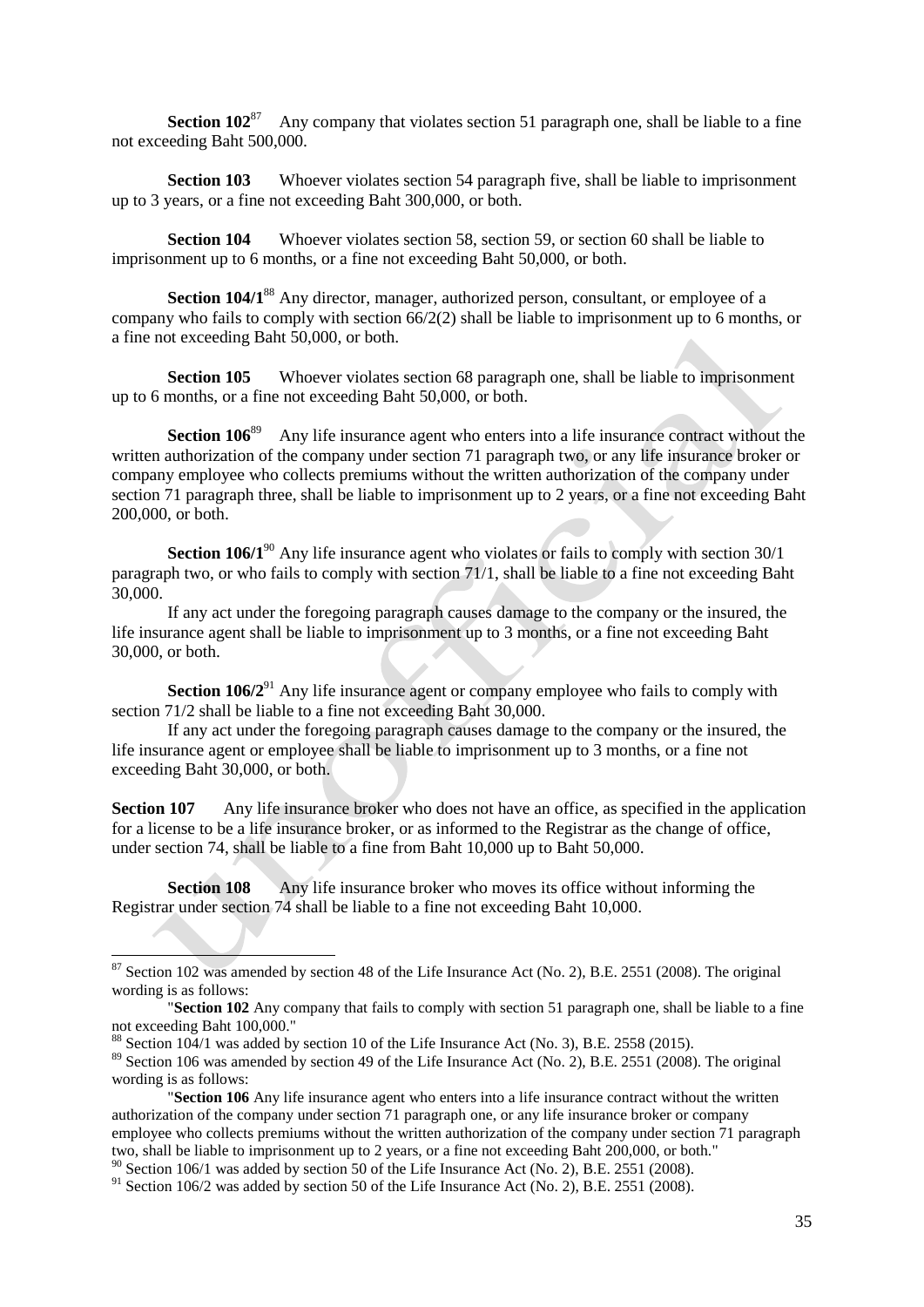**Section 109** Any life insurance broker who fails to comply with section 75 paragraph one, or does not record events in its register and account books, under section 75 paragraph two, shall be liable to a fine not exceeding Baht 50,000, and to a further fine not exceeding Baht 2,000 per day for every consecutive day during which that violation continues.

**Section 110** Any life insurance broker who fails to comply with section 76 shall be liable to a fine not exceeding Baht 50,000.

**Section 111** Any life insurance broker who fails to comply with the order of the Registrar, or of the competent officer, under section 80, shall be liable to imprisonment up to 1 month, or a fine not exceeding Baht 10,000, or both.

**Section 112** Whoever obstructs or fails to facilitate the Registrar or the competent officer in the performance of his duties under section 80 shall be liable to imprisonment up to 1 month, or a fine not exceeding Baht 10,000, or both.

**Section 113** Whoever violates section 83 paragraph one, shall be liable to imprisonment up to 6 months, or a fine not exceeding Baht 50,000, or both.

**Section 114**<sup>92</sup> In case where any company intentionally violates section 23, section 28, section 36, or section 51 paragraph one, or intentionally gives a false statement, or conceals any facts that must be notified or clarified under section 45, the director or person responsible for the operation of the company shall be liable to imprisonment up to 1year, or a fine not exceeding Baht 100,000, or both, unless that director or person can prove that he was not involved with the company's wrongdoing.

**Section 114/1**<sup>93</sup> Whoever violates section 83/2 shall be liable to imprisonment up to 3 years, or a fine not exceeding Baht 300,000, or both.

**Section 114/2**<sup>94</sup> Any actuary who makes a false statement, certifying a report on the calculation of liabilities under insurance policies, or a false report, or furnishes false relevant documents in connection therewith, shall be liable to imprisonment up to 2 years, or a fine not exceeding Baht 200,000, or both. The provisions of section 115 paragraphs two and three, shall apply, *mutatis mutandis.*

**Section 115** In the event of any following offenses:

1

(1) in the operation of the company, any director or person responsible for that operation commits an offense related to property under chapter 1, chapter 3, chapter 4, chapter 5, or chapter 7 of Title 12 of the Criminal Code, or section 40, section 41, or section 42 of the Act Prescribing Offenses Concerning Registered Partnerships, Limited Partnerships, Limited Companies, Associations, and Foundations, B.E. 2499 (1956), or section 215 or section 216 of the Public Limited Companies Act, B.E. 2535 (1992);

(2) in auditing the company's accounts, any auditor commits an offense under section 269 of the Criminal Code, or section 31 of the Act Prescribing Offenses Concerning Registered

 $92$  Section 114 was amended by section 51 of the Life Insurance Act (No. 2), B.E. 2551 (2008). The original wording is as follows:

<sup>&</sup>quot;**Section 114** If any company intentionally violates section 23, section 28, or section 36, or intentionally gives a false statement, or conceals any facts that must be notified or clarified under section 45, the director or person responsible for the operation of the company shall be liable to imprisonment up to 1 year, or a fine not exceeding Baht 100,000, or both, unless that director or person can prove that he was not involved with the company's wrongdoing."

 $^{93}$  Section 114/1 was added by section 52 of the Life Insurance Act (No. 2), B.E. 2551 (2008).

<sup>&</sup>lt;sup>94</sup> Section 114/2 was added by section 52 of the Life Insurance Act (No. 2), B.E. 2551 (2008).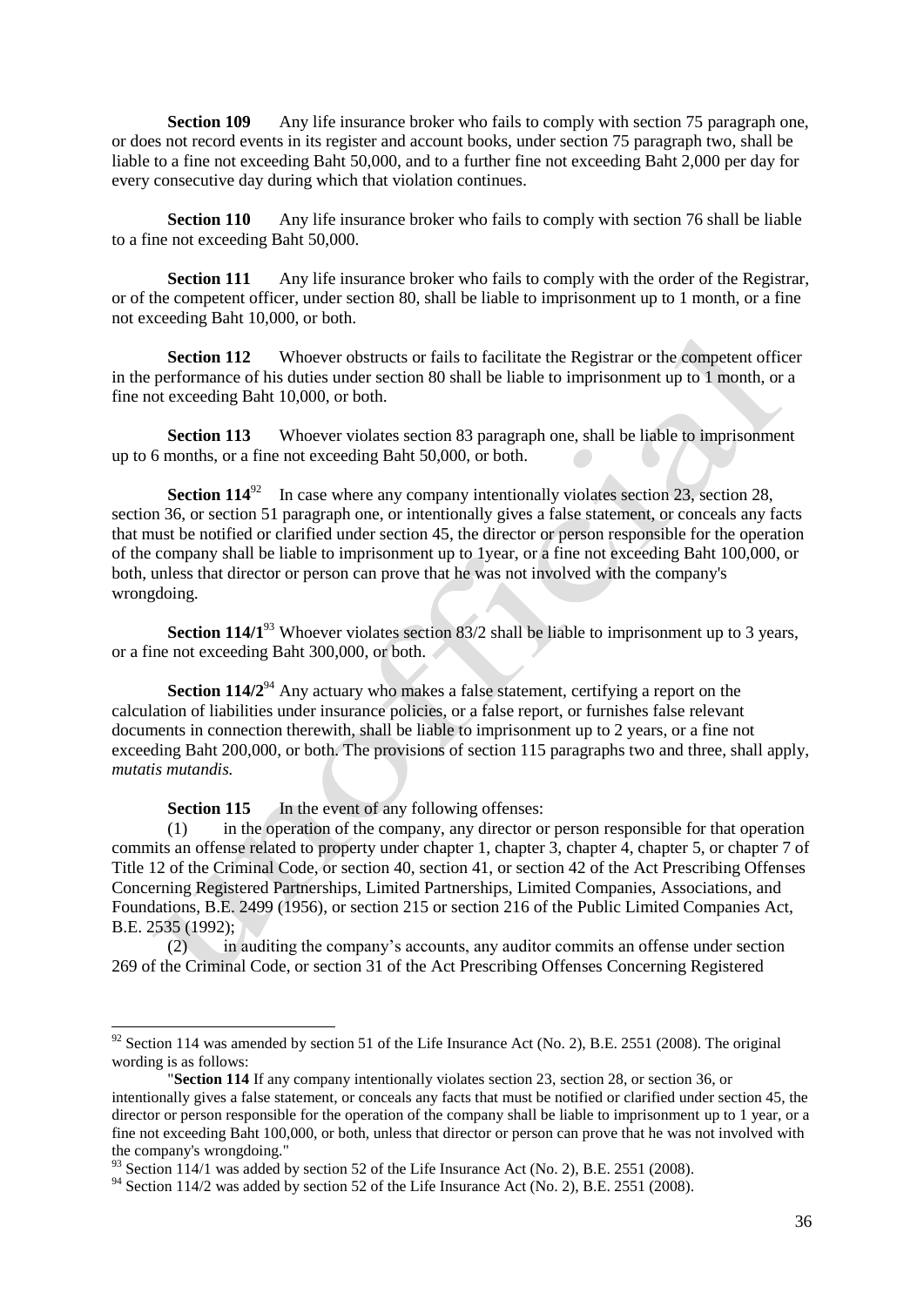Partnerships, Limited Partnerships, Limited Companies, Associations, and Foundations, B.E. 2499 (1956);

(3) whoever causes another to commit an offense, or supports another to commit an offense under (1) or (2),

the Office of Insurance Commission shall be deemed the injured party under the Criminal Procedure Code.

For an offense under this section, when filing a criminal case with the court, the public prosecutor shall be empowered to call for property, or costs, or claim compensation for damages for the injured party. The provisions regarding filing a civil and penal action under the Criminal Procedure Code shall apply, *mutatis mutandis*.

**Section 116** Where there is evidence that any person committed an offense under section 115, and the Office of Insurance Commission considers that damage to the public may be caused unless immediate action is taken, the Office of Insurance Commission shall be empowered to order the seizure or attachment of the property of that person, or property which may legally be deemed to be property belonging to that person. The seizure or attachment may not be for longer than six months, unless a case has been filed in court. In which event, the order of seizure or attachment shall continue to operate until the court orders otherwise. Where circumstances render it impossible to file a case in court within six months, the court having territorial jurisdiction may extend the period of seizure or attachment for a period as requested by the Office of Insurance Commission.

The Office of Insurance Commission shall be empowered to appoint competent officers of the Office of Insurance Commission to seize or attach property under the first paragraph.

The provisions of the Revenue Code shall apply to seizures or attachments of property under the first paragraph, *mutatis mutandis*.

In cases under the first paragraph, where there are reasonable grounds for suspecting that said person is about to abscond from the Kingdom, and when requested by the Office of Insurance Commission, the criminal court shall be empowered to restrain that person from leaving the Kingdom, or in case of emergency, when the secretary-general of the Office of Insurance Commission or a person designated by the secretary-general of the Office of Insurance Commission notifies the Director-General of the Police Department, the Director-General of the Police Department shall be empowered to restrain that person from leaving the Kingdom for a temporary period of not more than 15 days, until the criminal court orders otherwise.

Whoever violates the order of the criminal court or Director-General of the Police Department, made under the provisions of the fourth paragraph, shall be liable to imprisonment up to 10 years, and to a fine not exceeding Baht 1,000,000.

**Section 117** A settlement committee appointed by the Minister shall be empowered to settle out of court any offense under this Act, except for offenses under section 91 and section 116.

The committee appointed by the Minister under the first paragraph shall consist of three members, one of whom shall be an investigating officer under the Criminal Procedure Code.

Where a case has been settled by the committee and the alleged offender has paid the fine as fixed within the period of time specified by the committee, such settlement of the case shall be regarded as final.

**Section 117/1**<sup>95</sup> Any offense under this Act which is subject only to a fine shall be barred under the statute of limitations, if no lawsuit regarding such offense is brought before a court, or no settlement is made under section 117, within five years from the date of the offense.

**Section 117/2<sup>96</sup>** In case where any company, life insurance agent, life insurance broker, or actuary violates or fails to comply with the provisions of this Act, or the Ministerial Regulations or notifications enacted under this Act, the Office of the Insurance Commission shall be empowered to proclaim or publish such violation or non-compliance, giving to the public the details thereof, as well

 $95$  Section 117/1 was added by section 53 of the Life Insurance Act (No. 2), B.E. 2551 (2008).

<sup>&</sup>lt;sup>96</sup> Section 117/2 was added by section 53 of the Life Insurance Act (No. 2), B.E. 2551 (2008).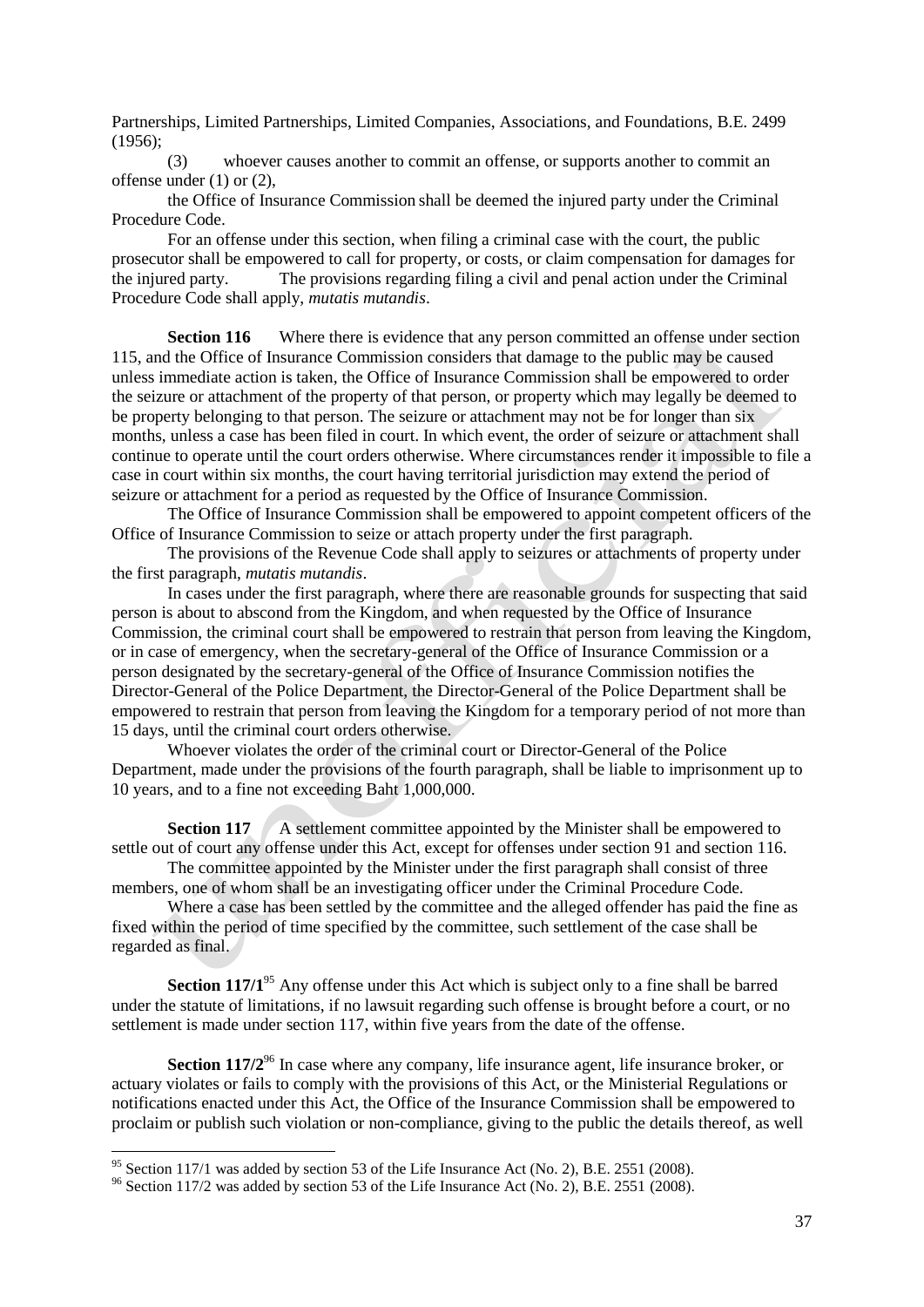as the names of the involved parties, in accordance with the regulations and procedures announced by the Commission.

#### **Transitional Provisions**

under the Life Insurance Act (No. 3), B.E. 2558 (2015)

**Section 11** A life insurance company which was granted permission or relaxation to have shareholders or directors according to section 10 paragraph two or three of the Life Insurance Act, B.E. 2535 (1992), as amended by the Life Insurance Act (No. 2), B.E. 2551 (2008), before the effective date of this Act, may continue to have shareholders or directors, as the case may be, as permitted by the Office of Insurance Commission, or relaxed by the Minister of Finance.

**Section 12** In the event that the license to undertake life insurance business of a life insurance company is revoked after the establishment of the Life Insurance Fund under the Life Insurance Act, B.E. 2535 (1992), as amended by the Life Insurance Act (No. 2), B.E. 2551 (2008), if the creditors who are entitled to receive payment of insurance debts have filed a repayment request with the Life Insurance Fund, the liquidator, or the official receiver before the effective date of this Act, but have not yet received repayment of debts, the procedures set out below shall apply as appropriate:

(1) In case where the company is under the process of liquidation, the liquidator shall use the security deposit and reserves delivered by the Registrar for settlement exclusively to the creditors of uncontested insurance debts who have submitted a demand to the liquidator, proportionately to the amount of debts before the filing of a bankruptcy complaint to the court against the company. Thereafter, the liquidator shall issue a certification letter to each creditor, and notify the Registrar and the Life Insurance Fund of the names of creditors, amount of debts, amount of debts that are settled, outstanding amount of debts, and details of the creditors. After the Fund has received notification thereof, section 85/5 of the Life Insurance Act, B.E. 2535 (1992), as amended by this Act, shall apply, *mutatis mutandis*.

(2) In case where the company is under the process of bankruptcy, the official receiver shall use the security deposit and reserves delivered by the Registrar or liquidator for settlement exclusively to the creditors of uncontested insurance debts who have submitted a repayment request under the bankruptcy process, proportionately to the amount of debts, and shall notify the Registrar and the Life Insurance Fund of the names of creditors, amount of debts, amount of debts that are settled, outstanding amount of debts, and details of the creditors. After the Fund has received notification thereof, section 85/5 of the Life Insurance Act, B.E. 2535 (1992), as amended by this Act, shall apply, *mutatis mutandis*.

In case where the creditors who are entitled to receive payment of insurance debts have failed to submit a demand to the liquidator or the official receiver, but have submitted a repayment request to the Life Insurance Fund within the period announced by the Fund before the date this Act comes into force, the Fund shall verify the aggregate amount of debts that these respective creditors are entitled to receive under all contracts, and make payment exclusively to the uncontested creditors according to the amount of debts, but no more than Baht 1 million each. Furthermore, the Fund shall notify the liquidator or the official receiver accordingly.

After the Fund has made payment to the creditors who are entitled to receive payment of insurance debts under  $(1)$  or  $(2)$ , as the case may be, the Fund shall be subrogated to the rights of those creditors in an amount equal to that paid by the Fund, which shall not be deemed the debt under section 94(1) of the Bankruptcy Act, B.E. 2483 (1940). If the creditors have submitted a repayment request under a bankruptcy case, the Fund shall be subrogated to the rights under the repayment requests submitted by the creditors specifically for the amount paid by the Fund, without having to submit a new repayment request.

**Section 13** All Ministerial Regulations, rules, notifications, regulations, or orders issued under the Life Insurance Act, B.E. 2535 (1992), which are in force on the date this Act comes into force, shall remain effective insofar as they are not contrary to, or in conflict with, the provisions of the Life Insurance Act, B.E. 2535 (1992), as amended by this Act until new Ministerial Regulations,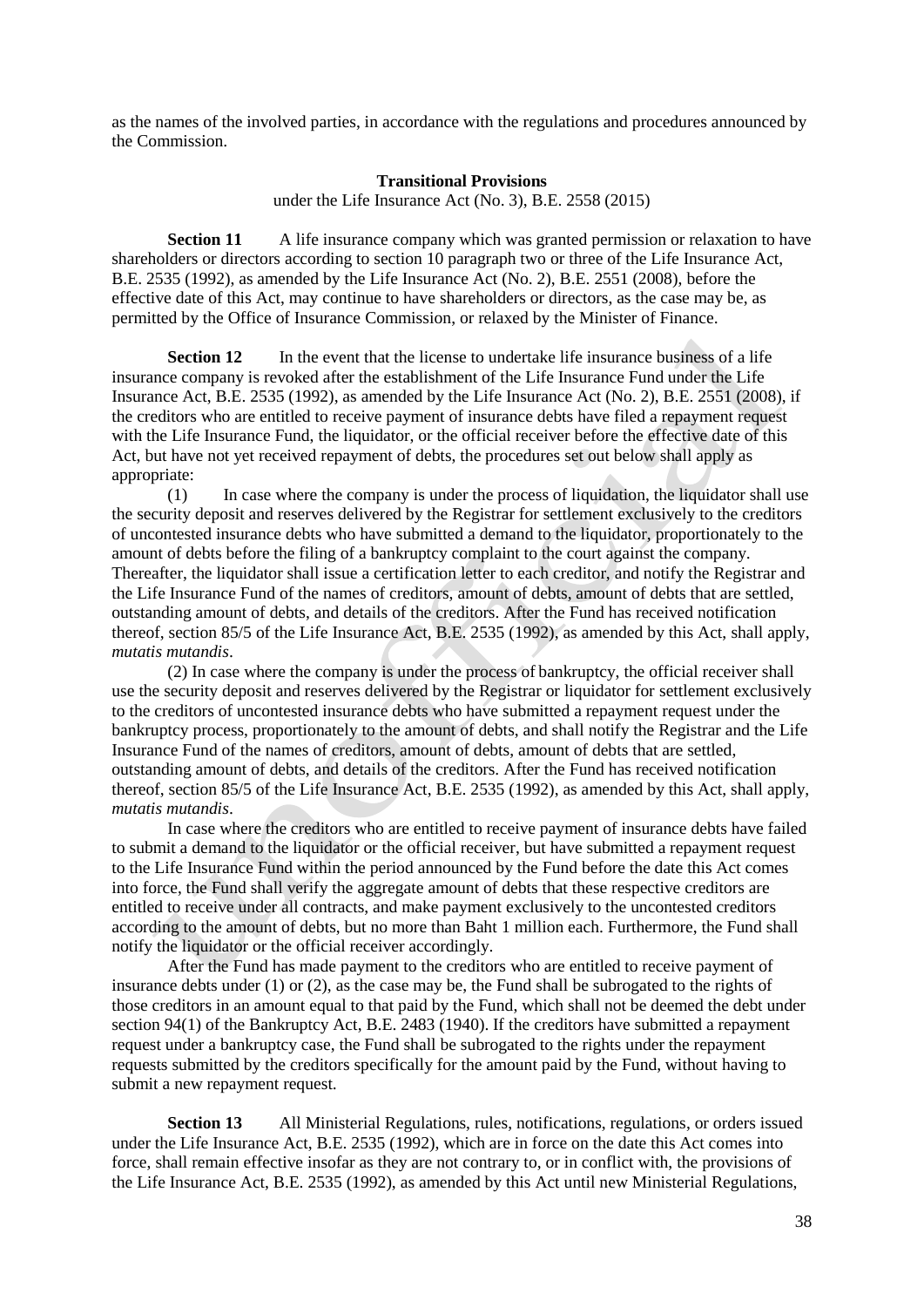rules, notifications, regulations, or orders are issued under the Life Insurance Act, B.E. 2535 (1992), as amended by this Act.

**Section 14** The Minister of Finance shall be in charge and in control of the implementation of this Act

#### **Transitional Provisions**

under the Life Insurance Act (No. 2), B.E. 2551(2008)

**Section 54** All companies obtaining license to undertake life insurance business under the Life Insurance Act, B.E. 2535 (1992) shall be deemed licensees under the Life Insurance Act, B.E. 2535 (1992), as amended by this Act, and a branch of a company obtaining a license to undertake life insurance business before or on the date this Act comes into force shall be deemed a branch of the licensee under the Life Insurance Act, B.E. 2535, (1992), as amended by this Act, under the conditions prescribed by the Minister when granting the license.

In case where a company obtaining a license under the foregoing paragraph is a limited company, that company shall be transformed into a public limited company within five years from the date this Act comes into force. If the transformation is not completed within the specified time, the company may continue its ordinary business, but may not expand its business until it becomes a public limited company, which shall be completed within three years. If the transformation is not completed within the specified time, the license to undertake life insurance business of the company shall expire and it shall be deemed that the company's license to undertake life insurance business has been revoked.

The transformation into a public limited company under the second paragraph shall be in accordance with the law of public limited companies.

For the purpose of this Act, when determining whether an event is an expansion of business under the second paragraph, the provisions in section 27/6 paragraph two, and the penalty in the case of a violation of section 27/6 paragraph one, as provided for under section 94/1 of the Life Insurance Act, B.E. 2535 (1992), as amended by this Act, shall apply, *mutatis mutandis*.

**Section 55** Within five years from the date this Act comes into force, a company under section 54 paragraph one, of this Act shall change the ratio of its shareholders or directors to be in accordance with section 10 of the Life Insurance Act, B.E 2535 (1992), as amended by this Act. In case where the company is unable to make such change within the specified time, the company may continue its activities, but may not open new branches.

**Section 56** During the transformation from a limited company to a public limited company under section 54 of this Act:

(1) the provisions of section 14, section 14/1, and section 14/3 of the Life Insurance Act, B.E. 2535 (1992), as amended by this Act, shall apply, *mutatis mutandis*, to a transfer or acceptance of transfer of any or all businesses between a limited company and a limited company, or a limited company and a public limited company, obtaining license to undertake life insurance business under the Life Insurance Act, B.E. 2535 (1992);

(2) the amalgamation of limited companies shall be in accordance with the Civil and Commercial Code, provided that a new company shall be registered as a public limited company under the law on public limited companies. The provisions of section 14/2 paragraphs two and three, of the Life Insurance Act, B.E. 2535 (1992), as amended by this Act, shall apply, *mutatis mutandis*;

(3) the amalgamation of a limited company and a public limited company shall be in accordance with the law on public limited companies. The provisions of section 14/2 paragraphs two and three, of the Life Insurance Act, B.E. 2535 (1992), as amended by this Act, shall apply, *mutatis mutandis*;

(4) liquidation, or amendment of the memorandum of association, in the event that a limited company obtaining a license to undertake life insurance business under the Life Insurance Act, B.E. 2535 (1992) wishes to discontinue its life insurance business under section 51 of the Life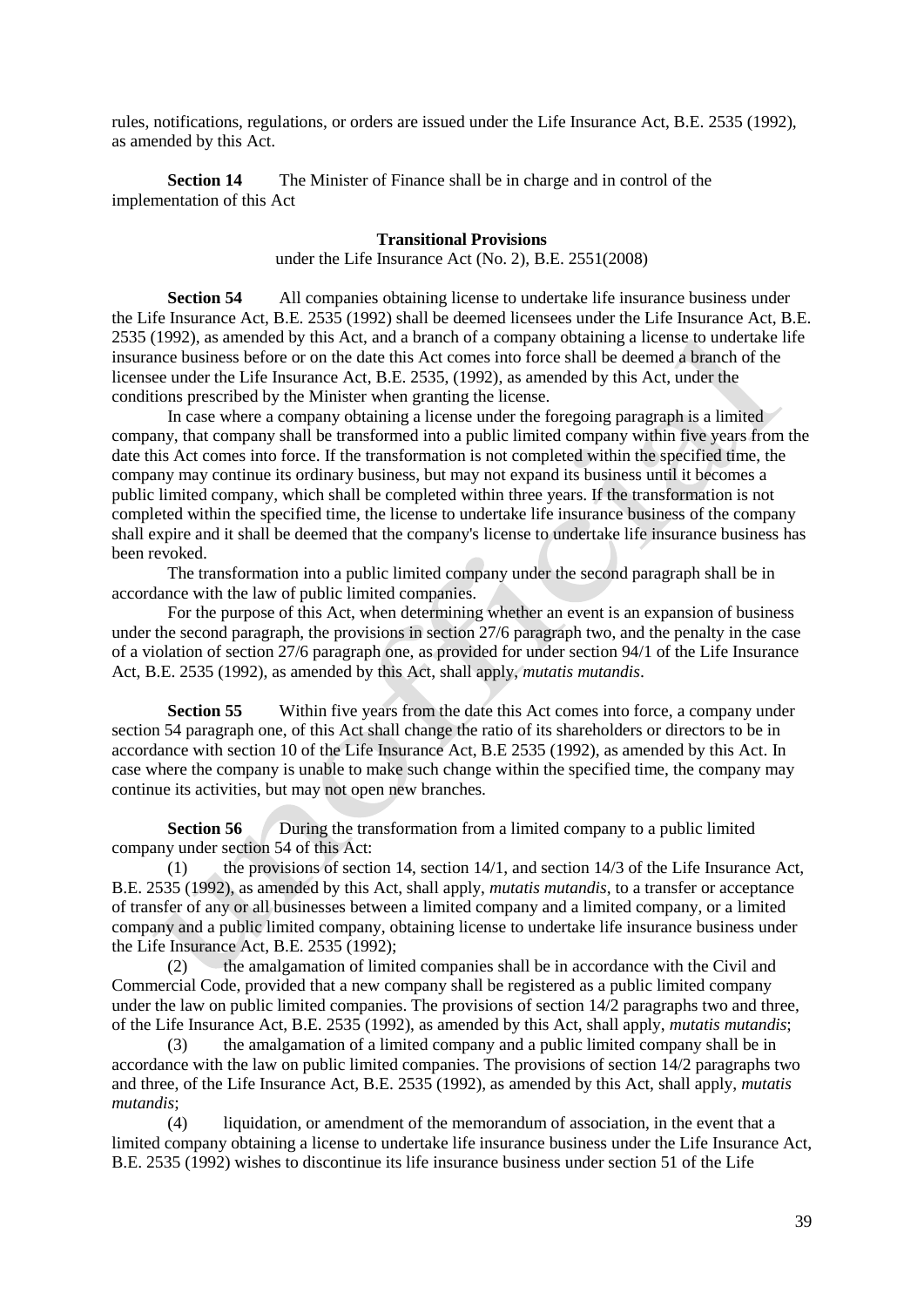Insurance Act, B.E. 2535 (1992), as amended by this Act, shall be in accordance with the Civil and Commercial Code;

(5) the increase or reduction of capital of a limited company under section 53 paragraph two or three of the Life Insurance Act, B.E. 2535 (1992) shall not be subject to the provisions of section 1220, section 1224, section 1225, and section 1226 of the Civil and Commercial Code.

**Section 57** In case where the Commission has yet to issue a notification concerning capital funds under section 27 of the Life Insurance Act, B.E. 2535 (1992), as amended by this Act, or the Commission has issued a notification which is yet to take effect, a company shall maintain capital funds according to section 27 of the Life Insurance Act, B.E. 2535 (1992).

The issuance of the notification under the first paragraph shall be completed within three years after the enforcement of this Act.

**Section 58** All immovable property vested in a company, under section 33(9) of the Life Insurance Act, B.E. 2535 (1992), before the date this Act comes into force, shall be disposed of in accordance with section 34 of the Life Insurance Act, B.E. 2535 (1992).

**Section 59** A company under section 54 paragraph one, of this Act shall cause a director, manager, authorized person, or a consultant to the company, who has the qualifications and does not possess the prohibited characteristics stated in section 35 of the Life Insurance Act, B.E. 2535 (1992), as amended by this Act, to be appointed within two years from the date this Act comes into force.

**Section 60** Where no notifications regarding the regulations, procedures, and conditions for application of a license, or for renewal of a license, under section 70 or section 77 of the Life Insurance Act, B.E. 2535 (1992), as amended by this Act, have been issued, or such notification has been issued, but has yet to take effect, the approval shall be considered in accordance with section 70 or section 77 of the Life Insurance Act, B.E 2535 (1992), as the case may be.

**Section 61** A person who obtained the written authorization of the Registrar to certify reports on calculations of liabilities under insurance policies, prior to the date this Act comes into force, may certify such reports until the written authorization expires.

**Section 62** Upon the expiration of eight years from the date this Act comes into force, an applicant for license to be an actuary shall be required to have the qualifications under section 83/3(2) only.

The Registrar, with the approval of the Commission, may extend the period specified in the foregoing paragraph as necessary, but not exceeding two years.

**Section 63** The Office of Insurance Commission shall transfer money, property, and debts of the Fund for the Development of the Life Insurance Business, existing on the date of the publication of this Act in the Government Gazette, to the Life Insurance Fund.

**Section 64** The rates of fees stated in the Schedule attached to the Life Insurance Act, B.E. 2535 (1992) shall be repealed and replaced by the Schedule attached hereto.

**Section 65** All Ministerial Regulations, notifications, conditions, or orders issued under the Life Insurance Act, B.E. 2535 (1992), which are in force on the date this Act comes into force, shall remain effective insofar as they are not contrary to, or in conflict with, the provisions of this Act until the Ministerial Regulations, notifications, conditions, or orders issued under this Act come into force.

Any Ministerial Regulations, notifications, conditions, or orders under the foregoing paragraph shall be issued within two years from the date this Act comes into force.

### **Transitional Provisions (Original)**

under the Life Insurance Act, B.E. 2535 (1992)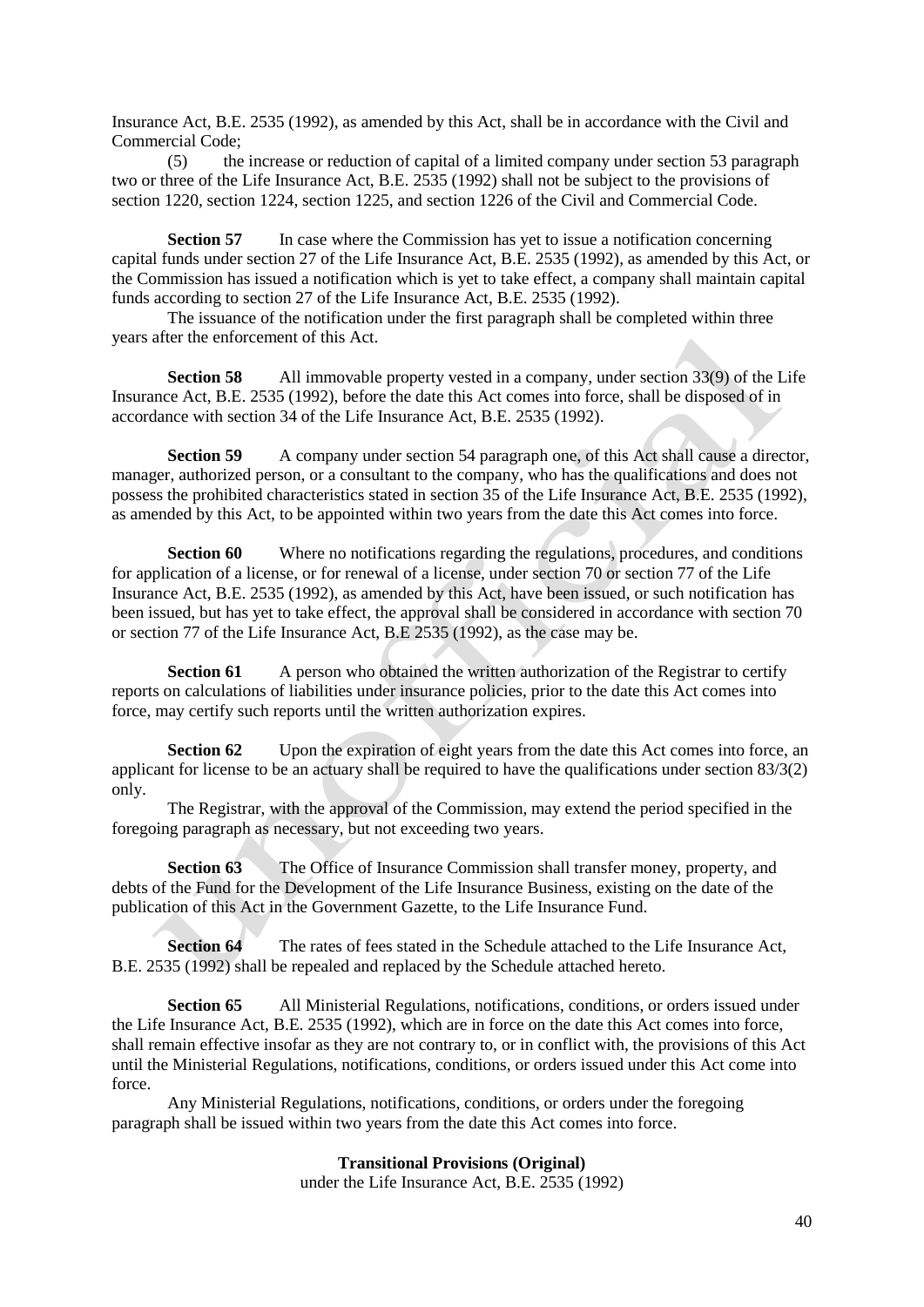**Section 118** It shall be deemed that a company that already has a license to undertake life insurance business under the Life Insurance Act, B.E. 2510 (1967) is a company that has had a license to undertake life insurance business under this Act, and that a branch office of the company already licensed under said Act, before or on the date the Act comes into force, is a branch office of the company licensed under this Act, in accordance with the conditions prescribed by the Minister when granting the license.

**Section 119** Any company under section 118 that has issued shares in contravention of section 9 of this Act, shall rectify such contravention to comply with section 9 of this Act, within two years from the date this Act comes into force.

**Section 120** Any company under section 118 whose shareholders or directors of Thai nationality are fewer than prescribed in section 10 of this Act may continue to have shareholders or directors of Thai nationality in such number.

**Section 121** Any company under section 118 that has already had an office that is separate from the head office of the company, and engages in any activity for the benefit of the company under section 118, shall apply for permission to open a branch office correctly under this Act or discontinue use of such office. The application shall be completed within one year from the date this Act comes into force. Within such period, the company under section 118 shall not be deemed to be in violation of section 17.

**Section 122** The company under section 118 shall correctly place a security deposit under section 20 of this Act, within one year from the date the Ministerial Regulations issued under section 20 of this Act come into force.

**Section 123** The company under section 118 shall cause the maintenance of capital funds correctly according section 27 of this Act, within three years from the date this Act comes into force.

**Section 124** The provisions of section 34 of this Act shall not apply to all immovable property which the company under section 118 acquired or had before the date this Act comes into force, which must be disposed of under section 34 of this Act within nine years from the date of cessation of use or the date of acquisition of that immovable property, as the case may be, unless the company under section 118 acquired or had that immovable property before 14 April 2510 (1967).

**Section 125** The provisions of section 35 of this Act shall not apply to a person who lawfully became a director, manager, officer, person with management authority, or consultant of the company under section 118, before or on the date this Act comes into force.

**Section 126** If the proceeds, to which an insured, or beneficiary of the insurance policy, or a heir of the insured who is entitled thereto are due under the insurance policy, are barred by prescription and are in the possession of the company on the date this Act comes into force, the company shall be verify and sent them to the Fund within three months from the date this Act comes into force, and the provisions of section 85 shall apply, *mutatis mutandis*.

**Section 127** Any company under section 118 licensed to undertake the non-life insurance business under the law on non-life insurance, before or on the date this Act comes into force, shall continue undertaking the non-life insurance business under its license, in accordance with the following conditions:

(1) the security deposit placed by the company with the Registrar and the capital funds maintained by the company under section 20 and section 27 of the Act, as the case may be, shall be a security deposit and capital funds separated from the security deposit and capital funds that the company under section 118 shall place and maintain under the law on non-life insurance;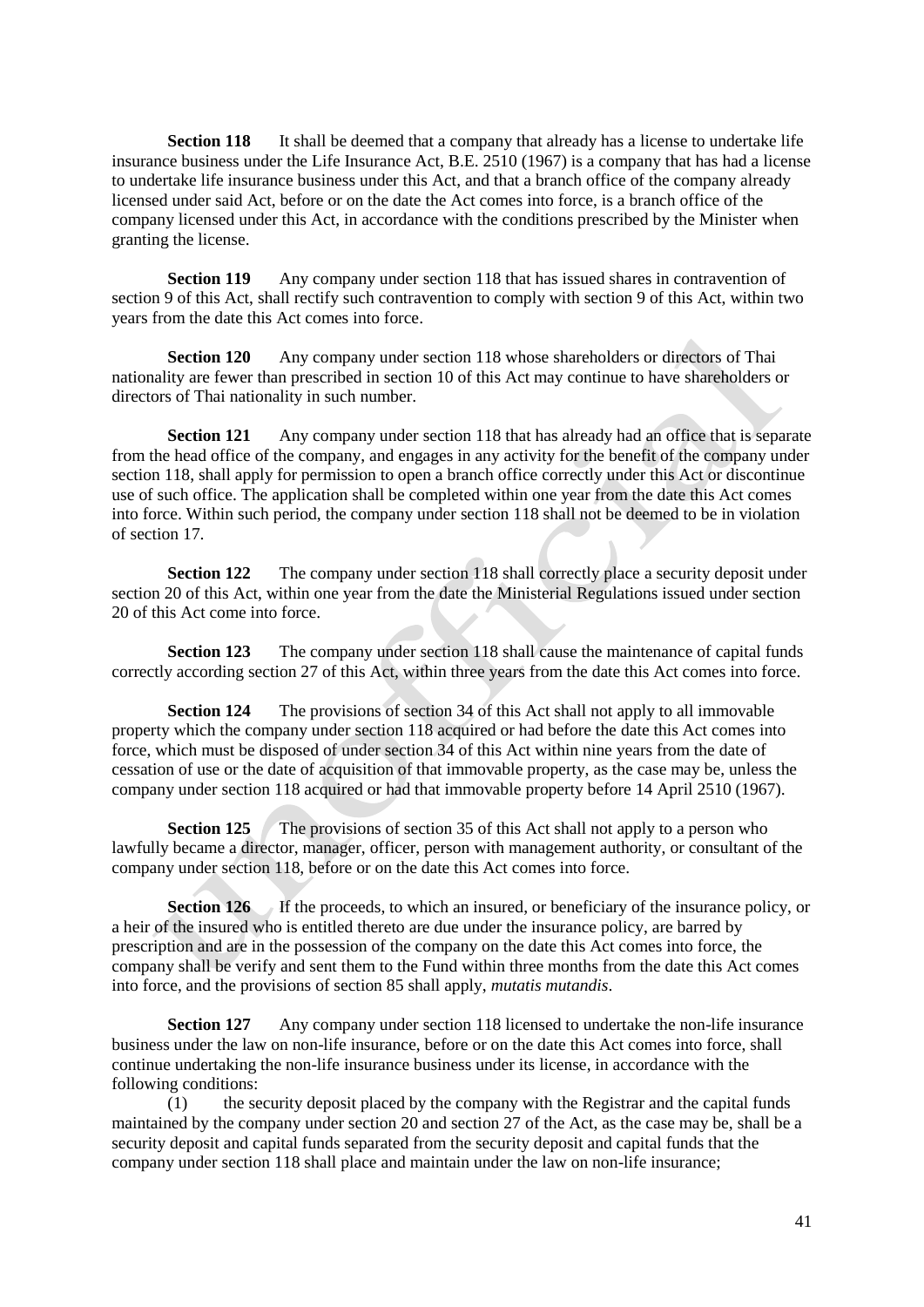(2) the income and expenditures of the non-life insurance business shall be separated from those of the life insurance business;

(3) in case where the Minister orders the revocation of a company's license to undertake life insurance business under section 64 of this Act, such order shall also be deemed an order to revoke the license to undertake life insurance business of that company under section 118.

A company under the first paragraph shall establish a new company to obtain a license to undertake the non-life insurance business under the law on non-life insurance, and shall transfer the assets, liabilities, and responsibilities under insurance policies, including officers and employees of the non-life insurance business of the company under section 118, to that new company within eight years from the date this Act comes into force. Failure to establish a new company to obtain said license within the time so specified, or to comply with the provisions of this section, shall cause the license to undertake life insurance business of the company under section 118 to expire.

**Section 128** In case where there is a necessary reason, the Minister shall be empowered to extend the period prescribed in section 119, section 121, section 122, and section 123 of this Act, upon the application of the company under section 118, showing the necessary reason. However, that period so extended shall not exceed two years from the expiration of the period prescribed under section 119, section 121, section 122, and section 123.

**Section 129** A person who has obtained a license to be a life insurance agent or a license to be a life insurance broker under the Life Insurance Act, B.E. 2510 (1967) shall be a person who has obtained a license to be a life insurance agent or a license to be a life insurance broker under this Act.

**Section 130** A person who has simultaneously obtained a license to be a life insurance agent and a license to be a life insurance broker under the Life Insurance Act, B.E. 2510 (1967) shall notify the Registrar of his intention to cease to be a life insurance agent or a life insurance broker, as the case may be, within two months from the date this Act comes into force. Upon the expiration of this period, if any person fails to notify the Registrar thereof, his license to be a life insurance broker shall be deemed to be terminated as from the expiration of the notification period.

**Section 131** All Ministerial Regulations, notifications, or conditions issued or prescribed in the granting of permission, which are in force before or on the date this Act comes into force, shall remain effective insofar as they are not contrary to, or in conflict with the provisions of this Act until the Ministerial Regulations, notifications, or conditions issued or prescribed under this Act come into force.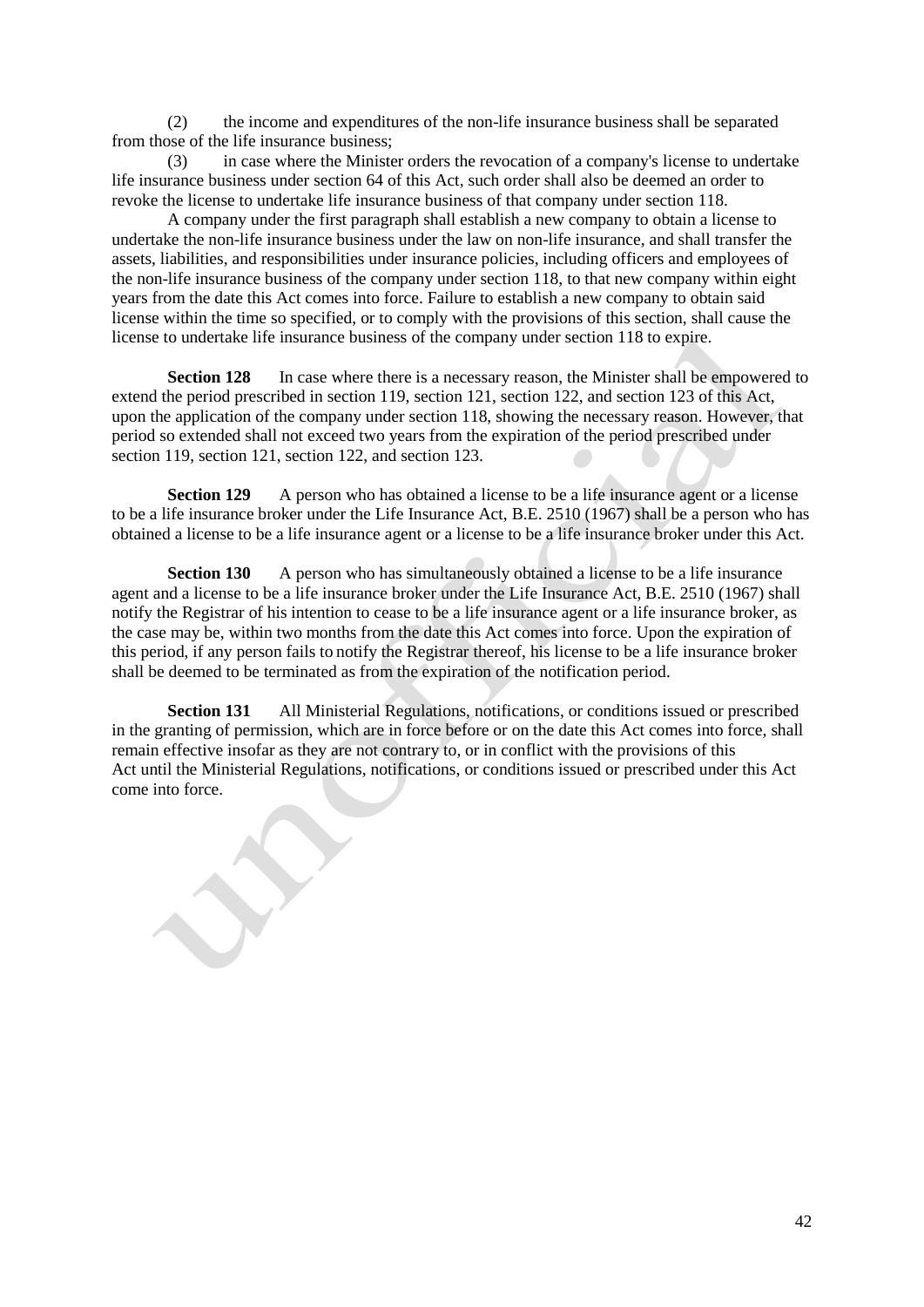### **Ministerial Regulation Prescribing the Fees for Life Insurance Business B.E. 2552 (2009) Issued under the Life Insurance Act (No. 2), B.E. 2551 (2008)**

| (1)  |                                                                                                              | Baht        | 100,000    |
|------|--------------------------------------------------------------------------------------------------------------|-------------|------------|
|      | Application for license to undertake life insurance business<br>License to undertake life insurance business |             |            |
| (2)  |                                                                                                              | Baht        | 1,000,000  |
| (3)  | License to open a branch of the company                                                                      | <b>Baht</b> | 6,000      |
| (4)  | Permission to relocate the head office or branch office                                                      | Baht        | 500        |
| (5)  | Application fee for examination to receive a license to be a life                                            |             |            |
|      | insurance agent or a license to be a life insurance broker                                                   | Baht        | 200        |
| (6)  | License to be a life insurance agent                                                                         | <b>Baht</b> | 300        |
| (7)  | License to be a corporate life insurance broker                                                              | <b>Baht</b> | 10,000     |
| (8)  | License to be an individual life insurance broker                                                            | <b>Baht</b> | 300        |
| (9)  | Application for license to be an actuary                                                                     | <b>Baht</b> | 400        |
| (10) | License to be an actuary                                                                                     | Baht        | 15,000     |
| (11) | Replacement for every type of license                                                                        | <b>Baht</b> | 200        |
| (12) | Annual fee for the undertaking of a life insurance business                                                  | Baht        | 20,000     |
| (13) | Renewal of a license to be a life insurance agent (for one year)                                             | Baht        | 200        |
| (14) | Renewal of a license to be a life insurance agent (for five years)                                           | Baht        | 800        |
| (15) | Renewal of a license to be a corporate life insurance broker (for                                            |             |            |
|      | one year)                                                                                                    | Baht        | 5,000      |
| (16) | Renewal of a license to be a corporate life insurance broker (for                                            |             |            |
|      | five years)                                                                                                  | Baht        | 20,000     |
| (17) | Renewal of a license to be an individual life insurance broker (for                                          |             |            |
|      | one year)                                                                                                    | Baht        | <b>200</b> |
| (18) | Renewal of a license to be an individual life insurance broker (for                                          |             |            |
|      | five years)                                                                                                  | Baht        | 800        |
| (19) | Renewal of a license to be an actuary                                                                        | Baht        | 9,000      |
| (20) | Examination of documents (for each examination)                                                              | Baht        | 30         |
| (21) | Extraction or certification of a copy of a document (per page)                                               | Baht        | 50         |
| (22) | Application for approval of the form and content of an insurance                                             | <b>Baht</b> | 200        |
|      | policy, relevant document, or endorsement (per form)                                                         |             |            |
| (23) | Application for approval of premium rates (per form)                                                         | Baht        | 200        |
|      |                                                                                                              |             |            |

Y

SS

 $\overline{\phantom{a}}$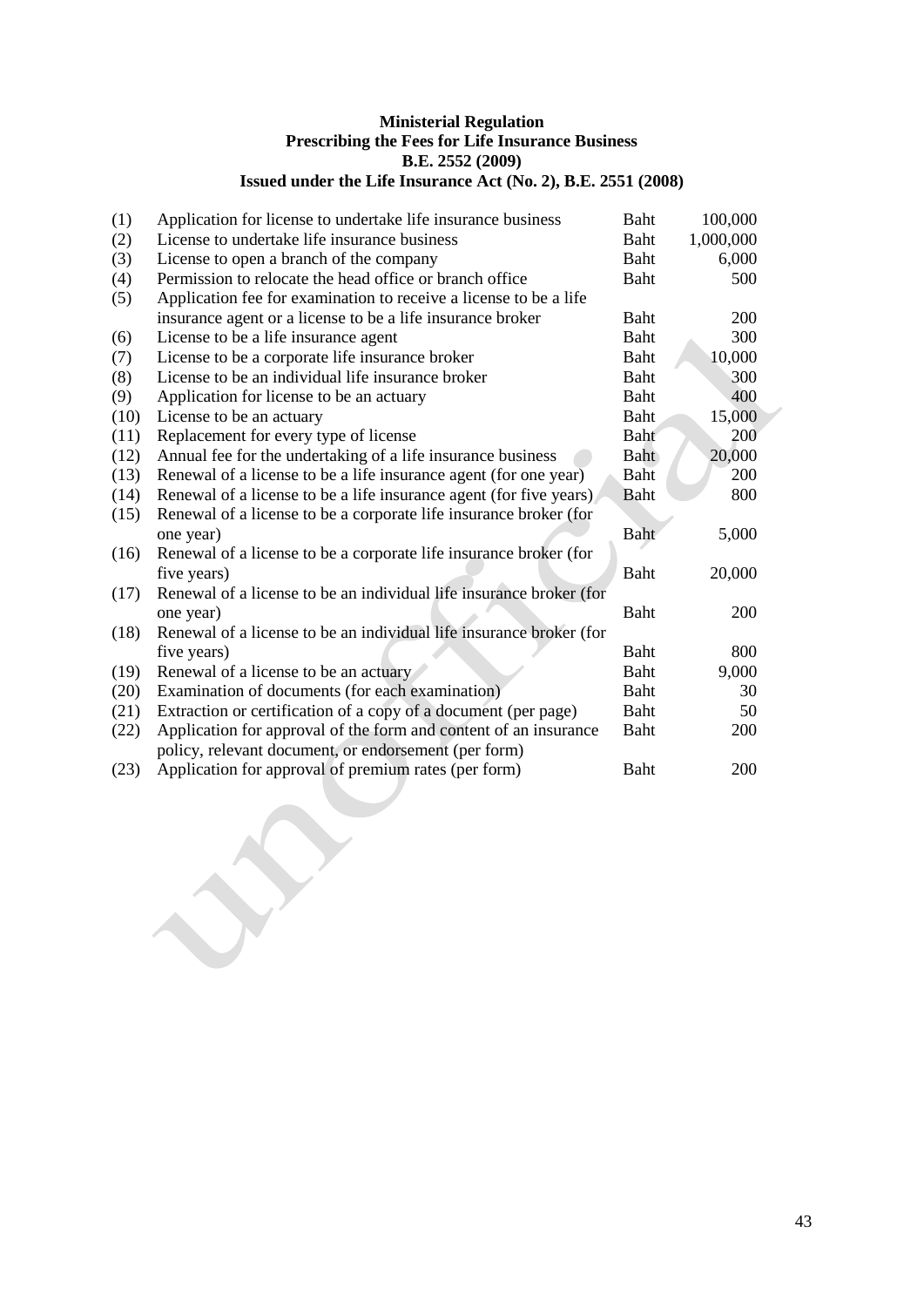### **Schedule of Fees under the Life Insurance Act (No. 2), B.E. 2551 (2008)**

| (1)  | Application for license to undertake life insurance business             | <b>Baht</b> | 400,000   |
|------|--------------------------------------------------------------------------|-------------|-----------|
| (2)  | License to undertake life insurance business                             | Baht        | 4,000,000 |
| (3)  | License to undertake life insurance business, in case of<br>amalgamation | Baht        | 200,000   |
| (4)  | License to open a branch of the company                                  | Baht        | 80,000    |
| (5)  | Permission to relocate the head office or branch office                  | Baht        | 20,000    |
| (6)  | Application fee for examination to receive a license to be a life        |             |           |
|      | insurance agent or a license to be a life insurance broker               | Baht        | 400       |
| (7)  | License to be a life insurance agent                                     | Baht        | 800       |
| (8)  | License to be a corporate life insurance broker                          | Baht        | 40,000    |
| (9)  | License to be an individual life insurance broker                        | Baht        | 800       |
| (10) | Application for license to be an actuary                                 | Baht        | 500       |
| (11) | License to be an actuary                                                 | Baht        | 20,000    |
| (12) | Replacement for every type of license                                    | Baht        | 400       |
| (13) | Annual fee for the undertaking of a life insurance business              | Baht        | 200,000   |
| (14) | Renewal of a license to be a life insurance agent (for one year)         | Baht        | 400       |
| (15) | Renewal of a license to be a life insurance agent (for five years)       | <b>Baht</b> | 2,000     |
| (16) | Renewal of a license to be a corporate life insurance broker (for        |             |           |
|      | one year)                                                                | Baht        | 12,000    |
| (17) | Renewal of a license to be a corporate life insurance broker (for        |             |           |
|      | five years)                                                              | Baht        | 60,000    |
| (18) | Renewal of a license to be an individual life insurance broker (for      |             |           |
|      | one year)                                                                | Baht        | 400       |
| (19) | Renewal of a license to be an individual life insurance broker (for      |             |           |
|      | five years)                                                              | Baht        | 2,000     |
| (20) | Renewal of a license to be an actuary                                    | Baht        | 12,000    |
| (21) | Examination of documents (for each examination)                          | Baht        | 100       |
| (22) | Extraction or certification of a copy of a document (per page)           | Baht        | 100       |
| (23) | Application for approval of the form and content of an insurance         | Baht        | 4,000     |
|      | policy, relevant document, or endorsement (per form)                     |             |           |
| (24) | Application for approval of premium rates (per form)                     | Baht        | 4,000     |
|      |                                                                          |             |           |
|      |                                                                          |             |           |
|      |                                                                          |             |           |
|      |                                                                          |             |           |
|      |                                                                          |             |           |
|      |                                                                          |             |           |
|      |                                                                          |             |           |
|      |                                                                          |             |           |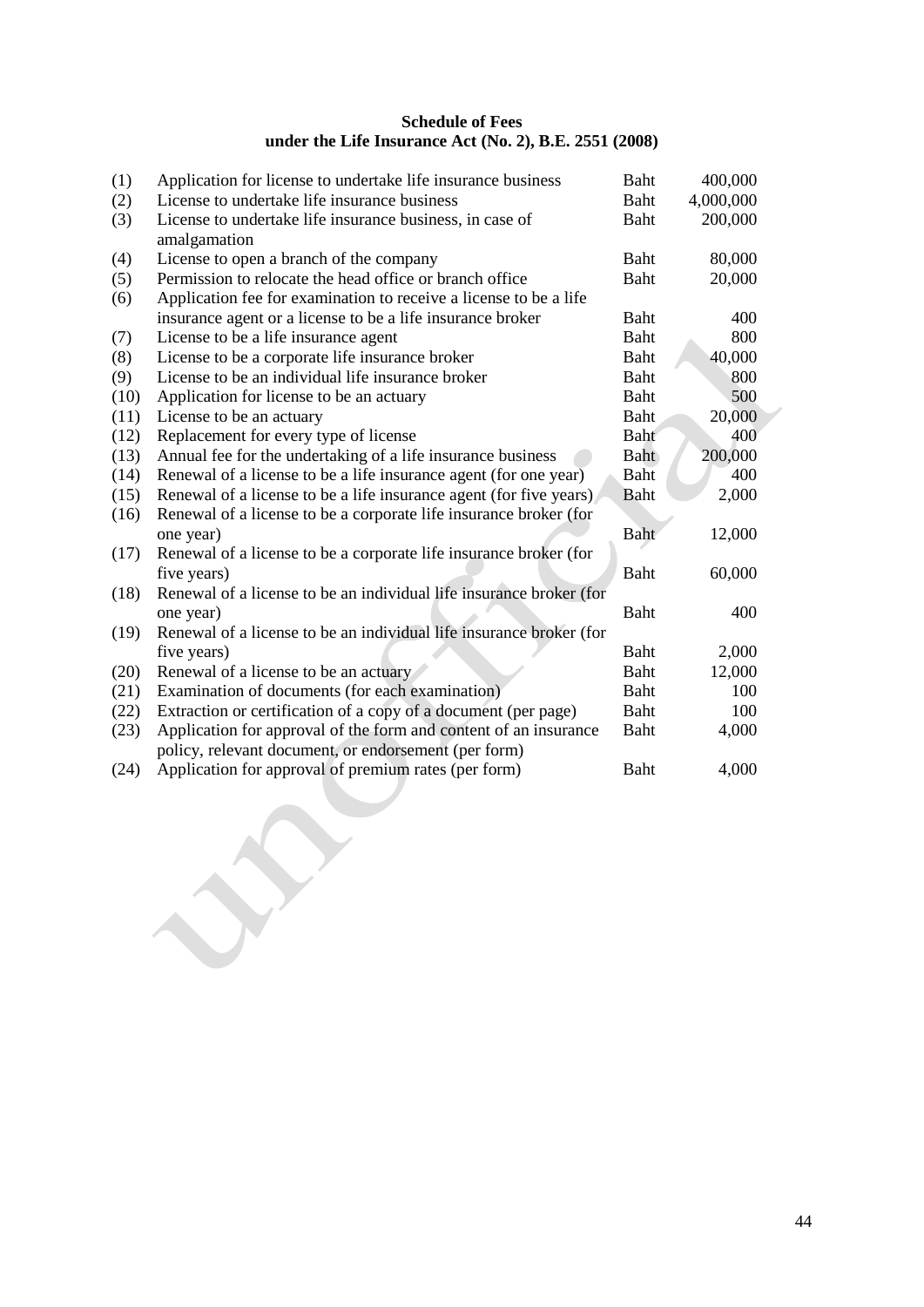### **Schedule of Fees (Original) under the Life Insurance Act, B.E. 2535 (1992)**

| (1)  | Application for license to undertake life insurance business        | <b>Baht</b> | 100,000    |
|------|---------------------------------------------------------------------|-------------|------------|
| (2)  | License to undertake life insurance business                        | Baht        | 1,000,000  |
| (3)  | License to open a branch of the company                             | Baht        | 20,000     |
| (4)  | Permission to relocate the head office or branch office             | <b>Baht</b> | 5,000      |
| (5)  | Application fee for examination to receive a license to be a life   |             |            |
|      | insurance agent or a license to be a life insurance broker          | <b>Baht</b> | 200        |
| (6)  | License to be a life insurance agent                                | Baht        | 400        |
| (7)  | License to be a corporate life insurance broker                     | Baht        | 20,000     |
| (8)  | License to be an individual life insurance broker                   | <b>Baht</b> | 400        |
| (9)  | Replacement for every type of license                               | <b>Baht</b> | 200        |
| (10) | Annual fee for the undertaking of a life insurance business         | <b>Baht</b> | 50,000     |
| (11) | Renewal of a license to be a life insurance agent (for one year)    | <b>Baht</b> | 200        |
| (12) | Renewal of a license to be a life insurance agent (for five years)  | Baht        | 1,000      |
| (13) | Renewal of a license to be a corporate life insurance broker (for   |             |            |
|      | one year)                                                           | Baht        | 6,000      |
| (14) | Renewal of a license to be a corporate life insurance broker (for   |             |            |
|      | five years)                                                         | Baht        | 30,000     |
| (15) | Renewal of a license to be an individual life insurance broker (for |             |            |
|      | one year)                                                           | Baht        | <b>200</b> |
| (16) | Renewal of a license to be an individual life insurance broker (for |             |            |
|      | five years)                                                         | Baht        | 1,000      |
| (17) | Examination of documents (for each examination)                     | Baht        | 50         |
| (18) | Extraction or certification of a copy of a document (per page)      | Baht        | 50         |
| (19) | Application for approval of the form and content of an insurance    | Baht        | 1,000      |
|      | policy, relevant document, or endorsement (per form)                |             |            |
| (20) | Application for approval of premium rates (per form)                | <b>Baht</b> | 1,000      |